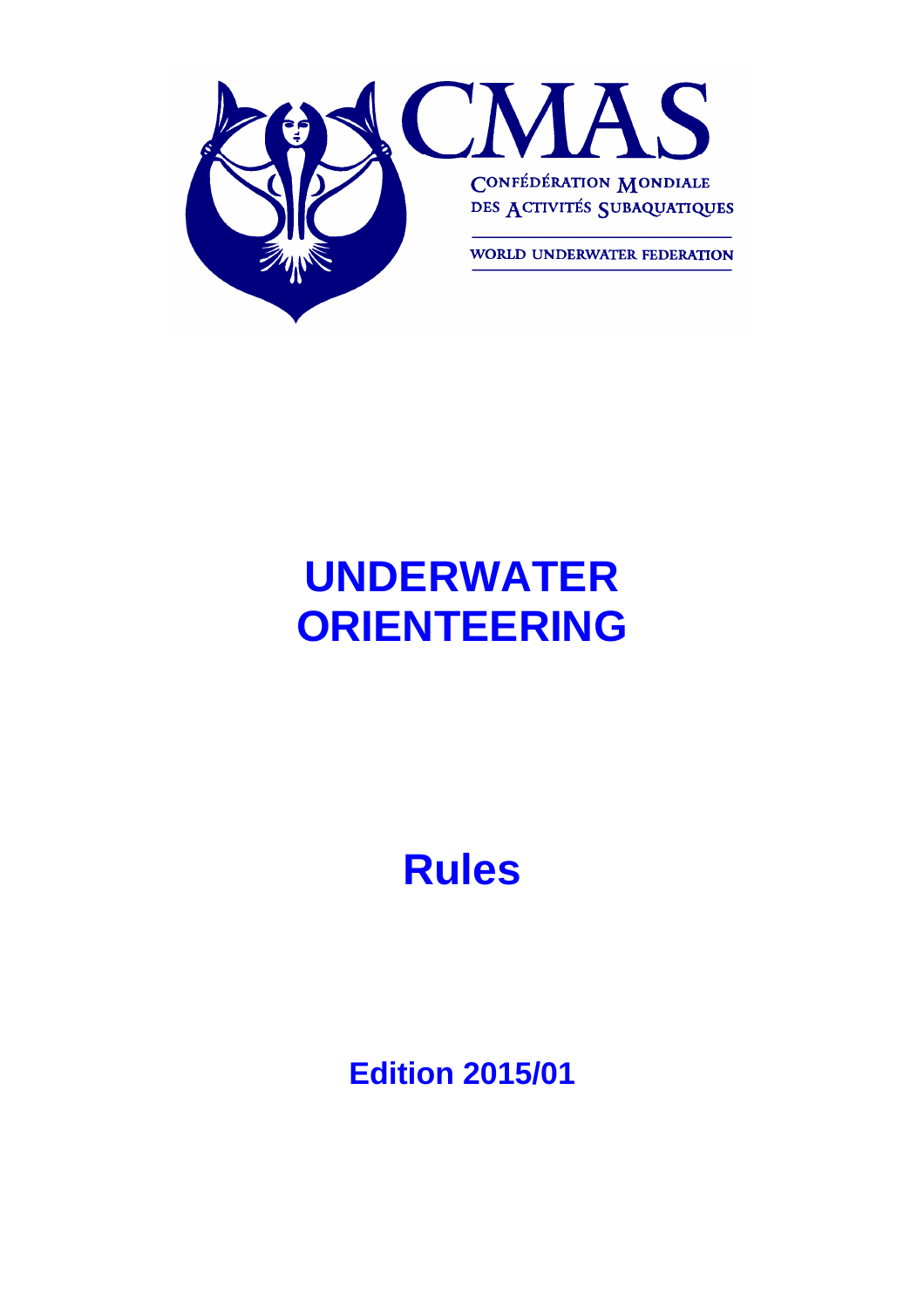## **CONTENTS**

| <b>Edition 2015/01</b>                                                      | 1              |
|-----------------------------------------------------------------------------|----------------|
| Events, adjudication and announcement of competitions                       | $\overline{2}$ |
|                                                                             |                |
|                                                                             |                |
|                                                                             |                |
| Participants<br>2.                                                          | 5              |
|                                                                             |                |
|                                                                             |                |
|                                                                             |                |
|                                                                             |                |
| <b>Competition</b> venue<br>3.                                              | 7              |
| 3.1.                                                                        |                |
|                                                                             |                |
| Course equipment<br>5.                                                      | 9              |
| Clothing, equipment and apparatus of competitors<br>6.                      | 10             |
| Competition management and competition judges<br>7.                         | 11             |
|                                                                             |                |
|                                                                             |                |
|                                                                             |                |
|                                                                             |                |
|                                                                             |                |
|                                                                             |                |
|                                                                             |                |
|                                                                             |                |
|                                                                             |                |
|                                                                             |                |
| <b>Special Competition Rules</b><br>8.                                      | 25             |
| 8.1                                                                         |                |
| 8.2                                                                         |                |
| 8.3                                                                         |                |
| <b>Rank List</b><br>9.                                                      | 41             |
|                                                                             |                |
| Tables for the adjudication of underwater orienteering competitions         | 42             |
|                                                                             |                |
|                                                                             |                |
|                                                                             |                |
|                                                                             |                |
|                                                                             |                |
|                                                                             |                |
| Rules for international championships in Underwater Orienteering            | 44             |
| Rules for international championships in Underwater Orienteering (juniors)  | 45             |
| Rules for the World Cup in Underwater Orienteering                          | 47             |
| <b>APPLICATION FOR A COMPETITION FOR THE CALENDAR</b><br><b>APPENDIX 1:</b> | 1              |
| <b>APPENDIX 2:</b><br><b>REQUEST FOR ENTRY</b>                              | 1              |
| <b>APPENDIX 3:</b><br><b>ENTRY FORM</b>                                     | 1              |
| <b>APPENDIX 4:</b><br><b>DECLARATION</b>                                    | 1              |
| <b>MEDICAL CERTIFICATE</b><br><b>APPENDIX 5:</b>                            | 1              |
| <b>APPENDIX 6:</b><br>REPORT OF THE C.M.A.S. CHIEF JUDGE                    | 1              |
|                                                                             |                |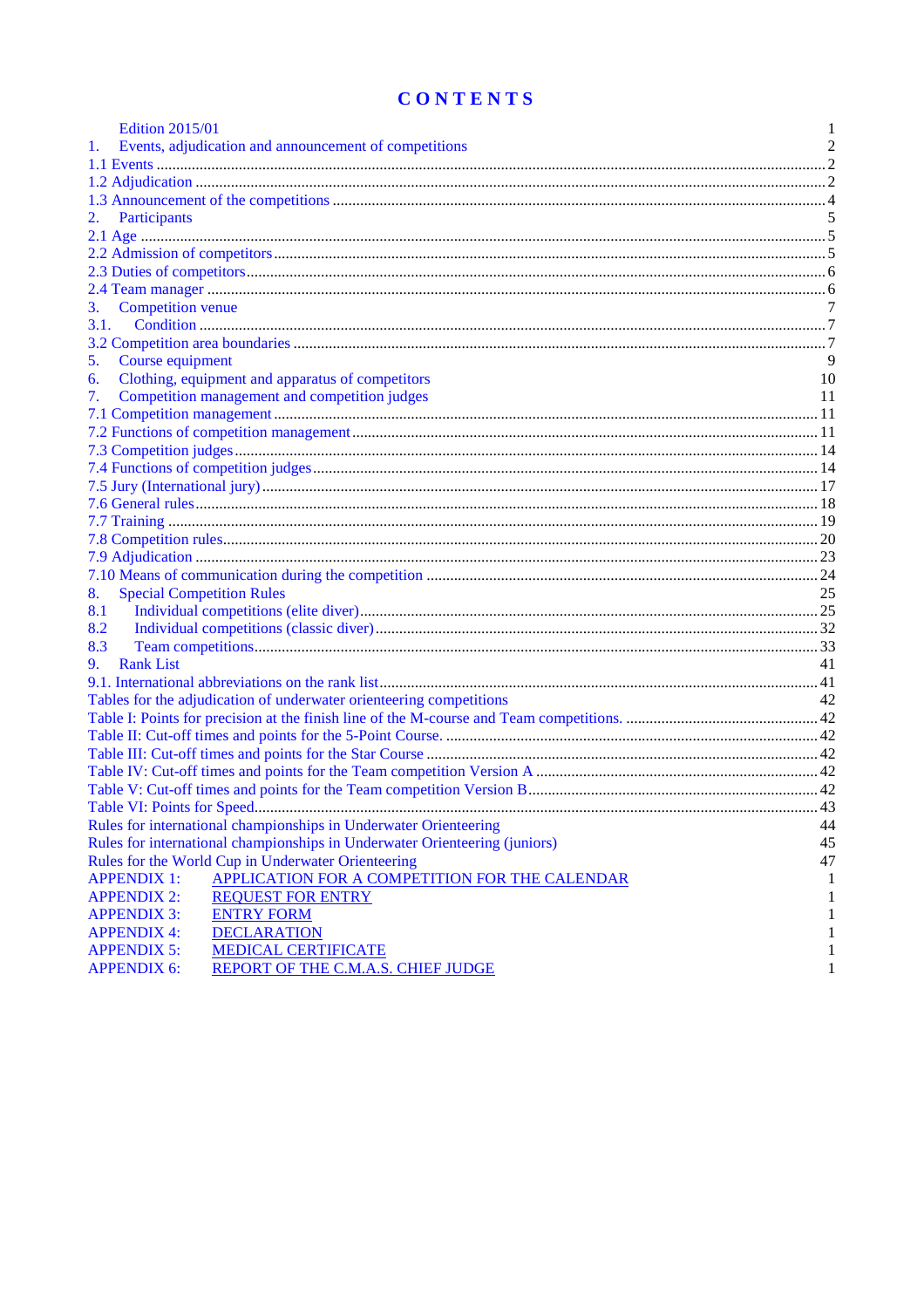## **INTRODUCTION**

Competitions in Underwater Orienteering take place in deep, open water bodies and over various distances, as prescribed in the competition rules. Competitors must, while remaining completely submerged without any contact with the water surface, reach specific points or pass specified points.

Competitions in underwater orienteering are based on the principle that orienteering and searching tasks are performed under water with the aid of a compass and distance meter.

The competitor may only use his/her own muscular strength to propel him/herself.

The breathing apparatus used may only be filled with normal compressed air. Enrichment with oxygen is not allowed.

The only contact with the surface of the water allowed is a buoy line and a safety buoy.

A snorkel and/or knife is, despite earlier safety rules, not compulsory.

In these rules the expression competitor, participant or sportsmen refer to both men and women.

The requirements contained in "Procedures and Obligations for the Organisation of Championships (World – Zone – Continental)" of the World Underwater Federation (CMAS) take preference over any rule contained in this document.

Should there be differences in the different translations of these rules, the English version will take precedence.

The rules determined by CMAS "Procedures and obligations for the organization of championships ( World – zone – continental ) chapter 2 Bodies of control" are not cancelled by these rules.

These rules apply from **01.01.2015**. All previous editions are invalid.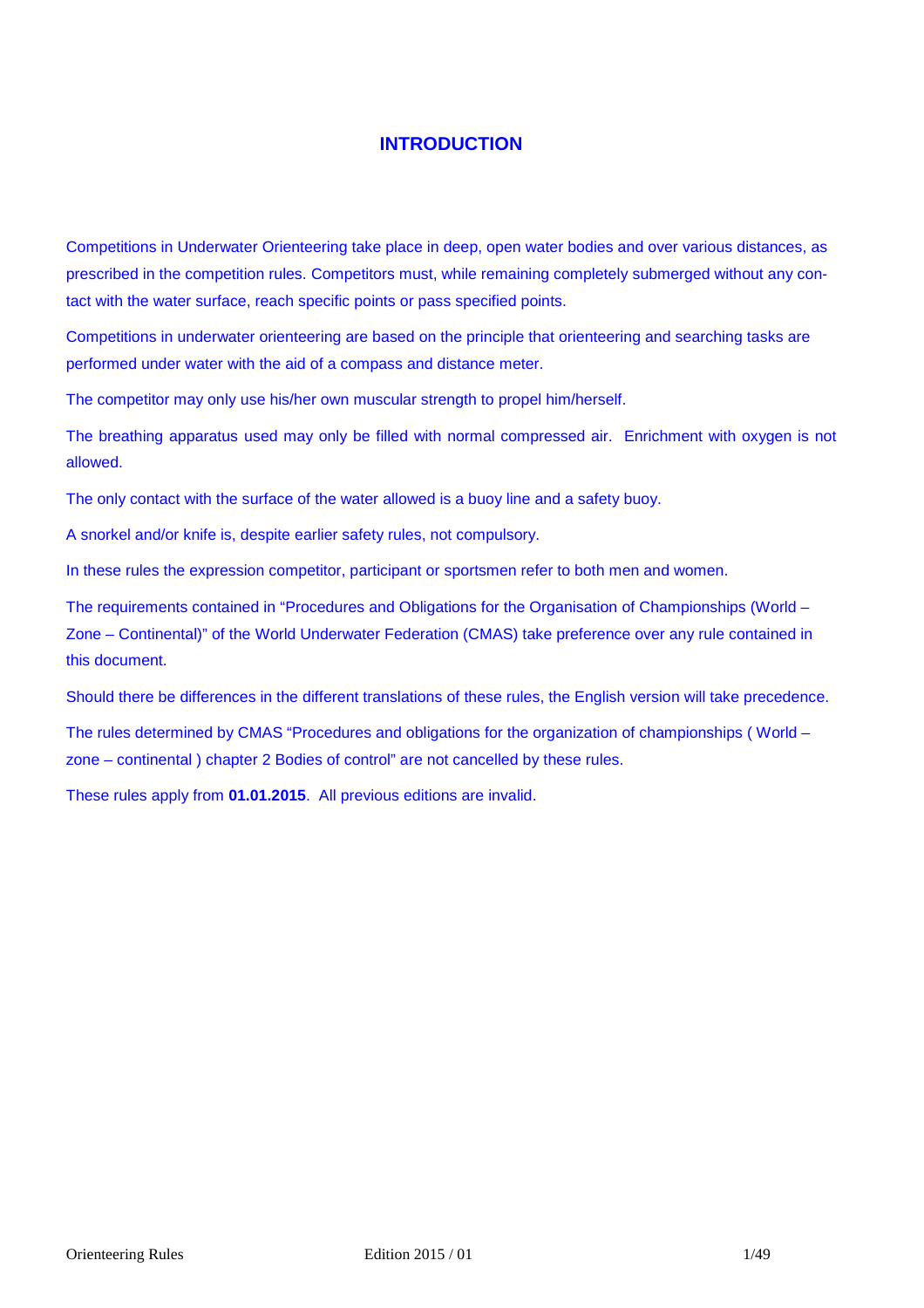## **1. Events, adjudication and announcement of competitions**

#### **1.1 Events**

- 1.1.1. Individual events
	- $\triangleright$  M course
	- $\geq$  5-Point course
	- $\triangleright$  Star course
	- $\triangleright$  Parallel course
- 1.1.2. Team events
	- $\triangleright$  Team orienteering with map (MONK)
	- $\triangleright$  Team event
	- $\triangleright$  Relay orienteering event

#### **1.2 Adjudication**

- 1.2.1. For competitions in underwater orienteering, adjudication can be done in the following categories:
	- $\triangleright$  individual competitions
	- team competitions
	- $\triangleright$  combined
	- $\triangleright$  junior individual
	- $\triangleright$  junior combined
	- **Example 2** and in anking (medal chart) women and men
	- nation ranking (medal chart) total
	- $\triangleright$  ranking world cup national teams women and men
	- $\triangleright$  ranking world cup clubs women and men
	- $\triangleright$  ranking world cup individual women and men
- 1.2.2. For the individual competition adjudication, the ranking of the competitors is based on the points obtained; which is the sum of the points for accuracy (buoys and finish) and time. Since they are plus points, the higher ranking is determined by the higher aggregate.
- 1.2.3. For team competition adjudication, the ranking of a team is determined by the points obtained by the team, which is the sum of the points obtained by the individual team members.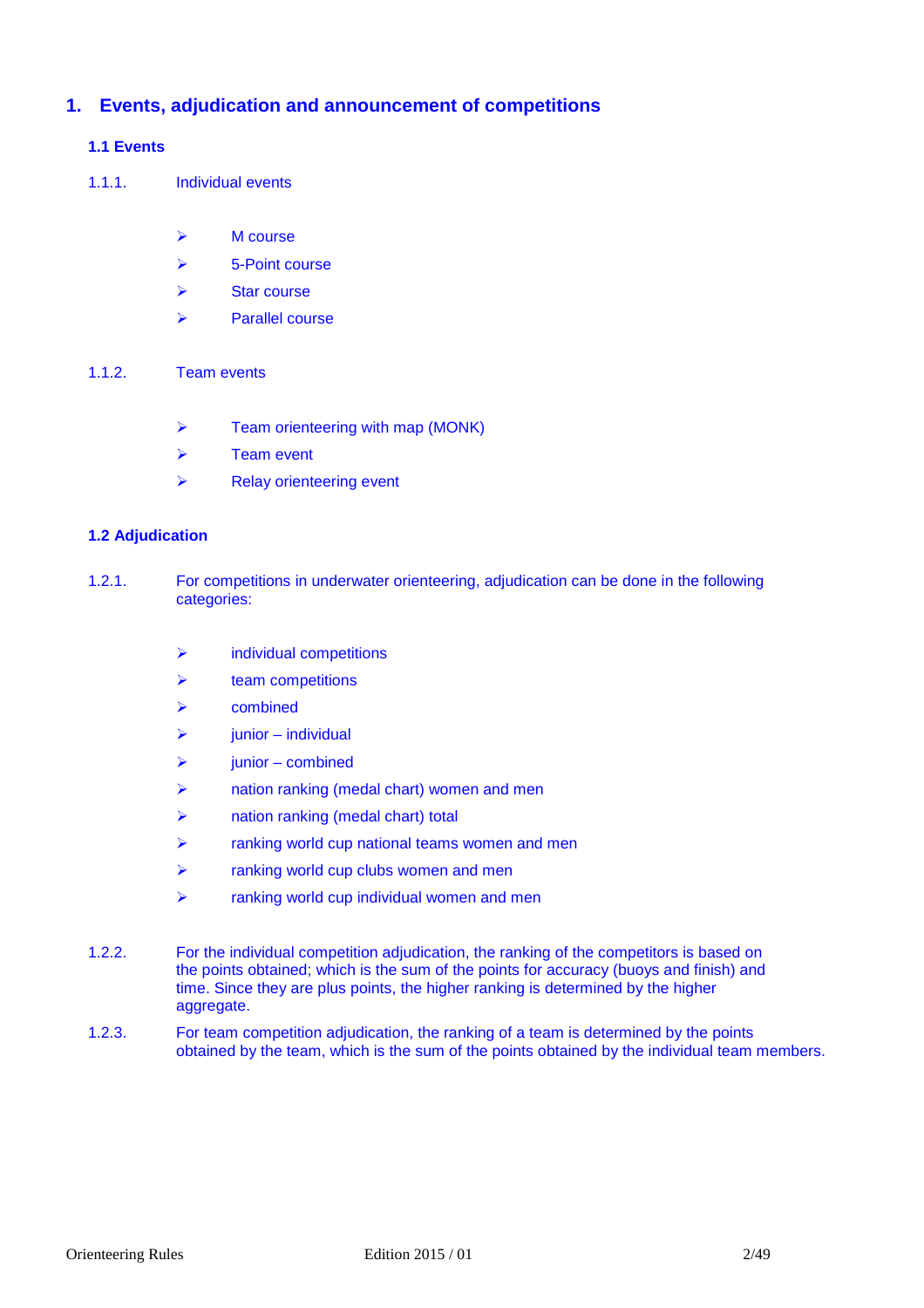- 1.2.4. For the combined ranking, the placing is determined in the following way: Individual competitors
	- $\triangleright$  by adding the points of all individual events, Teams
	- $\triangleright$  by adding the points obtained by the individual members of a team and
	- $\triangleright$  the points of the team events together.
- 1.2.5. For Juniors only the combined competition results are used.
- 1.2.6. Ranking of nations will be done with the reached Gold-, Silver- and Bronze- medals.
- 1.2.7. Final ranking of world cup is based on the addition of the four best results of 6 events.
- 1.2.8. The ranking of women and men shall be done separately. If less than six women participate in a competition, a joint ranking with the men may be made. If less than three, a joint ranking must be made. For juniors the ranking is always separately.
- 1.2.9. The kind of ranking used in a competition will be stipulated in the announcement.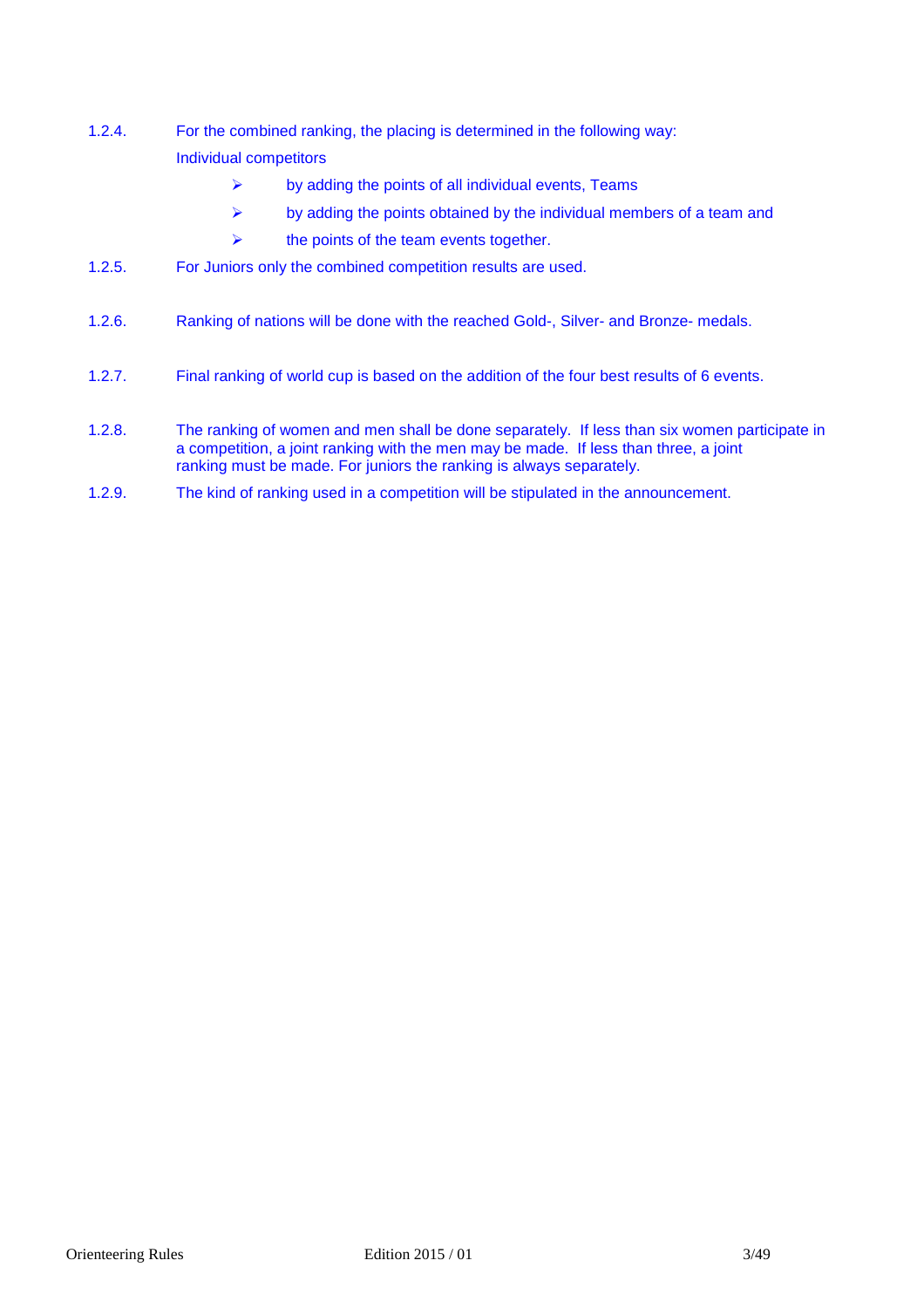#### **1.3 Announcement of the competitions**

- 1.3.1. Announcements shall be drawn up in compliance with the rules as described later on, and contain the following points:
	- name, kind (World Championships, World Cup, etc) and contents of the competition,
	- date, location and duration,
	- $\triangleright$  organiser,
	- $\triangleright$  details of the conditions to be expected:
		- o water temperature,
		- o air temperature,
		- o depth of water in the competition area,
		- o underwater visibility,
		- o currents (direction and speed),
		- nature of the bottom and the banks, kind of water,
	- $\triangleright$  competition management,
	- participants,
	- events,
	- programme,
	- technical matters:
		- o equipment required,
		- o equipment provided by the organiser,
		- o filling pressure and connection of the compressor,
		- o rules and practice time-table for training,
	- competition events
	- adiudication
	- Awarding of prizes
	- organisation:
		- o preliminary and final entry,
		- o declarations of competitors, divers' licences,
		- o medical certificates,
		- o entry fees, protest fee,
		- o arrival and departure, accommodation,
	- $\triangleright$  catering and transport during the competition.
- 1.3.2. Application for CMAS championships should be made 2 years before not later than April 1st, important international competitions should be made before June 30th of the previous year. After co-ordination they will then be incorporated into the international sports calendar for the next year. This is published by CMAS in autumn (Northern Hemisphere) 2 years before the year of a championship or till December 31st for international competition.
- 1.3.3. The announcement for international competitions must be sent to the federations or clubs that are involved not later than 2 months before the start of the competition, those for CMAS - championship to the national federations not less than 7 months before the start.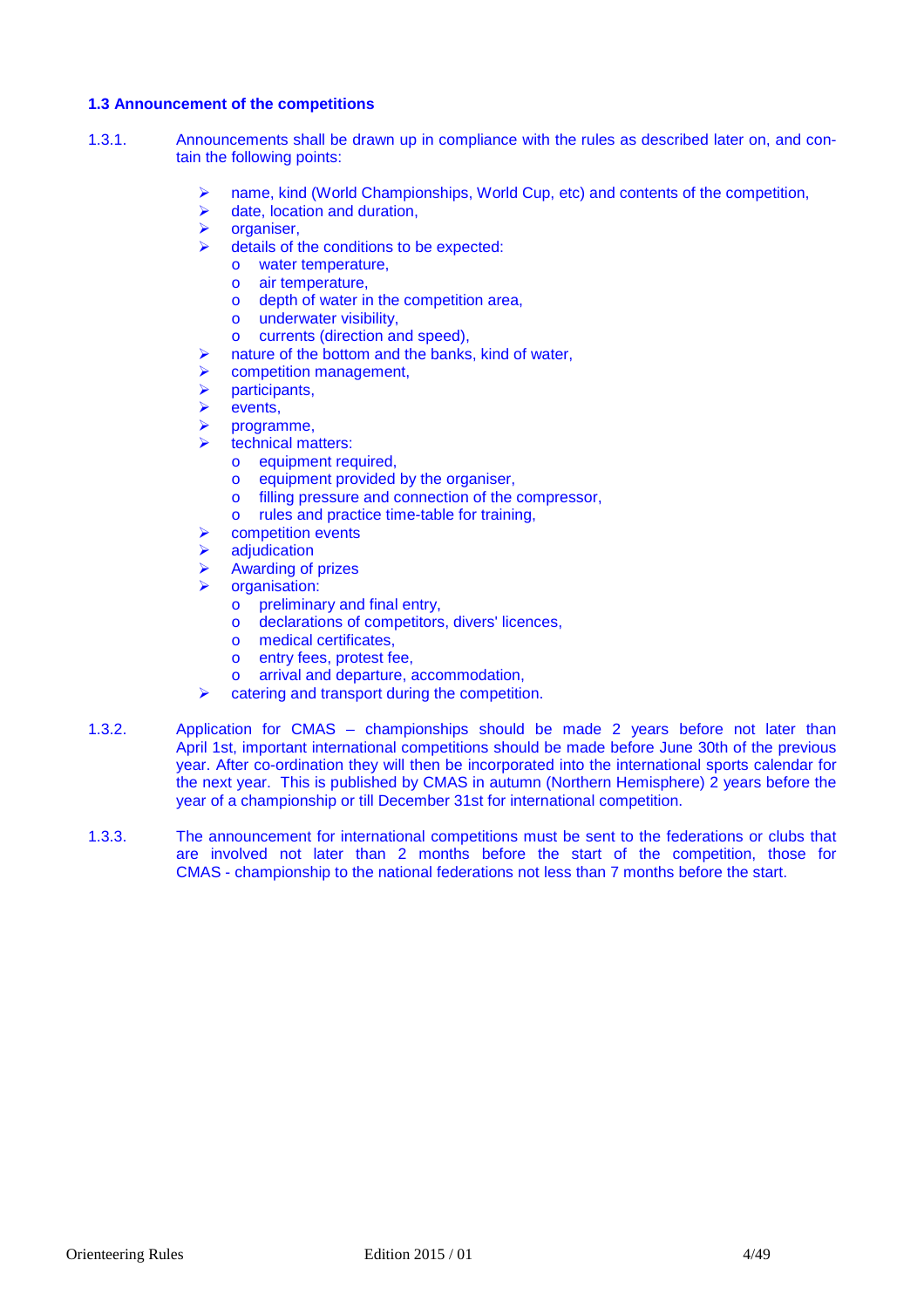## **2. Participants**

#### **2.1 Age**

Only persons who turn 15 years of age during the same calendar year as the competition takes place, are allowed to compete.

In the category Youth only persons who turn at least 15 years of age and no more than 21 years of age during the calendar year in which the competition is held, may compete.

A competitor, who turns 15 on December 31st of a year, can already compete in a competition held on 1 January of the same year. Likewise, a competitor who turns 21 on January 1st of a year can compete in the category Youth until December 31st of that year.

#### **2.2 Admission of competitors**

- 2.2.1. Those, who want to take part in a CMAS championship or an international competition, which is incorporated in the CMAS – calendar must be in possession of a Sports licence for Orienteering, valid for the running year.
- 2.2.2 Only those who have passed a medical examination (Appendix 5) are allowed to take part in the competitions. This certificate should not be older than 1 year. Instead of this certificate, corresponding entries in a diver's licence will suffice. In addition to this, each competitor must personally sign the declaration (Appendix 4). The names and details of the competitors are to be entered on the list of participants (Appendix 3) of the federation or club. For organisational reasons, the organisers can request a preliminary list of participants (Appendix 2) with a deadline (generally 4 weeks before the competition takes place).
- 2.2.3. Application for a CMAS championship must be done the latest 4 months before and an entry by names must be done electronically the latest 15 days before.
- 2.2.4 Only teams and individual divers belonging to bodies affiliated to CMAS can participate in international championships and competitions organised under the auspices of CMAS.
- 2.2.5. Competitors taking part in international championships or as members of a national team at international competitions shall have the citizenship of that country for which they are competing. Members of club teams must present proof of membership of the club; citizenship is not an issue here. A competitor can only represent one club during a World Cup series.
- 2.2.6. Competitors with multiple citizenship can represent only one country at a competition.
- 2.2.7. All competitors, men and women, who have been nominated by their respective federation, may only ale, take part in international competitions when they are amateurs. (An amateur is a person, male or fem who participates for the love of the sport and does not receive any monetary rewards for his or her participation).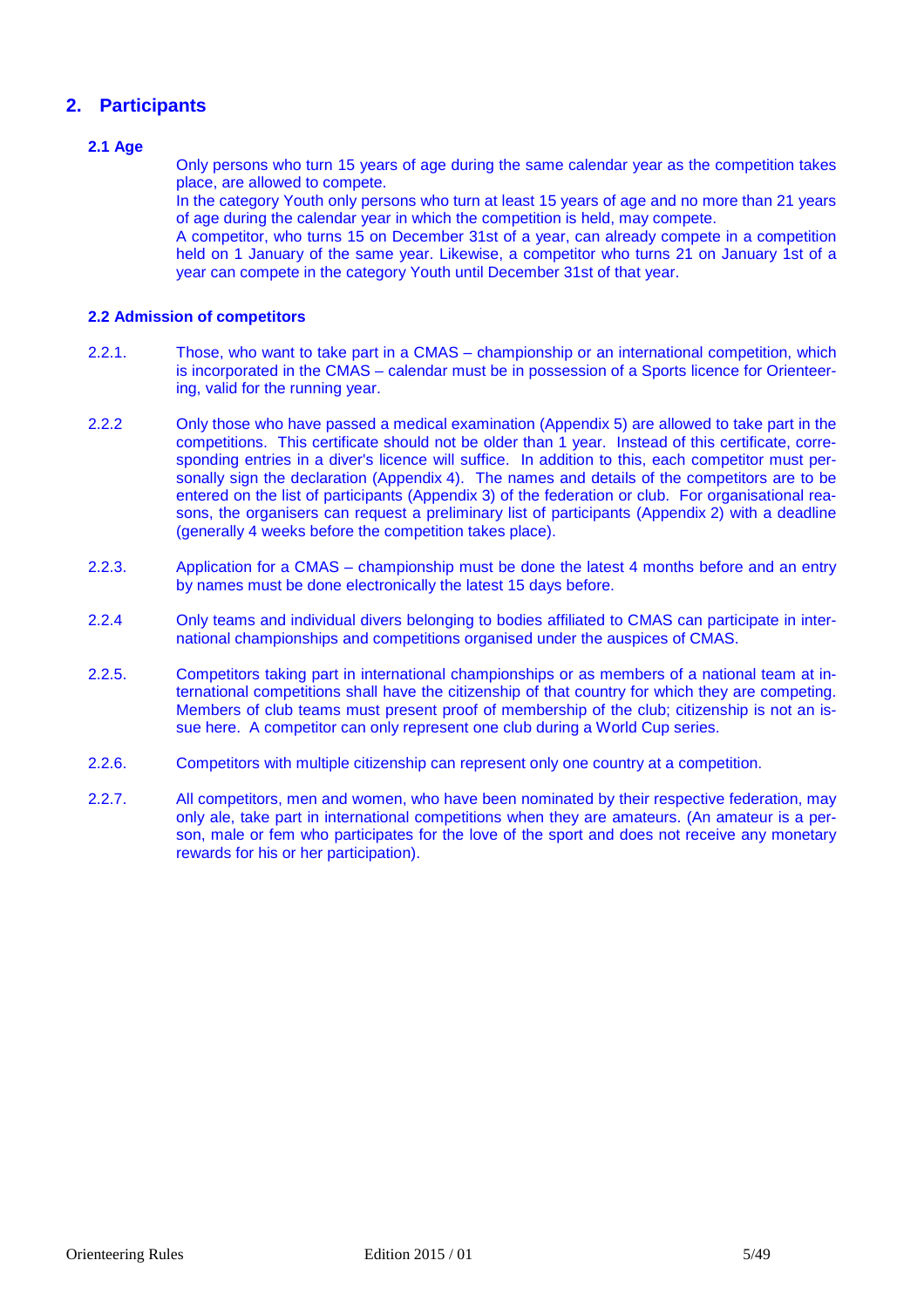#### **2.3 Duties of competitors**

#### 2.3.1. The competitors shall:

- $\triangleright$  know the international rules for underwater orienteering competitions, the programme and the special regulations of the competition in which they participate,
- $\triangleright$  observe the safety rules during training and during the competition, and abide with all rulings made by the judges during the competition.

The competitors are solely responsible that their equipment and apparatus is in good working order and is ready on time.

- 2.3.2. A competitor may only communicate with a judge through his team manager.
- 2.3.3. No competitor is allowed to act as a judge in the same competition.

#### **2.4 Team manager**

- 2.4.1. Each competing team shall have a team manager who is responsible for the discipline of the members of the team and for their punctual appearance at the place where the competition takes place. The team manager is the intermediary between the judges and the team members. If the team manager is invited thereto, he attends the meetings of the judges, is present when the draw takes place, and informs the participants of decisions made by the organisers.
- 2.4.2. The team manager may not criticise or challenge the rulings of the judges. Appeals to the judges may only be announced 15 minutes after the end of a competition and lodged (in writing) by the team manager, not later than one hour after the incident.
- 2.4.3. In the absence of the team manager, the trainer takes his place.
- 2.4.4. The team manager is responsible for the preparation of the athletes.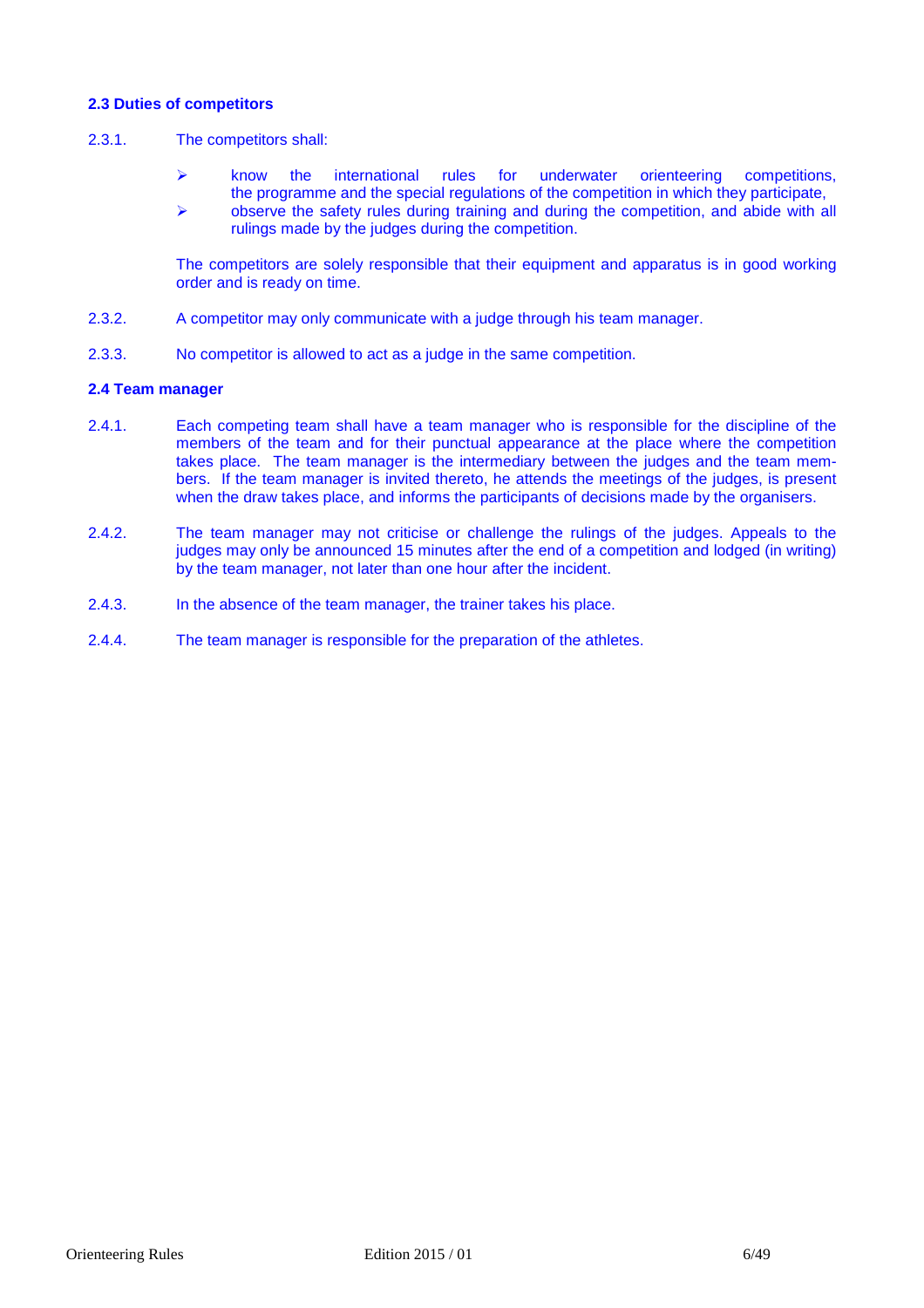## **3. Competition venue**

#### **3.1. Condition**

At the competition venue shall

- A the water current not exceed 4 m/min,<br>  $\uparrow$  the depth of water not be less than 3 m
- $\geq$  the depth of water not be less than 3 meters,<br>  $\geq$  the visibility in the water be at
- the visibility in the water be at least 1 m (Secchi disk).

The quality of the water at the competition site shall comply with the stipulations laid down by the WHO (World Health Organisation) for bathing waters.

It is forbidden to hold competition in shipping lanes (channels). In areas open to the public for swimming, or in areas where rowing boats, sailing boats and/or motor boats are allowed, these must be kept away from the competition area. The competition venue shall be selected and equipped according to the rules and competition regulations.

#### **3.2 Competition area boundaries**

The competition area extends from the bank to the limiting buoys. These are anchored 50 m from the course.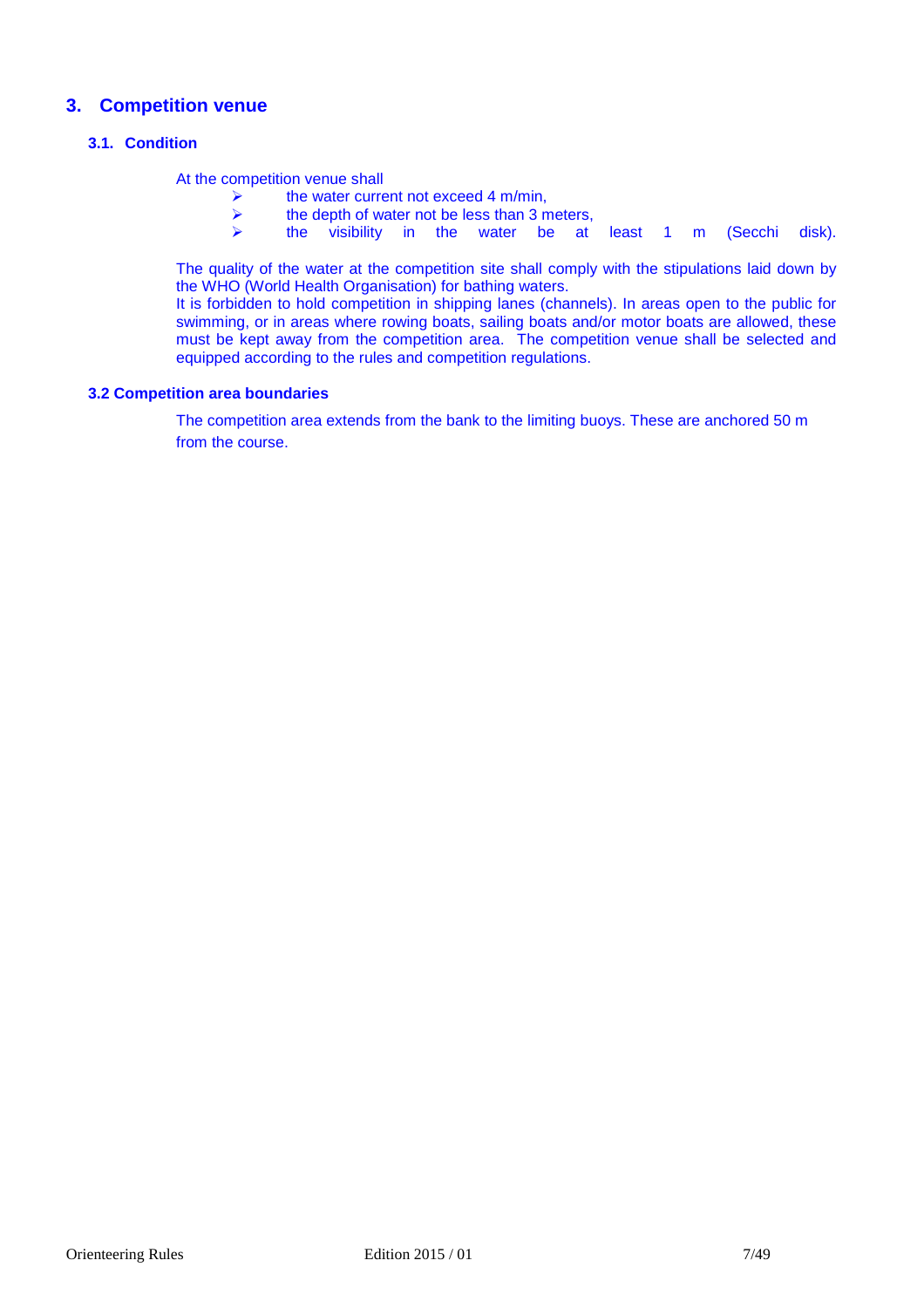## **4. Competitions courses**

- 4.1 The courses for orienteering competitions consist of:
	- $\triangleright$  the starting area,<br> $\triangleright$  rounding

 rounding buoys and/or orienteering points which are anchored in open water and as far as possible where the bottom is not visible, and

 $\triangleright$  the finish area.

The course shall be ready 2 hours before the competition starts and at the same time be made available in the form of a scale plan.

The true length of any competition leg may not differ by more than 1 % from the official scale plan. The scale plan shall contain details of the numbering or marking of the turn buoys or find buoys that are used for the competition. When the official scale plan is posted on a notice board or handed out, the course is declared ready to be surveyed by the competitors.

For international competitions, the course shall be laid out in consultation with the CMAS Chief Judge.

Only the prescribed materials may be used to construct a course.

- 4.2. The length of the individual legs may not vary by more than 5 % from the distances given in these rules. The total length of the course may not differ by more than 1 % from the total course lengths given in these rules.
- 4.3. Except for the MONK course, the buoys must be clearly visible above the surface of the water.
- 4.4. The competitions may be run clockwise or anticlockwise.
- 4.5. The competition organisers may designate sections of the shore where teams may not erect survey points. Surveying may only be done from land and the course may not be measured by boat or by swimming along it.
- 4.6. If the buoys marking sections of the course move during the competition, the judges must reestablish the course according to the scale plan. If this is not possible, a new course will be placed by the judges and the competitors who have not started will be give one hour to survey this course. If the new course length differs markedly from the original, the jury will decide whether the competitors who completed the course must start again (new course is longer) or whether they may (course is shorter).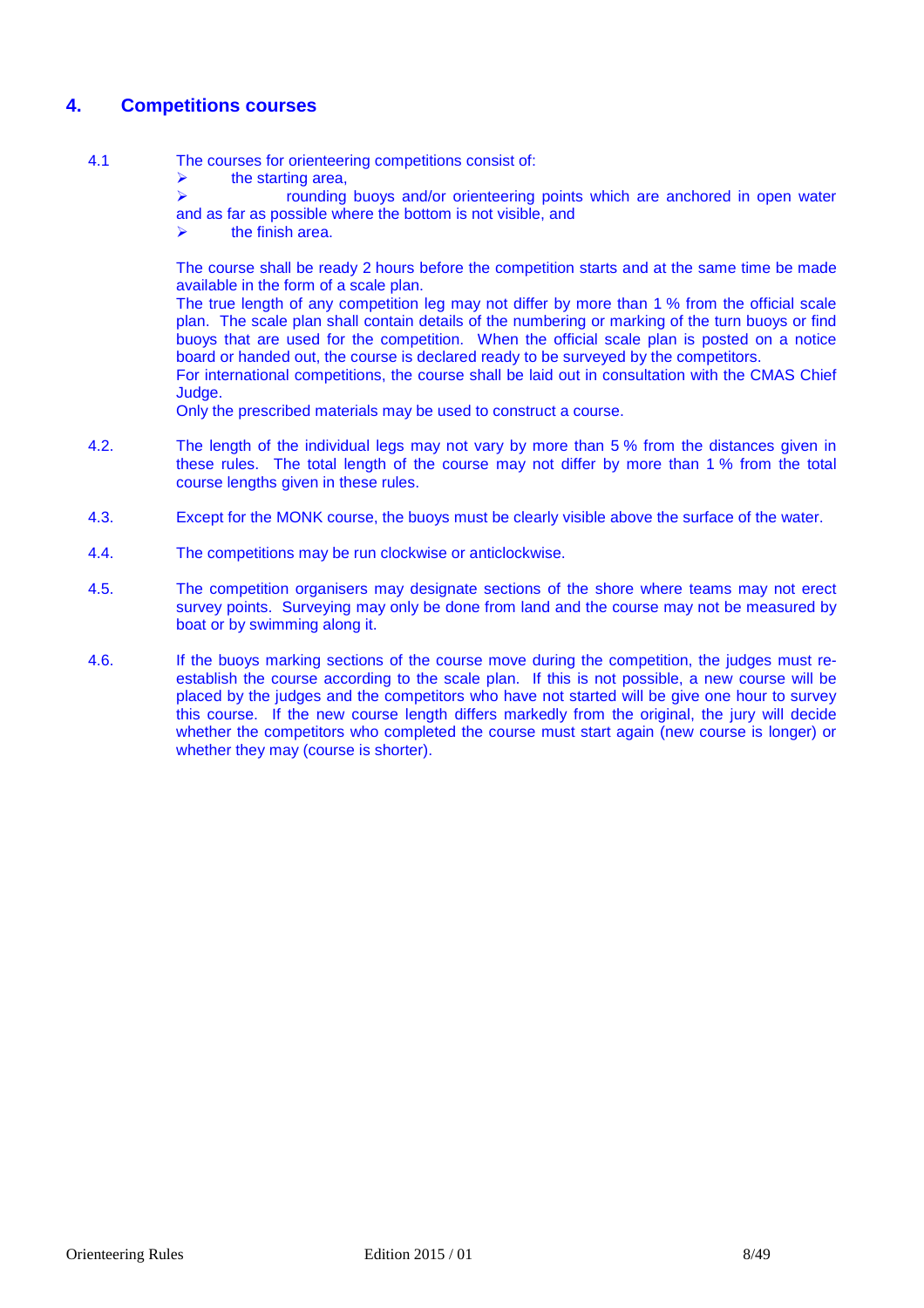## **5. Course equipment**

- 5.1. Marking of rounding points (turning buoys) is done with foam plastic buoys 20 cm x 20 cm x 40 cm in size. The buoys are painted grey-green below water and white, orange or yellow above water.
- 5.2. Orienteering points are marked with buoys whose length must be 400 cm and whose diameter must be 10-30 cm (e.g. crossed wooden boards or pipes). At a visibility of less than 3 meters the buoys must be 30 cm in diameter. At a visibility of 2 meters or more the diameter of the buoys can be reduced to 10 cm.
- 5.3. The buoy anchoring should be capable of withstanding a tension of at least 60 kg and for this reason be equipped with a buoy rope with a breaking strength of at least 60 kg. For marking rounding points the buoy rope should be such that it is invisible at a distance of more than 3 meters.
- 5.4. The start can be a:
	- $\triangleright$  buoy (such as a pipe, reaching at least one meter into the water) or
	- $\triangleright$  fixed point (landing stage, driven-in stake etc.).

The starting area is the area within a circle of 1 meter radius around the starting point, but is not marked.

- 5.5. For international competitions the buoys are to be marked in the following way and sequence:
	- ▶ rounding buoys (individual) I II III IV V
	- orienteering points (individual) 1 2 3 4 5
	- rounding buoys and orienteering points (team) A B C D E F G
- 5.6. Finish line: M course and team competition

The finish line has a length of 32 meters. The middle part has a length of 2 meters. The parts on either side of the middle part are to be clearly marked in one meter lengths. For international as well as important national competitions the finish line has to hang freely above the surface of the water. Between the meter-markers the distance has to be clearly stated in numbers (a 2 m indication is enough). A marker with a different colour has to be placed at a minimum of 5 m beginning at 0m. Sticks and straps have to be used as meter-markers. The lower end of the markers may touch the water surface but they should not be any shorter than 5 cm above water surface.

5.7. Limit buoys, limit ropes

The limits of the competition area must be marked by clearly visible buoys. They are to be joined to each other by ropes to which floats are attached. The distance from the course to the area limits is 50 m.

5.8. Any deviation from the above must be made known during the manager's meeting before the competition.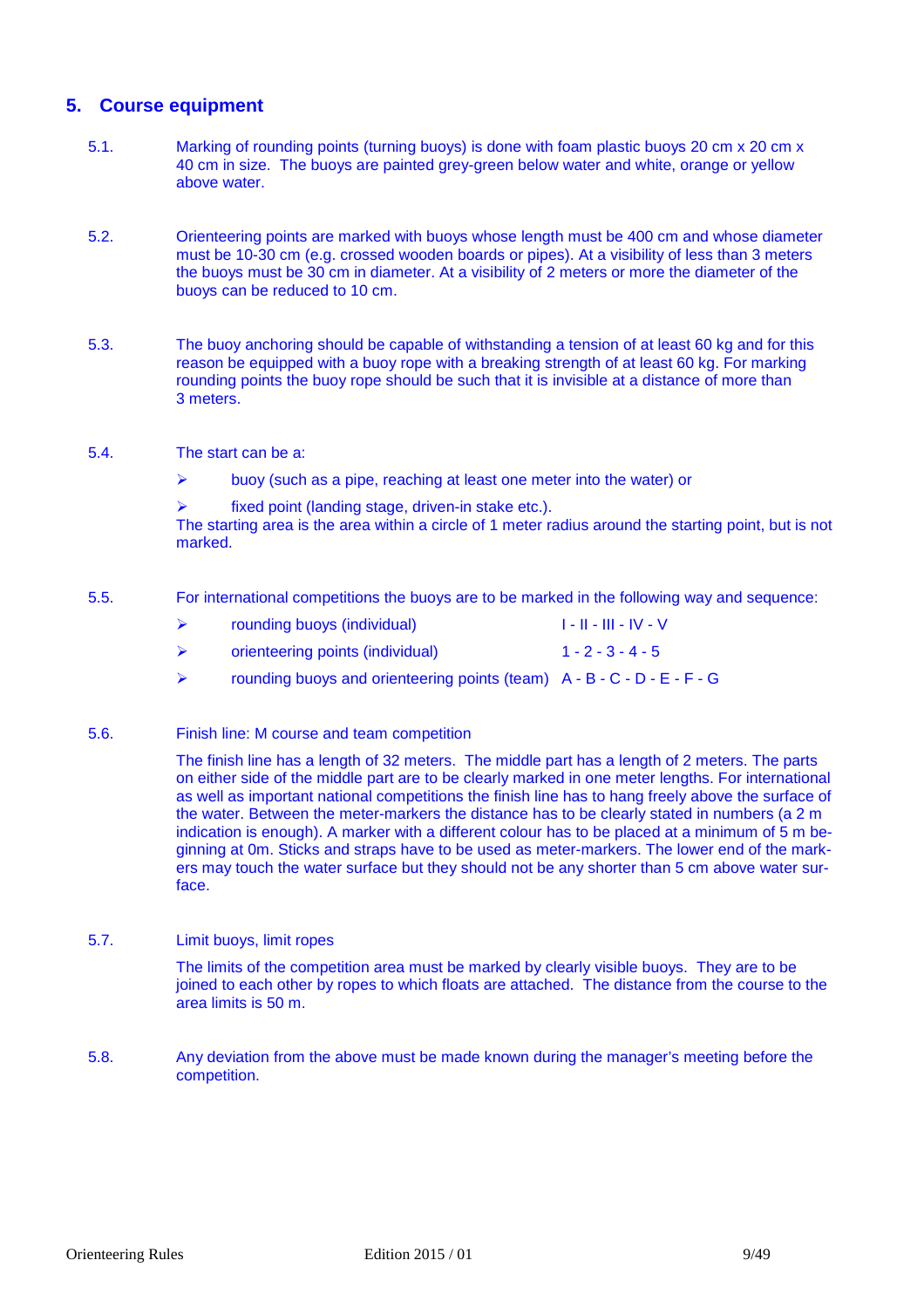## **6. Clothing, equipment and apparatus of competitors**

- 6.1. During the opening ceremony of the competition, members of a team must wear uniform clothing. For the respective events, competitors shall wear the appropriate outfit (at least bathing trunks for men and bathing costume for women).
- 6.2. The type and brand of all equipment (fins, masks, wet suits, compressed-air breathing apparatus, orienteering devices) used by the competitors is not specified in any way. The equipment, however, has to be shaped in such a way that it has neither pointed nor sharp edges which pose a hazard to other competitors.
- 6.3. In addition to the diving equipment and orienteering device, a safety buoy (not a hollow body) coloured yellow, red or orange is required. The buoy shall have a minimum flotation capacity of 8 kg and must be attached with a braided buoy rope with a tensile strength of at least 30 kg (measured with the anchoring) to the body of the competitor.

It is not allowed to move under water without a safety buoy.

For the Monk event only one buoy is required between the paired competitors, as long as they are attached to each other by a buddy line with a tensile strength of 30 kg and a maximum length of 2.5 m (wrist to wrist).

- 6.4. Only those types of fins which are fastened to the feet of the competitor may be used.
- 6.5. The pressure of the air in the cylinder of the compressed air equipment shall not be higher than the legally stipulated and permitted filling pressure marked on the cylinder. The pressure of the air in the cylinder must not exceed 200 bar (20 MPa). It is not allowed to use cylinders without test labels. For breathing air only normal atmospheric compressed air, without oxygen enrichment, may be used.

Every organizer of a competition has the responsibility to supply and check it.

With the first filling of the cylinder the test label must be clearly identifiable. If the cylinder has any kind of encasement which makes it impossible to see the test label the encasements have to be removed for the check. The bottle will then be clearly marked so that the encasement can remain on the bottle at further fillings.

- 6.6. Competitors are not allowed to use auxiliary searching aids (sonar, ropes, rods, bars etc.) nor any device that could allow communication with other persons or instruments.
- 6.7. The judges shall disqualify competitors whose clothing, equipment or apparatus does not meet with the rules, from taking part in the competition.
- 6.8. If the temperature of the water is below 14 C, competitors are obliged to wear a wet suit with hood. The judges will determine the temperature of the water.
- 6.9. The competitor bears the full responsibility for the state of his/her equipment and its compliance with the operating instructions for compressed-air breathing apparatus.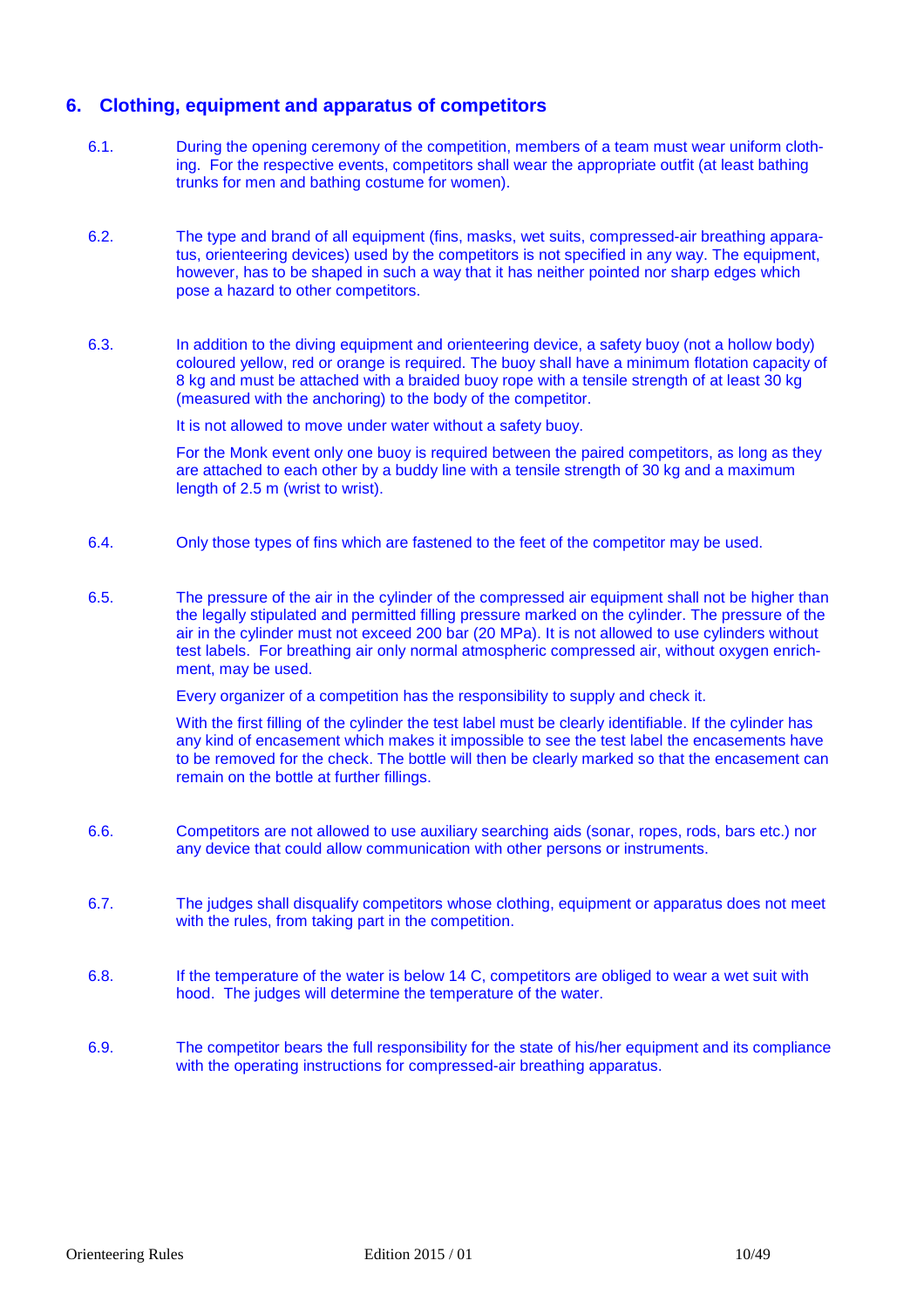## **7. Competition management and competition judges**

#### **7.1 Competition management**

- 7.1.1. The composition of the competition management depends on the importance of the event. A smaller team of officials can manage competitions with a smaller number of participants.
- 7.1.2. The competition management consists of:
	- Competition manager
	- $\triangleright$  Deputy competition manager
	- > Technical manager
	- Course surveyor
	- Competition doctor
	- **EXANDRED** Announcer
	- Awards manager

#### **7.2 Functions of competition management**

#### 7.2.1. Competition Manager

The competition manager is responsible for:

 $\triangleright$  all organisational aspects of the planning, preparation and execution of the competition;

- $\triangleright$  drafting the announcement;
- accommodation, catering and transport of VIP of CMAS (CMAS – championship)
- $\triangleright$  the competition management,
- $\triangleright$  the International Judge
- $\triangleright$  the competition judges and
- $\triangleright$  the teams taking part.

He appoints the members of the competition management and the competition judges. He supervises the preparation of the competition venue, the equipment, the facilities, the means of control and communication, the boats and means of rescue. He supervises the placing of the competition courses and their compliance with the rules and the special regulations of the competition.

#### 7.2.2. Deputy Competition Manager

At large or important competitions a deputy is provided who works according to the directives of the competition manager, and takes the place of the competition manager when he is absent.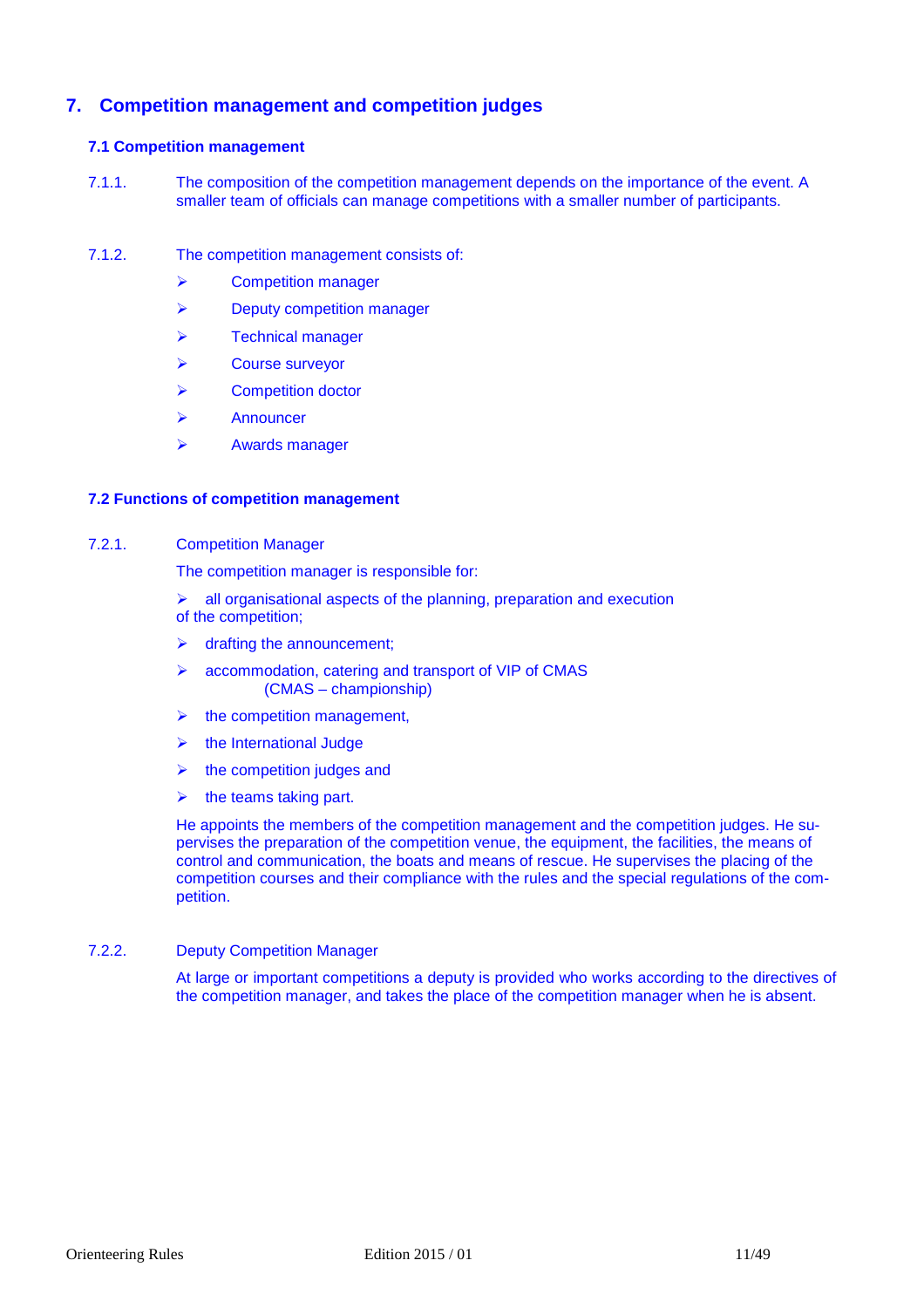#### 7.2.3. Technical Manager

The technical manager is responsible for all equipment/technical matters before, during and after the competition such as preparation of

- $\triangleright$  the competition venue,
- $\triangleright$  the equipment,
- all facilities (including air conditioning),
- $\triangleright$  the means of control and communication.
- $\triangleright$  boats and means of rescue,
- the equipment for placing the courses,
- $\triangleright$  demarcation of the competition area by limit buoys or limit ropes,
- $\triangleright$  timely placement of buoys and finish lines for the individual competitions,

 $\triangleright$  construction of the starting area with provision of the equipment for the pre-starter and the starting device,

- $\triangleright$  provision and checking of the safety facilities, and
- $\triangleright$  provision of the necessary equipment for the judges.

He has at his disposal the required number of boats, equipment and apparatus, and the necessary staff.

#### 7.2.4. Course Surveyor

Together with the competition manager, the course surveyor draws up a plan for the competition course, and instructs the team of the technical manager responsible for the placing of buoys. They measure the completed course and draw up a scale plan that the chief judge will provide to the participants. During the competitions they make sure from time to time that the course has not changed.<sup>1</sup>

For international competitions point 4.1 has to be especially acknowledged. The competition courses have to be cleared with chief judge of the CMAS. If the courses are set before the arrival of the chief Judge of the CMAS, this consultation has to take place at the earliest possible date before the competition. The team of the organizing nation is not allowed to use the documents and the original scale plan for the competition. This is especially important if the plans display any information about the MONK- course lengths.

The course surveyors carry full responsibility for the accuracy of the positions of the buoys and the plan prepared by them.

#### 7.2.5. Competition Doctor

The duties of the competition doctor are:

 $\triangleright$  to check the medical certificate of the competitors,

 to, when required, organise the medical examination of the competitors and to decide on their admission to the competition or to decide whether a competitor can continue to participate in an event.

 $\triangleright$  to carry out medical supervision during the competitions and to help in the event of an accident or illness, to check the availability of the first-aid and rescue equipment and the quality of the compressed air,

 $\triangleright$  to check the availability of the material for first aid and rescue, as well as the quality of compressed air,

 $\triangleright$  to check the sanitary and hygienic requirements during the competitions, and

 $\triangleright$  to participate in drawing up the programme and to advise those who are responsible for the menus.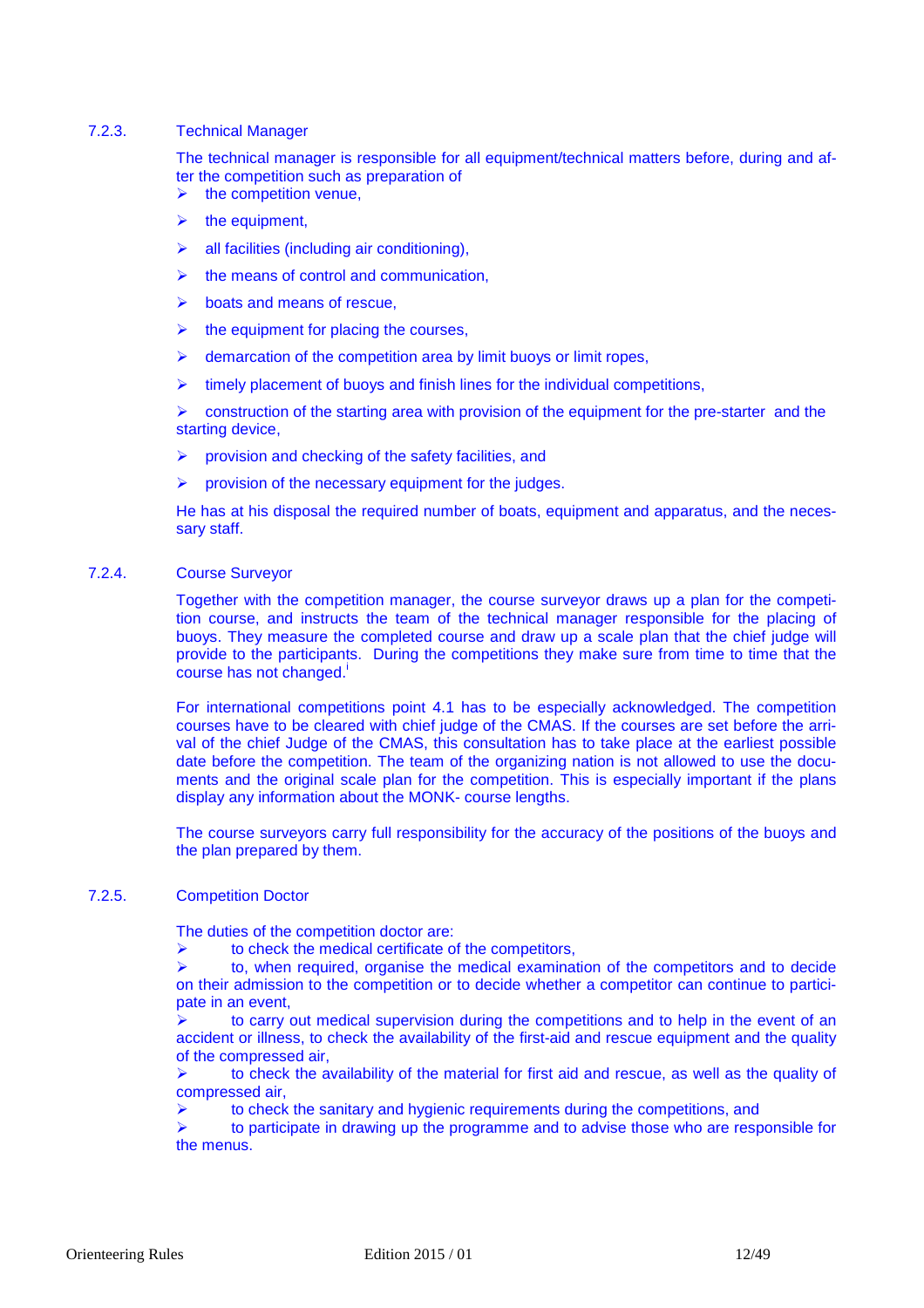#### 7.2.6. Announcer

The announcer informs the participants and the spectators about

- $\triangleright$  The programme
- $\triangleright$  The rules of the competition,
- $\triangleright$  Introduces the competitors to the spectators
- $\triangleright$  Announces the results of the different events.

### 7.2.7. Awards Manager

The awards manager:

- $\triangleright$  directs all ceremonies, such as opening ceremony, prize giving ceremonies and closing ceremonies
- $\triangleright$  procures in time:
	- o the official flags of the event,
	- o the flags of participating nations,
	- o the flags for the price giving ceremony,
	- o the boards of participating nations,
	- o the anthems of participating nations,
	- o the CMAS anthem,
	- o diplomas,
	- o medals,
	- o prizes,
	- o flowers and
	- o perhaps other presents,
	- controls the establishment of
	- o the flag poles,
	- o the winners rostrum,
	- o barriers and
	- o the VIP area
	- o organises the music and
	- o has the necessary rehearsals.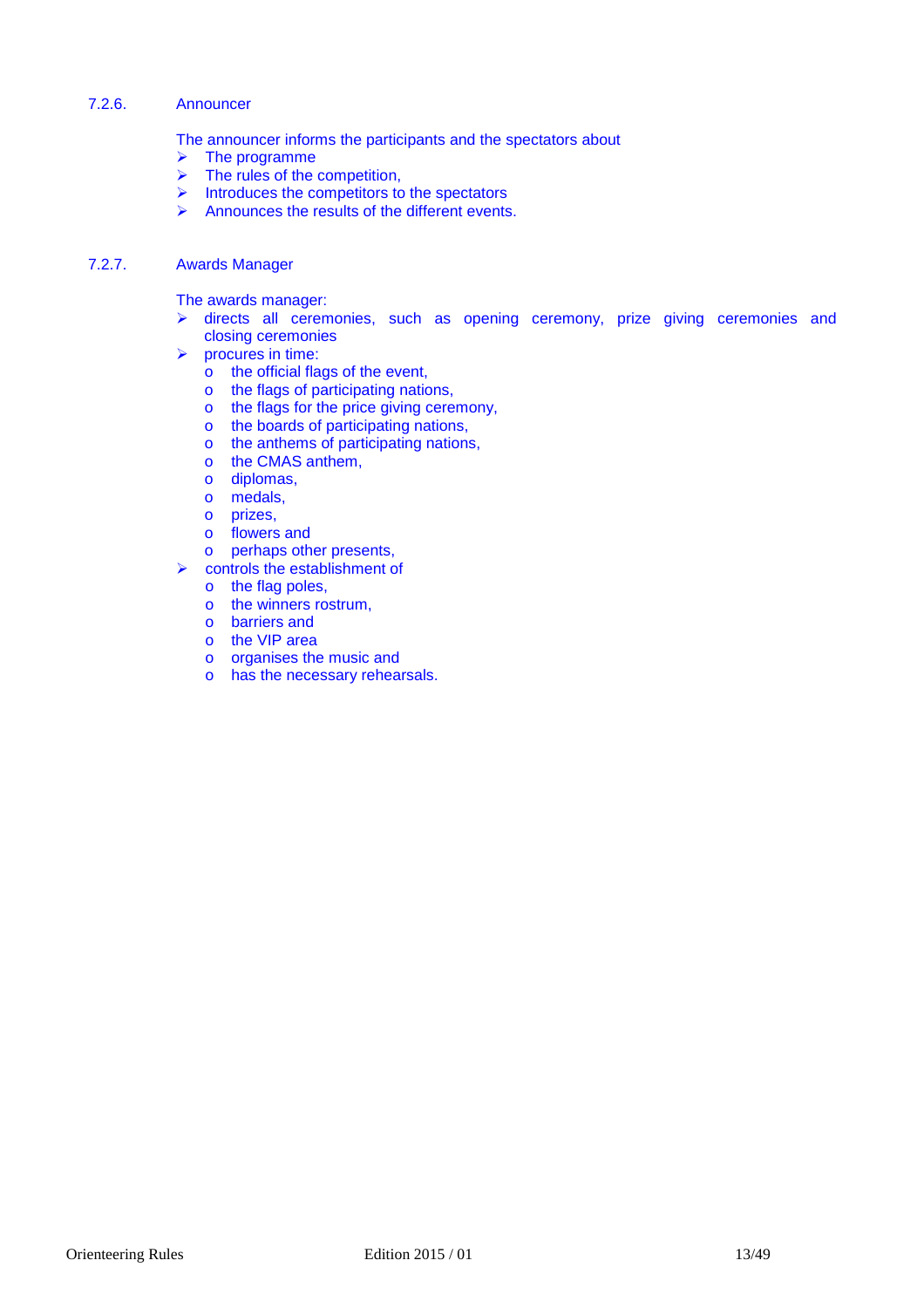#### **7.3 Competition judges**

- 7.3.1. The composition of the competition judges depends on the importance of the event. For competitions with a small number of participants a small number of judges is required. The competition manager appoints the judges.
- 7.3.2. The competition judges consist of:
	- Chief competition judge,
	- > Deputy Chief competition judge,<br>> Pre-starter,
	- $\triangleright$  Pre-starter,<br> $\triangleright$  Starter.
	- Starter,
	- Chief time-keeper and time-keepers,
	- Chief course judge and course judges,
	- Chief finish judge and finish judges,
	- Head of competition office.
- 7.3.3. All Competition Judges must remain at the competition venue and be available until the end of the time allowed for lodging a protest.

#### 7.**4 Functions of competition judges**

7.4.1. Chief Competition Judge

The chief competition judge makes sure:

 $\triangleright$  that the competition is executed and adjudicated according to the current international rules and

 $\triangleright$  that the special competition rules and safety measures are adhered to.

The chief competition judge will decide:

- whether or not competitors will be followed by boat or
- $\triangleright$  whether adjudication and safety measures will be carried out in other ways.

The chief competition judge:

- allocates the other judges their duties and
- ensures that they are able to carry out these duties before the event takes place.

Before the event takes place, the chief competition judge inspects:

- the competition venue,
- $\triangleright$  the necessary facilities and<br> $\triangleright$  the equipment
- the equipment

The chief competition judge is entitled to:

 Consult with the jury or the international jury the cancellation of the competition in cases where the facilities and the equipment do not comply with the requirements of the international rules.

Interrupt or abandon the competition, with the consent of the jury, in case of bad weather and when the competition venue, facilities or equipment have become unsafe or unserviceable.

 $\triangleright$  In exceptional cases change the programme or the starting order or starting times of the competitors.

 $\triangleright$  Re-allocate duties to judges during the competition.

 $\triangleright$  Dismiss judges who have committed faults or those who have not carried out their tasks correctly.

 $\triangleright$  Set aside the decision made by the judges after he has convinced himself that their decision was wrong, and allow the competitor a re-swim or to let the result stand.

 $\triangleright$  Give a decision in all matters in which the other judges cannot come to agreement.

 $\triangleright$  Disqualify competitors who do not comply with the rules, or who are quilty of unsportsmanlike behaviour.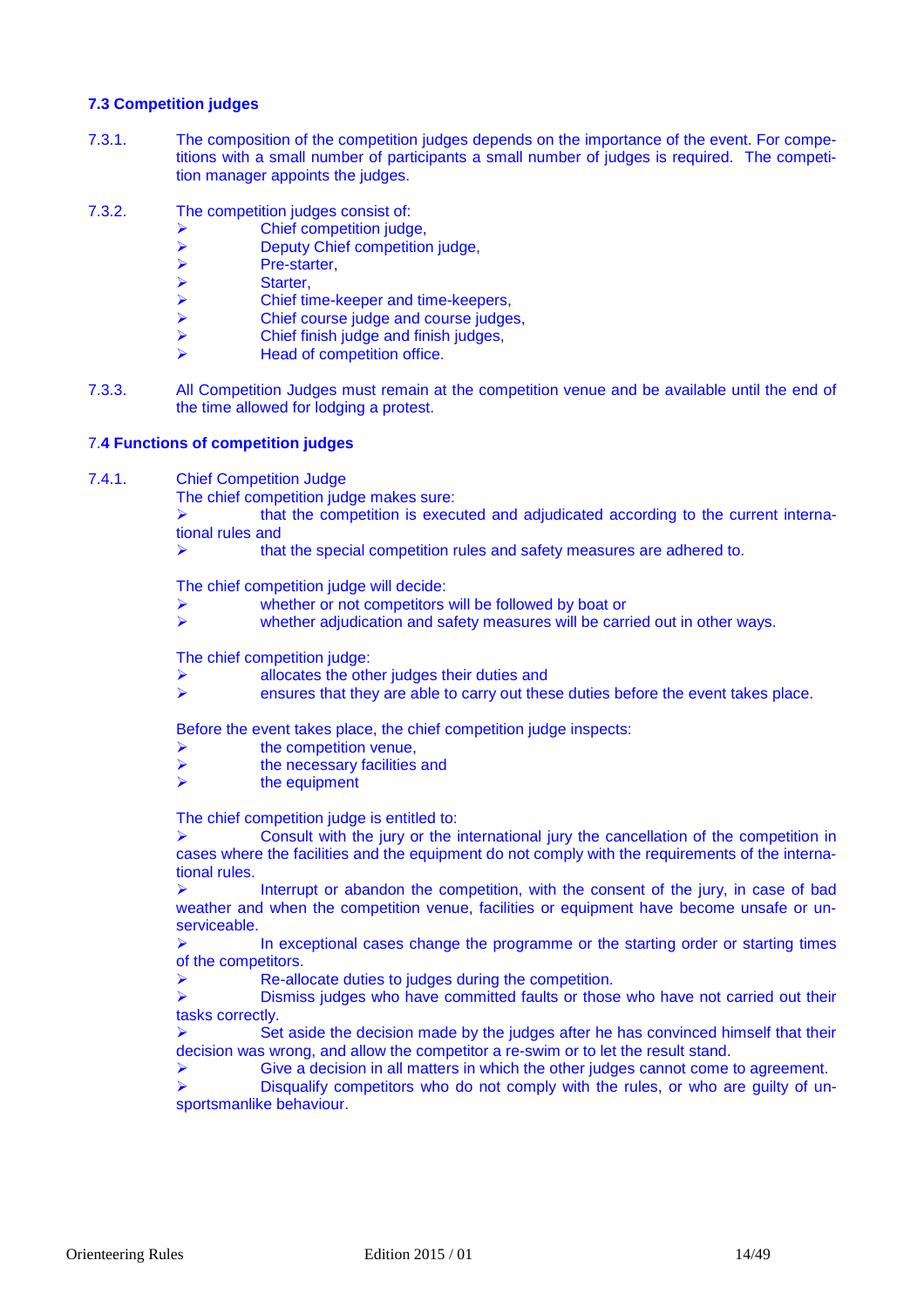The chief competition judge is not entitled to alter the rules of the competition.

The chief competition judge presides over all meetings of the judges.

Upon completion of the competition, the chief competition judge is obliged to provide the results of the competition to the organiser on the same day.

#### 7.4.2. Deputy Competition Chief Judge

A deputy who works according to the directives of the chief competition judge is provided for important or large competitions and takes the place of the chief judge when he is absent.

#### 7.4.3. Pre-starter

The pre-starter calls the competitors to the pre-start, and checks whether the equipment of the competitors complies with the rules.

It is the responsibility of the pre-start to get the signature of the athlete according to point 7.8.1. Athletes who have not given their signature 10 minutes before their start have to be demanded to do so at least twice via loudspeaker.

#### 7.4.4. Starter

The starter:

- $\triangleright$  calls the participants to the starting point and
- $\triangleright$  checks that they have taken up the correct position and posture at the start.<br> $\triangleright$  dives the start signal
- gives the start signal,
- **EXECUTE:**  $\triangleright$  decides whether the start was correct or not and
- $\triangleright$  in case of a false start he orders either:
- o a disqualification (for more than 5s early or more than 1 min late start) or

o the addition of 15 penalty seconds (for less than 5 s early start or nonobservance of the start posture) and

enters this on the start card.

The penalty seconds will be added to the first leg of the course (limit time!).

The start command is:

"One minute" "30 seconds" "10 seconds" "5-4-3-2-1" (or an acoustic signal) "Go" (or an acoustic signal).

#### 7.4.5. Chief Time-keeper and Time-keepers

The chief timekeeper

- $\triangleright$  checks the stopwatches.
- $\triangleright$  completes the test certificate.
- $\triangleright$  gives instructions to the timekeepers, and shows them their positions on the course,
- $\triangleright$  checks the ability of the time keepers to operate stopwatches and

 writes down (or tells a record keeper to write down) the time results of each competitor on his record card.

The time-keepers

- $\triangleright$  start the stopwatches when the start signal is given
- o when the starter gives the command "go" or
- o the acoustic signal sounds)

 $\triangleright$  record the time taken by the competitor to cover the individual legs as indicated by the flag signals given by the course and finish judges.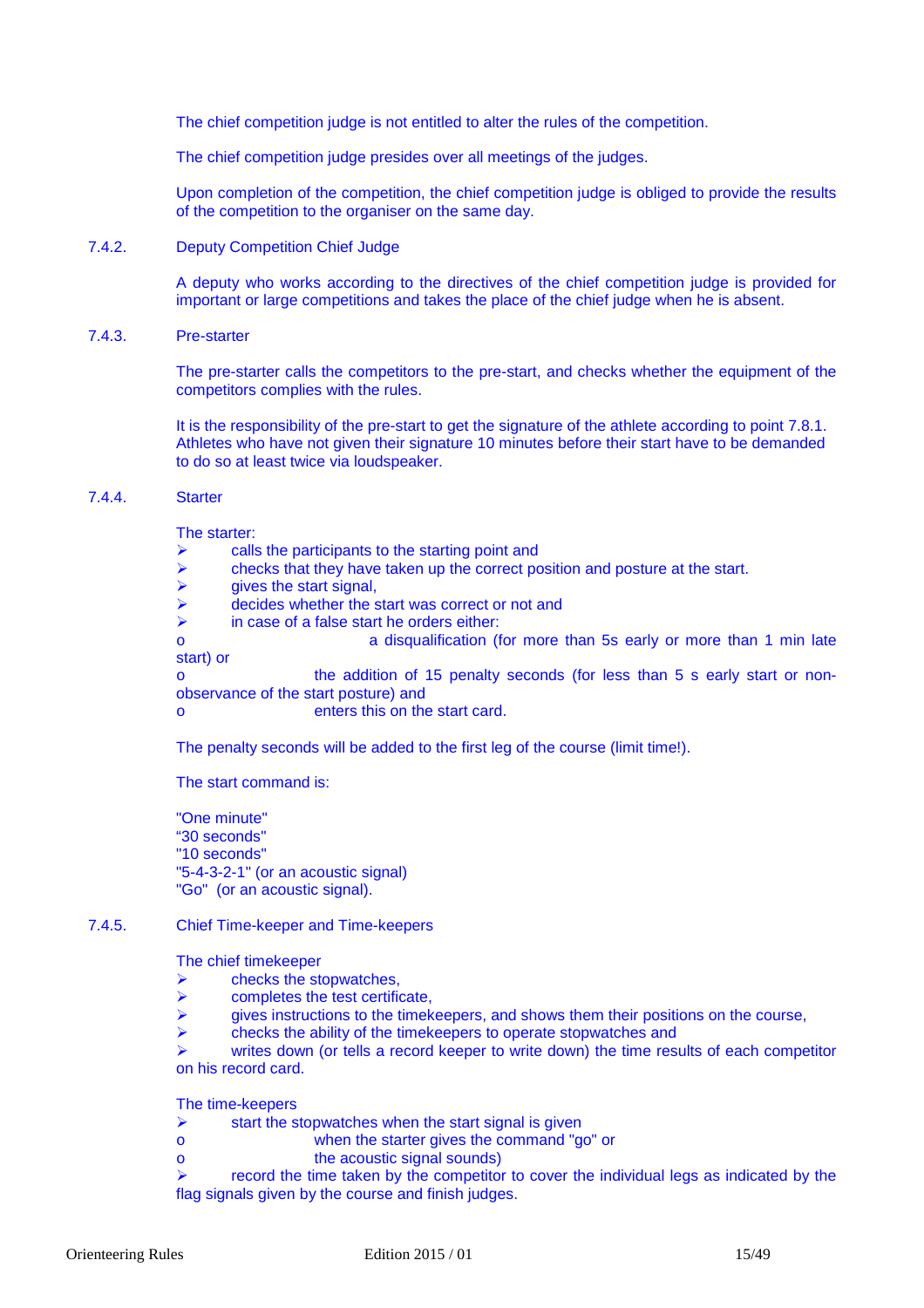The stopwatches may only be reset when the chief timekeeper has checked the results and recorded them, and when he has given the instruction "stopwatches to zero".

A timekeeper is to be provided for each competitor or each team that is in the water at the same time. Additionally, standby timekeepers are to be provided who can take over the function of a timekeeper who is unable to continue or in case of a malfunctioning stopwatch. Only the time of the designated timekeeper is used for the result. The course time of a competitor is also to be taken by the chief timekeeper.

#### 7.4.6. Chief Course Judge and Course Judges

The chief course judge

- $\triangleright$  appoints a course judge for each competitor,
- $\triangleright$  provides him with the course card,
- $\triangleright$  collects the completed course cards and
- gives them to the competition office.

The course judges may follow each competitor or control the adjudication of the competition from a fixed point.

The course judges check whether the competitors have correctly completed the course and supervise changing during relay competitions.

The course judges indicate the correct completion of a leg by waving a flag.

If a course judge follows the competitor in a boat, a distance of 5 to 10 meters from the safety buoy of the competitor must be maintained.

The course judge takes all the necessary precautions to prevent endangerment of the competitor and in an emergency directs the work of the rescue team.

For international championships, the nationality of the course judge shall not be the same as that of the competitor.

#### 7.4.7. Chief Finish Judge and Finish Judges

The finish judges watch the finish, fix the position at which the finish line was crossed, and signal the instant when the finish line is passed (leading edge of the safety buoy or reaching the finish buoy).

The number of finish judges can differ according to the number of competitors and the importance of the competition. It must, however, always be an odd number.

For international championships at least three finish judges must be provided, one of who is appointed chief finish judge.

#### 7.4.8. Head of Competition Office

The head of the competition office prepares all equipment and documents which are needed for the administration of the competition. He directs the work of the competition office, directs all work concerning minutes including the drafting of the minutes of the meetings of the competition management and the jury. He receives the applications and appeals and reports them to the chief judge, prepares a report of the competition and organises its distribution if possible during the competition. With the permission of the competition manager, he informs the press about the competitions.

The head of the competition office is also responsible for the official notice – board. All posted information such as course plans, results, time tables have to be signed by the responsible person with the time of postage.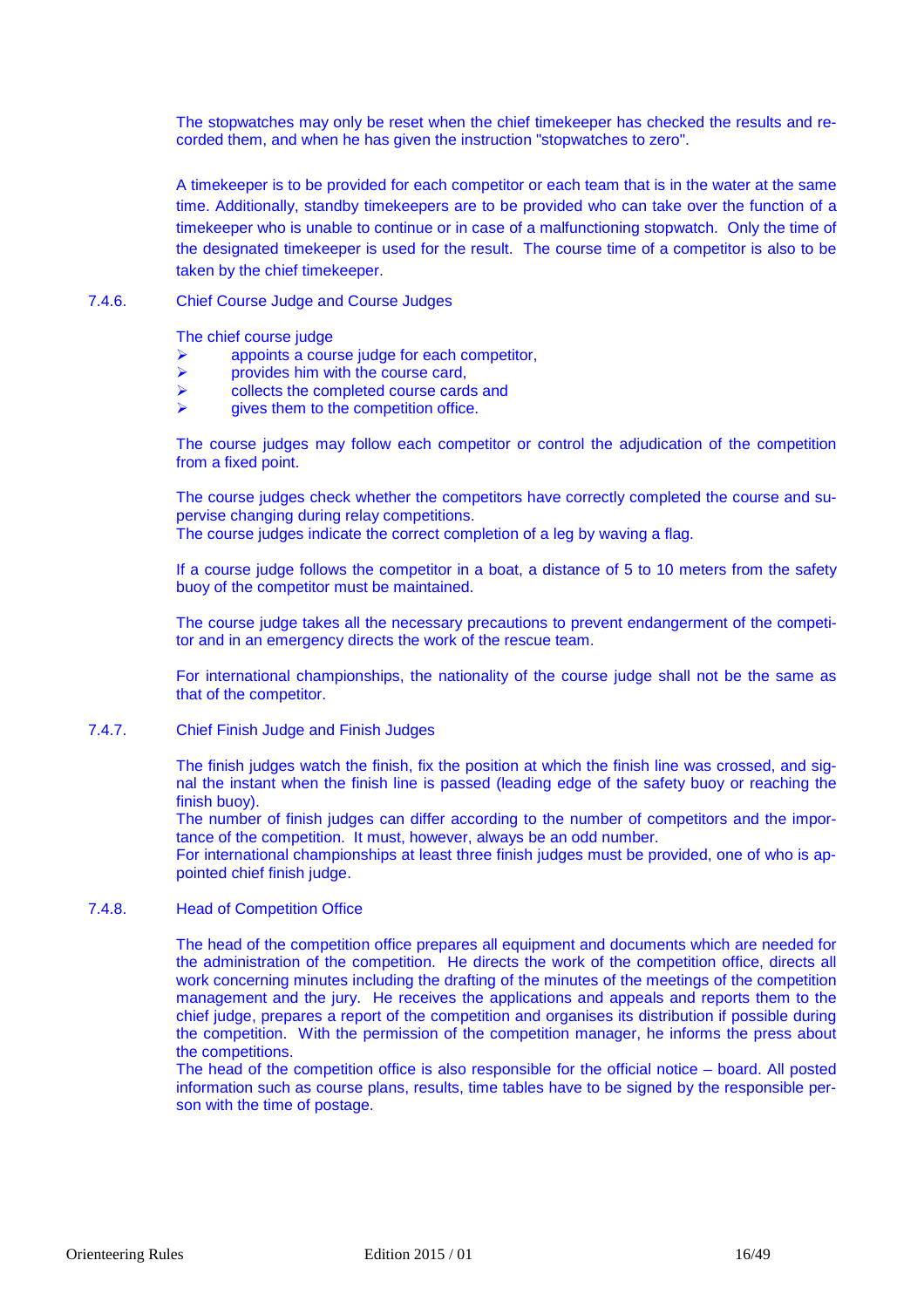#### **7.5 Jury (International jury)**

#### 7.5.1. Formation of the Jury

The jury is composed of the team managers or specially appointed representatives of the clubs or federation that participate in the competition. Representation by other persons or vote by proxy is not allowed. At their first meeting, the jury elects a chairman.

#### 7.5.2. Tasks and obligations of the Jury

The jury ensures that the competition takes place according to the international rules and the competition regulations. It considers the cases in which the rules have been violated, possible appeals, and takes decisions on the same. The jury is obliged to rule upon appeals within one hour of their submission. In special cases where the facts stated in the appeal have to be checked, the decision may by taken later, but not later than 24 hours after submission of the appeal.

If requested by the chief judge, the jury is entitled to cancel the competition if the venue, equipment or facilities do not comply with the requirements of the rules. In case of unfavourable weather conditions or other unforeseen circumstances, the jury has the right to interrupt the competition.

The decisions of the jury are taken by a show of hands on the simple majority of the votes of the members of the jury present. The meeting of the jury is considered as being properly constituted when at least half of its members are present. In case of an equal vote, the chairman of the jury will compel the members of the jury to vote, i.e., the chairman of the jury deprives the members of the jury of the right to abstain. In the event of a further equality of votes, the chairman of the jury takes the decision. The decision of the jury is final and without appeal.

#### 7.5.3. International Jury

The "International Jury" is formed for international competitions. The International Jury is composed of the CMAS Chief Judge, the Chief Competition Judge and two representatives elected from the participating teams at the Team Managers Meeting before the start of the competition. Two alternatives should also be elected. In order to ensure the quorum two members of the jury have to be chosen as a reserve. They will become active if a protest of an athlete from the same country as the jury-member has to be considered or if a jury-member can not be present. There can only be one member of a country in the jury.

The International Jury forms a quorum when the CMAS Chief Judge, the Chief Competition Judge and at least two of the elected representatives or their alternates are present. In cases when the Jury has to consider a protest involving a competitor from the same country as one of the elected representatives, this representative must withdraw in favour of one of the alternates. In cases of a tied vote, the vote of the CMAS Chief Judge will be determining.

Decisions at CMAS – championships will only be taken by the "International Judge".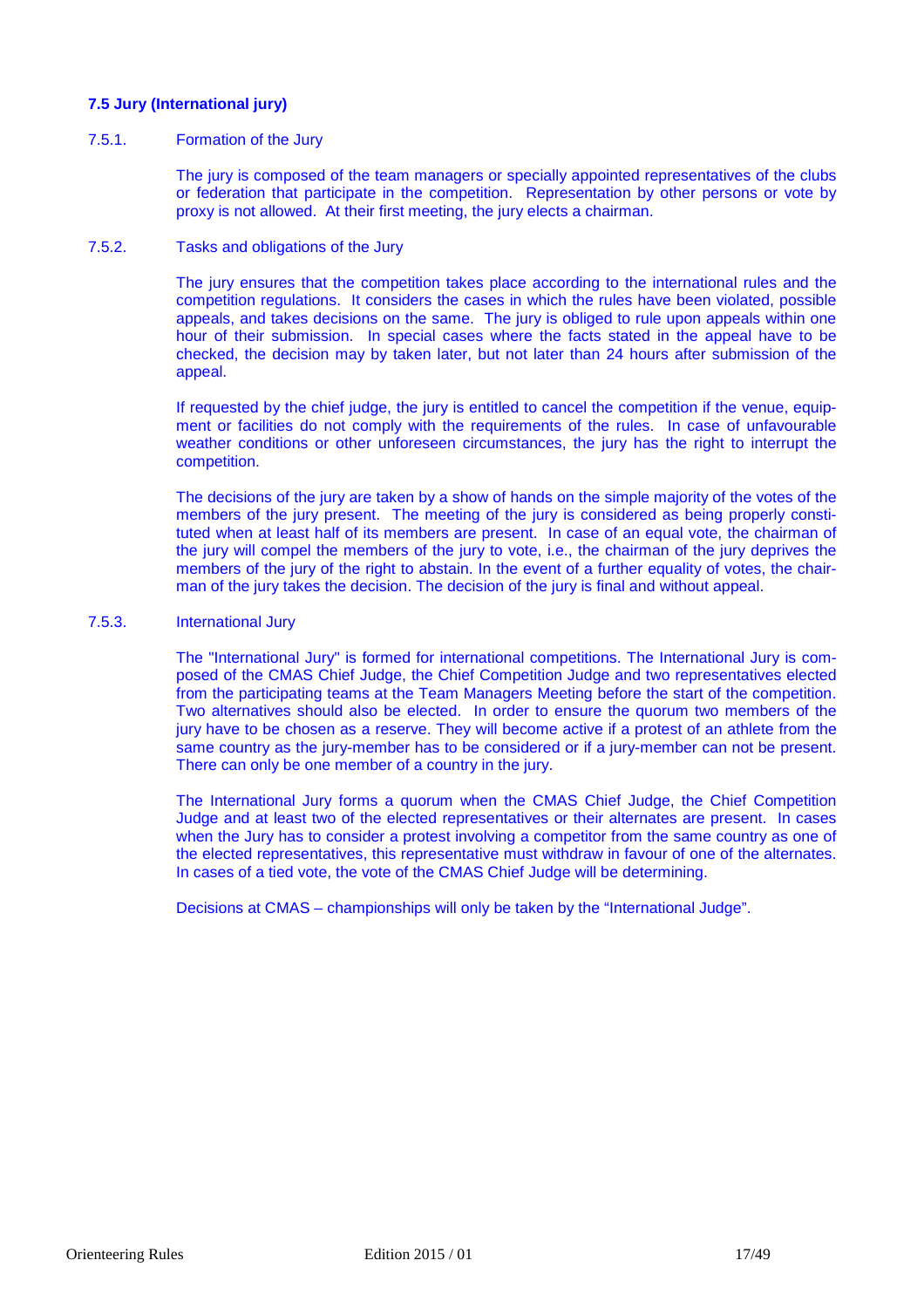For each international competition in the CMAS sports calendar, the Underwater Orienteering Commission of the CMAS Sports Commission appoints a Chief Judge who is experienced in the organisation and umpiring of international competitions.

The round-trip travel expenses (railway, first class) board and accommodation of the CMAS Chief Judge CMAS shall be the responsibility of the organiser of the competition. For International championships the travel costs are covered by the CMAS, but board and accommodation costs remain the responsibility of the organisers.

The CMAS Chief Judge is the chairman of the international jury.

The CMAS Chief Judge must submit a report (Appendix 6) to the president of the commission for Orienteering on the competition for which he was appointed.

7.5.4. At international competitions a meeting of the team managers must be held after each event. At this meeting the Chief Competition Judge will distribute the results of the event that has been completed. The team managers can then indicate that they agree with the results, or announce a protest. After this meeting the results are signed by both the Chief Competition Judge and the CMAS Chief Judge and put on the notice board. If a protest has been lodged, then the results are clearly marked by adding the words: "Protest lodged".

> In this meeting the team leaders renounce a protest. A protest will only be accepted (declared within the 1 hour time limit) if it contains any information which was unknown at the time of the team-leaders meeting. The renouncement of protest also applies for teams who were not present at the team leaders meeting.

#### **7.6 General rules**

- 7.6.1. The organiser of the competition or the organising committee set up by him is obliged to:
	- provide the necessary equipment and facilities
	-
	- > provide transport means and boats,<br>  $\triangleright$  organise the competition venue and<br>
	organise safety measures,<br>  $\triangleright$  provide medical care and aid. organise the competition venue and courses,
	- organise safety measures,
	- provide medical care and aid,
	- provide means of communication and information,

 provide filling means for the compressed-air cylinders with at least 20 MPa (200 bar).

#### 7.6.2. Additionally, for CMAS – championships:

- $\triangleright$  accommodation, transport and catering for the competitors,
- $\triangleright$  accommodation, transport and catering for the CMAS VIP,
- accommodation, transport and catering for the "International Judge",
- accommodation for spectators.
- 7.6.3. The competition venue, the organisation and safety measures as well as the equipment, facilities and boats will be inspected by the judges in co-operation with the organising committee under the management of the chief competition judge at least one day before the competition starts.
- 7.6.4. Doping control must adhere to "Procedures and Obligations for the Organisation of CMAS Championships" as well as the "Anti – Doping – Rules" of CMAS.
- 7.6.5. The starting order of the teams and individual competitors must be determined by drawing lots before the start of the competition.
- 7.6.6. It is not allowed to assist a competitor in any way. This applies especially to the giving of signals to orientate the competitors or to give guidance on the course (except in the event of an emergency or for special events such as MONK competitions) or to place obstacles in the path of other competitors.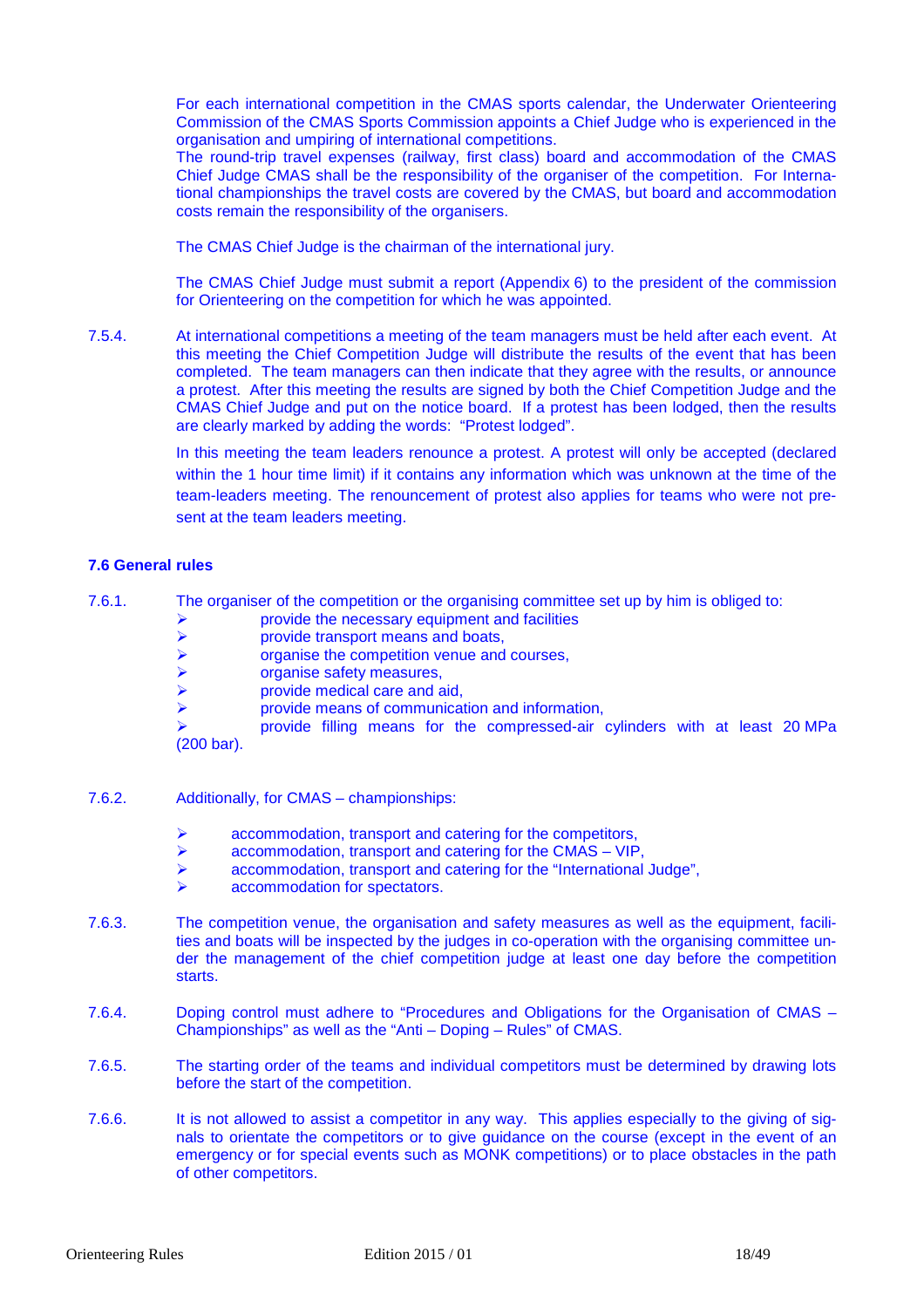- 7.6.7. The competition manager is entrusted with the general management of the competition. He is responsible for the safety of the competitors, judges and rescue parties. During the competition the course judge and the rescue team ensure the safety of each competitor.
- 7.6.8. The accompanying boats must be equipped with signalling and communication means (flags, megaphone or radio).

#### **7.7 Training**

- 7.7.1. Training in the competition area is not allowed in principle, but the organisers can make exceptions. However, no training is allowed on a course that will be used for a competition. Participants are allowed to train and measure at their own risk in the area designated for training by the organisers. The commission can order an additional day for training before an international championship. On this day training should be possible at the competition area. The competition area is closed one day before the first official competition.
- 7.7.2. During competition and training the participants must strictly comply with the safety requirements and rules laid down in the rules as well as the regulations laid down by the organisers for the competition.
- 7.7.3. The organizers of an international championship must provide a training course, which consist of 4 points. The distances are fixed.



It is forbidden to swim in the prohibited area. The direction for swimming on the course will be fixed by the organisers of the championship. The training course must comply with the same conditions (water depth, no obstacles, etc) as for competition courses. Two hours before the start of the official training period, a notice must be posted showing the length of the training legs, as well as a roster for training times when applicable. During official training hours, the organisers are to provide a supervisor who ensures that all rules are complied with. Team managers are responsible for the safety of team members. If a competitor does not comply with the rules and thereby endangers or hinders another competitor, this will be seen as unsportsmanlike conduct. Such a competitor may be barred from the competition. The rules for equipment are the same during training as for competitions.

In order to uphold the rules and safety regulations for the training a "Manager of Training" has to be installed by the organiser. It is his task to survey the training area during the official training times. If the rules are violated he can demand from the team-leader proper behaviour. Severe violations have to be reported to the organisational committee which will then decide on possible behavioural measures. During the official training times a rescue boat (if possible with crew) has to be near the course.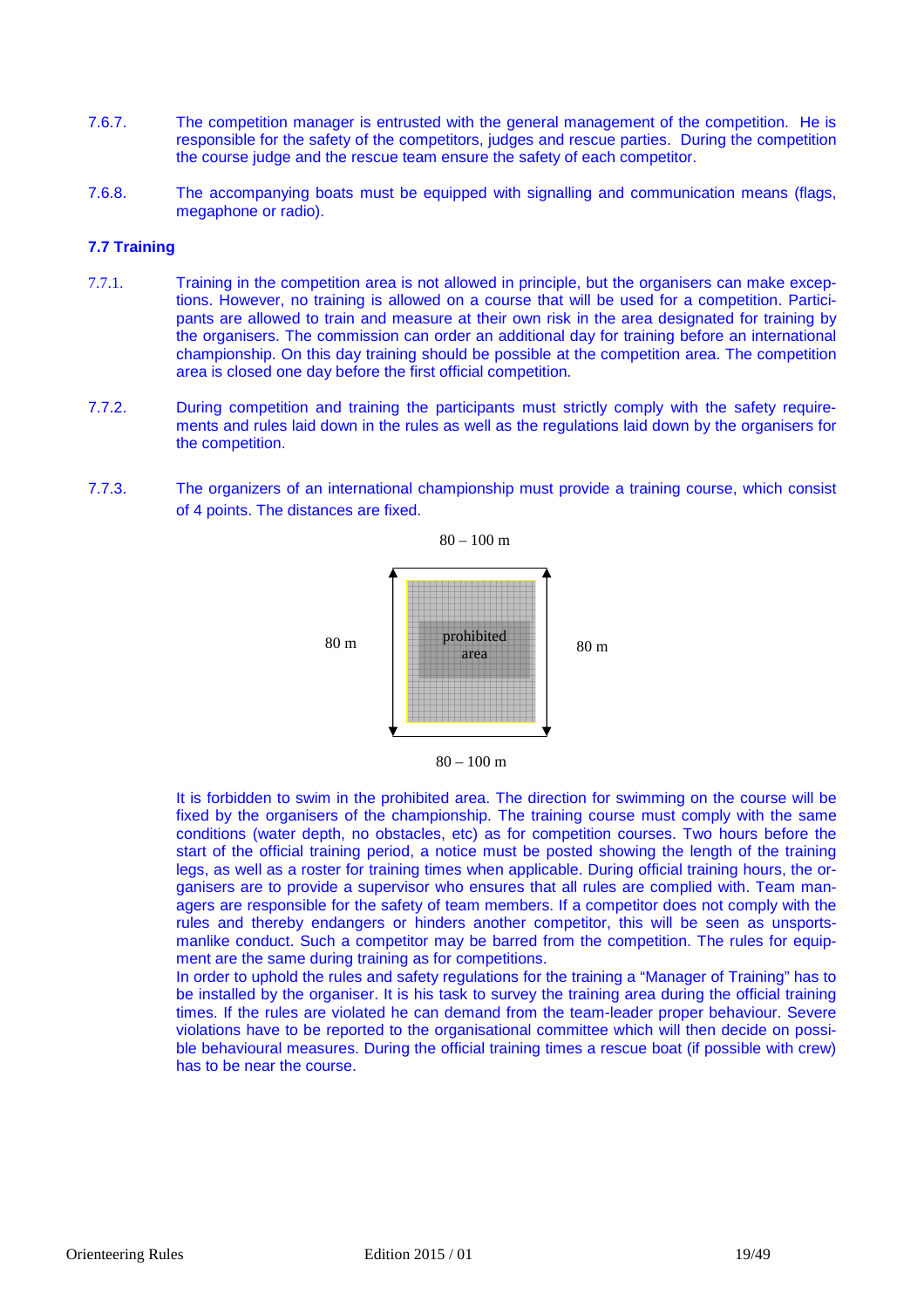#### **7.8 Competition rules**

#### 7.8.1. Pre - start

Before every start a competitor must report to the pre - starter and present his equipment for inspection. At the pre - start the competitor declares, by signing a form, that he is feeling well, is not under the influence of any substance that may affect his ability to dive and that his equipment complies with the rules.

At the pre-start a pre-start zone has to be established. The presentation of the equipment and the signature of the athlete should be about 30 minutes before the start. It is not allowed to remove the equipment from the pre-start zone after it has been checked and the athlete has signed. The athlete must leave the pre-start zone to go to his start into the water. Entering the water from a different place is not allowed.

#### 7.8.2. Start

The start shall commence from the starting area in a start posture with the competitor(s) in a static swimming pose with the head above water at the time when the signal to start is given. It is considered a false start, if the start takes place prior to, or later than 1 minute after the start

command, or if the prescribed start posture was not assumed.

For a false start the following rules will apply:

 for more than 5 seconds early start or more than 1 minute late start the competitor will be disqualified.

 for less than 5 seconds early start or not assuming the correct start posture, a 15 seconds penalty will be added to the competitor's time.

This will be added to the time of the first leg and must be taken into account when considering limit times.

After the start, the competitor shall submerge within the first 10 meters of the course. These 10 meters are not marked and it is left to the starter's discretion to determine compliance with this rule.

For the MONK competition the map is handed to the competitor at the moment that the start signal is given.

#### 7.8.3. On the course

A competitor will be removed from the competition (also from a team competition) and pulled up, if he/she:

 $\triangleright$  commits a false start (more than 5 seconds early, or more than 1 minute later),

has not left the start area within 1 min (MONK 3 min) or returns to the start area after 1 min (MONK 3 min) has elapsed,

 breaks the surface of the water with any part of his body or equipment (except within the first 10 m after the start),

 exceeds the boundaries of the competition area or is endangered by swimming in a clearly wrong direction,

 incorrectly rounds the buoys and has completed about half the distance of the following leg,

- $\triangleright$  changes direction within the 50-meter finish area for competitions with a finish line,
- $\triangleright$  searches for the orienteering points in the incorrect sequence, or  $\triangleright$  exceeds the time limit
- exceeds the time limit.

If a competitor is removed from a competition, points are scored up to the moment at which one of the aforementioned errors occurred.

Should two competitors who are both still in the competition meet underwater and their buoy lines become entangled, then both are responsible to untangle their buoy lines without breaking surface. Should one of the competitors already be dropped out, then the course judges are obliged to help untangle the lines. If this cannot be done without time loss, the competitor that was hindered can request a new start. For the MONK a new start is not possible, and in such a case the Jury can decide to make a ruling that will cancel out the effect of the hindrance (for instance deduct time from the finish time).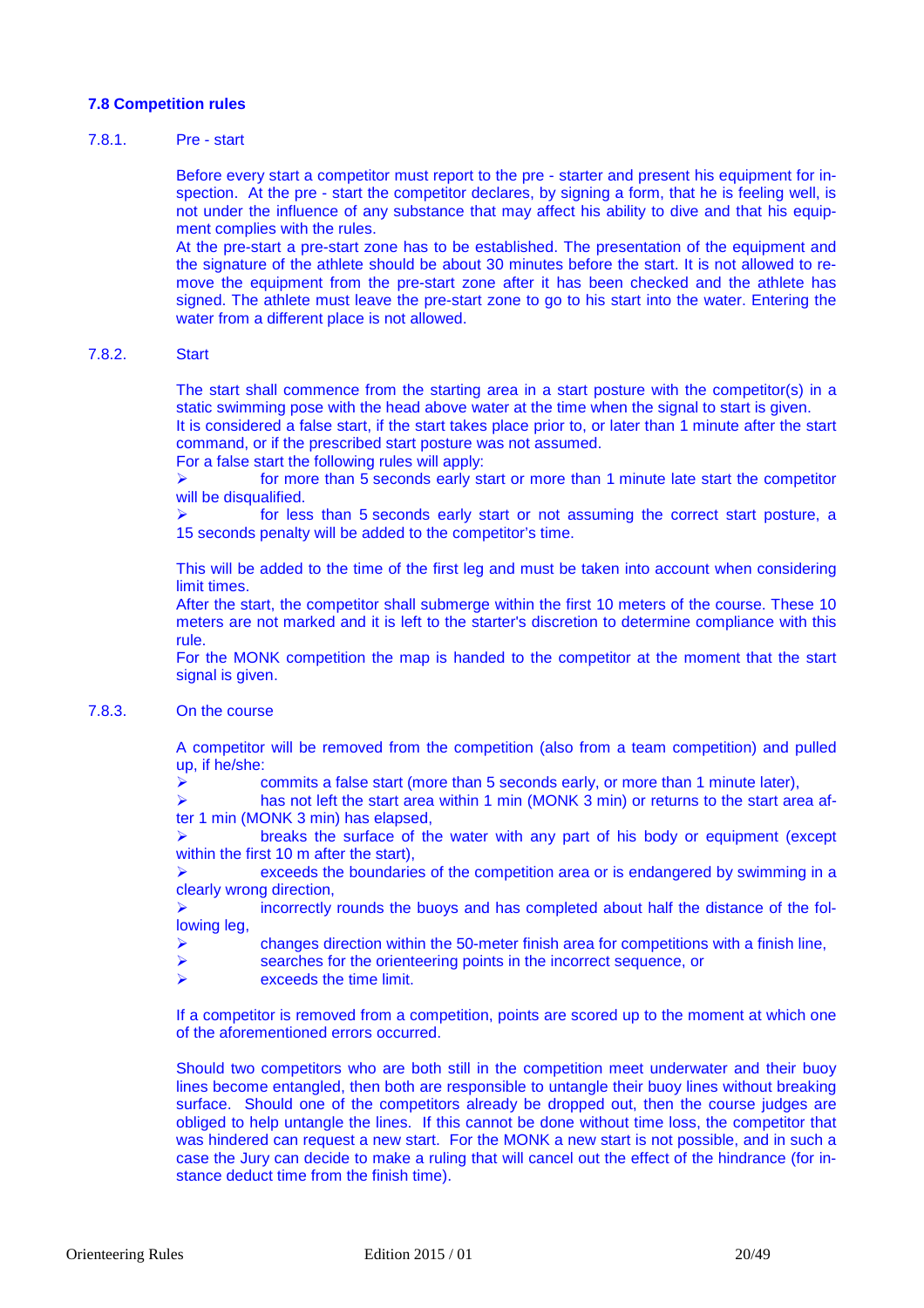At the orienteering points (find buoys), at the turning points and in the 50 m finish zone at least part of the safety buoy of a competitor must be visible on top of the water. If, during the team competition the buoys of two or more competitors have become entangled, part of at least one buoy must be visible on top of the water. Because in such cases it is not possible to exactly determine the finish time and the deviation, a penalty of 5 seconds and 1m will be applied. This penalty will only be partly applied (or not at all) if one or more single buoys are clearly further away form the centre of the gate (no deviation penalty) or clearly finish later (no time penalty), as long as such single competitors finish within the 20 second time limit The penalty will be determined by the finish judge.

When the safety buoy has been lost, the competitor must surface at once. The points till then will count. Should the competitor not surface and has to be taken out by the competition judges, he will loose all points scored. For the MONK competition, if the buddy line is lost or the divers become separated, this will count the same as the loss of the safety buoy.

If no competitor completes the course for an event, adjudication will be based on how many rounding buoys were correctly rounded or how many orienteering points were found. The time for each competitor up to the last correctly rounded buoy or found orienteering point will be used to determine the ranking. For team events the time for the last team member to round a rounding buoy or to arrive at an orienteering buoy will be used.

#### Rounding buoys

 $\triangleright$  Rounding buoys must be rounded such that they are on the inside of the course from the competitor.

 $\triangleright$  A rounding is considered to be completed when, after turning, the safety buoy of the competitor crosses the line or the extension of the line between the previous buoy (start, rounding buoy or orienteering point) and the buoy he is rounding.

Additional explanation: If one thinks of the course of the competitor as a thread, it should lie around the buoy after when pulled tight.

 $\triangleright$  The decision when this occurs rests with the designated course judge, and the time is taken upon his signal.

It is not allowed to search for rounding buoys.

#### Orienteering Points

Orienteering points must be clearly moved by the competitor after being found, by either pulling or spinning the buoy. If this is not done, no points are awarded.

For the team competition all members of the team are obliged to move the buoy. For scoring the time for the last team member to move the buoy is taken.

#### Finish line

 A competitor may not change course within the 50m finish zone. This applies to a clear change in course, and the arranging of swim positions during the team event does not constitute a course change. A course judge must signal by lifting a flag each time that a competitor enters the finish zone, from which moment a course change should be judged if it occurs.

 The distance from the centre of the finish line and the time are taken at the moment that the front of the safety buoy crosses the finish line.

 For team competitions the time for the last team member to reach the finish line is used for scoring, as well as the greatest deviation. These are not necessarily due to the same competitor.

 $\triangleright$  When a safety buoy touches a meter marker on the finish line, the lesser distance is used to determine the points, even if part of the safety buoy may be in the farther meter interval.

 All team members must cross the finish line within 20 seconds of each other. For the purpose of determining this, seconds will be rounded down (for example a time of 7:30,10 and 7:30,90 are both rounded off to 7:30). If a team member crosses the finish line more than 20 seconds after the first team member, his finish is not taken into account when scoring. When the limit time has elapsed, the rest of the team are pulled up. Even if only one team member finishes the course, this is used for scoring.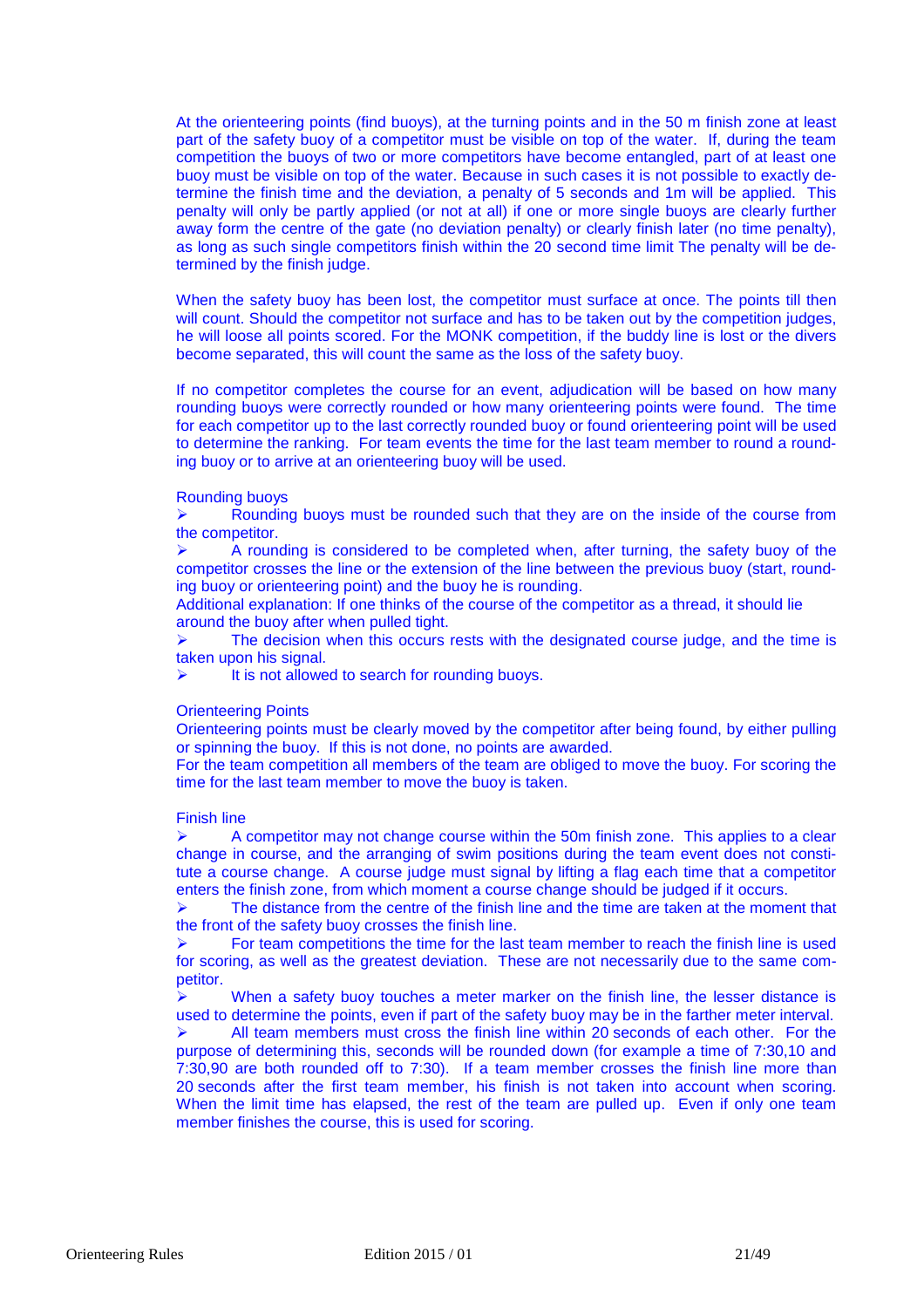#### Team events

 $\triangleright$  Should there be fewer competitors in a team than required, they must start from buoy 1and 2 or 1, 2 and 3.

 $\triangleright$  A team consists of at least two competitors.

 $\triangleright$  The moment when a team member or a group of team members has/have clearly left a buoy on their way to the next buoy, the other team member(s) who have not yet reached that buoy are pulled up. The points that were scored by those team members that are pulled up are still used for scoring.

 $\triangleright$  When all competitors found the orientation buoy (finding buoy) it is irrelevant whether they leave this point as a group or individually. The 20 second rule only applies for the crossing of the finish line and not for the other courses.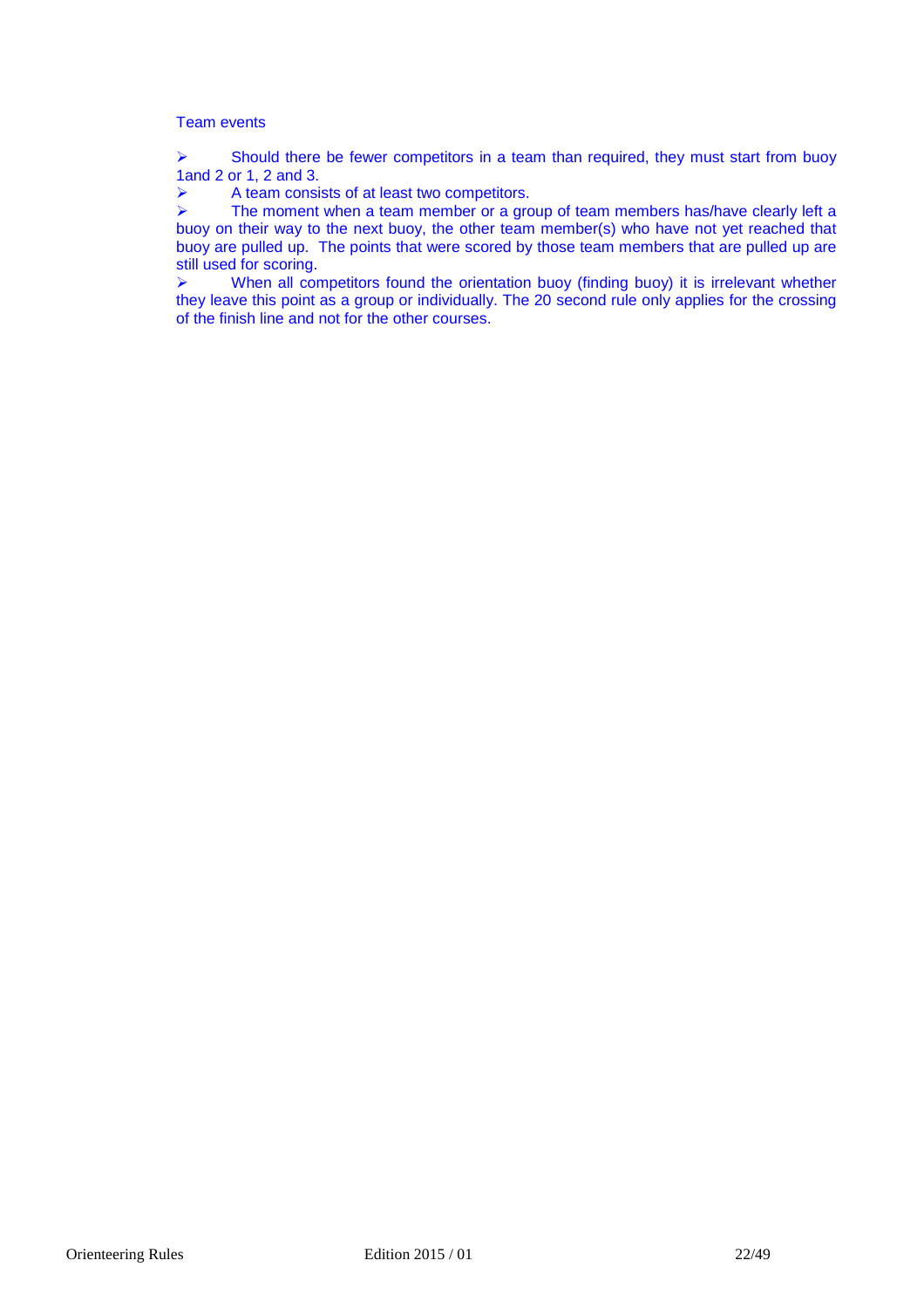#### **7.9 Adjudication**

- 7.9.1. The method for calculating results and placing must be explained in detail in the competition rules.
- 7.9.2. The results in the various disciplines are either expressed in units of time (minutes, seconds) or in points resulting from a combination of speed and accuracy according to the points tables of CMAS, or of the organisers for a competition not contained in these rules. In the event of tied scores, the faster time shall determine the placing. This also applies in the case of a competitor being removed from the competition.
- 7.9.3. All times are rounded down to whole seconds. If the time limit is exceeded, the full time reached (15:20) is used to determine exceeding of the time limit. All times below (e.g. 15:19.99, rounded down to 15:19) are below the time limit.
- 7.9.4. In the event of a tie in the combined scoring, the points obtained in the team competitions are used to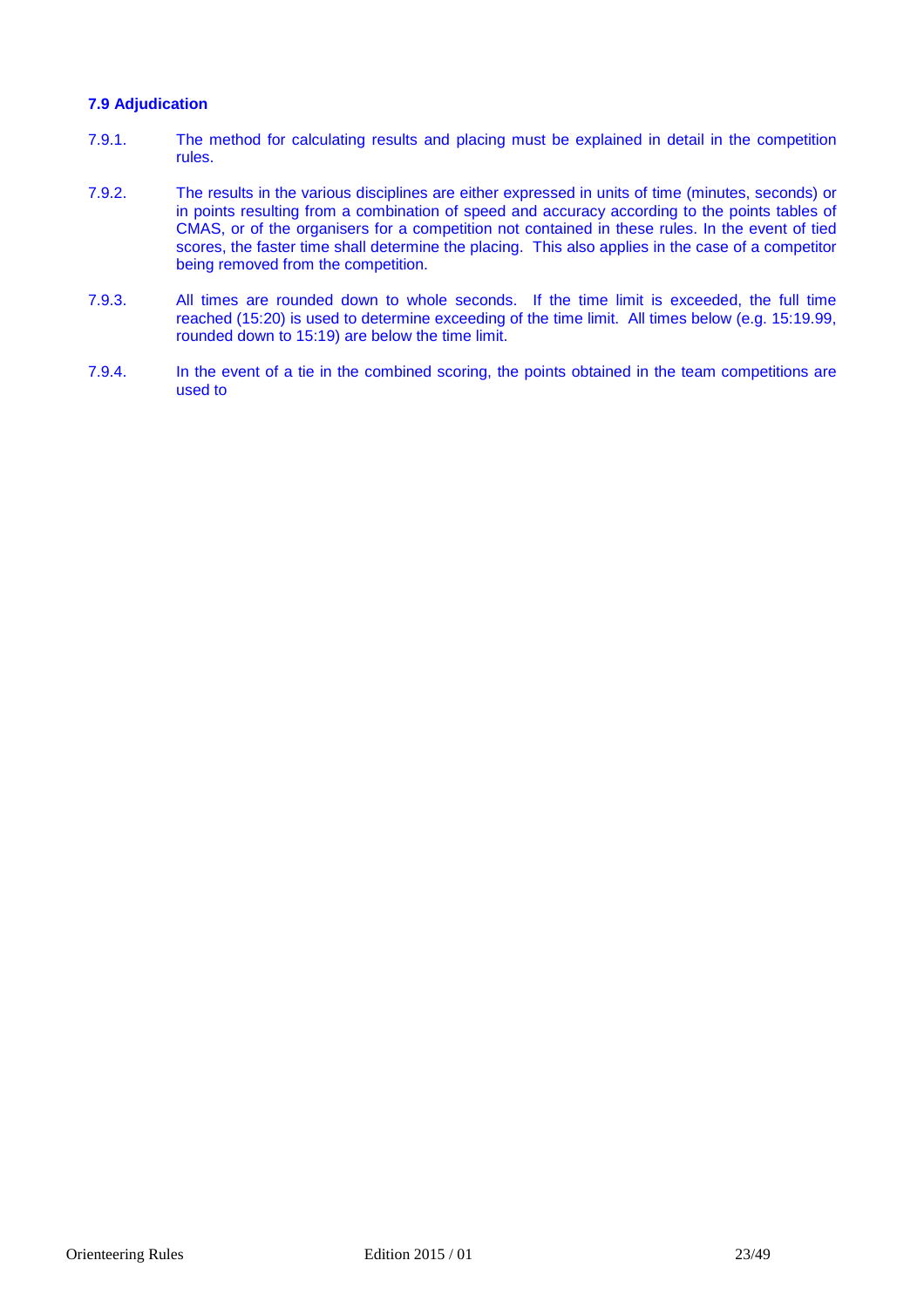#### **7.10 Means of communication during the competition**

- 7.10.1. In order to ensure effective judging, radio communication should be used if possible. Apart from this, communication can be established with the aid of red and white (yellow or orange) flags according to a system devised by the chief judge. It should be kept in mind that red flags are only used in cases concerning the safety of the competitors.
- 7.10.2. If a course judge raises a red flag during a competition, it means "Attention, a rescue diver is required". In this case, a rescue boat is sent to the site of the incident. If the course judge waves the red flag above his head, the chief judge must give the general alarm by firing a red flare. In such an event, the course judges must recall all competitors to the surface and do everything necessary to help the competitor in difficulty.
- 7.10.3. The white (yellow or orange) flags used for the normal indication of time (reaching a buoy, crossing a line etc.) should be held horizontally to announce arrival and quickly lifted up and kept in this position for at least five seconds when reaching the buoy (crossing the line). If the judge waves the white signal flag pointing down in front of his body, this means "mistake or breaking of rules" (incorrect turning, breaking the surface with the fins etc).
- 7.10.4. The underwater sign language of CMAS is the means of communication under water for divers, judges and rescue divers.
- 7.10.5. Communication between the judges and competitors who are under water should be carried out by pulling on the buoy line or by acoustic signals as indicated in the table below:

| <b>Signals</b>                      |                     | <b>Meaning of the Signals</b>                                                                          |                                                    |
|-------------------------------------|---------------------|--------------------------------------------------------------------------------------------------------|----------------------------------------------------|
| <b>Buoy line</b>                    | <b>Acoustic</b>     | For the competitor                                                                                     | For the judge                                      |
| One pull                            | One knock           | How are you?                                                                                           | I'm all right                                      |
| <b>Three pulls</b>                  | <b>Three knocks</b> | Return to surface!<br>(when repeated, this signal<br>means, come to the surface<br><i>immediately)</i> | I'm returning to the surface                       |
|                                     |                     | Alarm!                                                                                                 | Alarm!                                             |
| Pull several times<br>(more than 4) | Several knocks      | Come up immediately!<br>We will bring you up!                                                          | I do not feel well!<br>Have me brought up quickly! |

 $\triangleright$  For transmitting the indicated signals the buoy line must be taut and signaling should be carried out by pulling sharply but not too strongly.

- $\triangleright$  Acoustic signals will be transmitted with metal implements, half in the water.
- $\triangleright$  Competitors give their signals by pulling their buoys under water. If the buoy disappears once, meaning will be the same as one pull in the above table.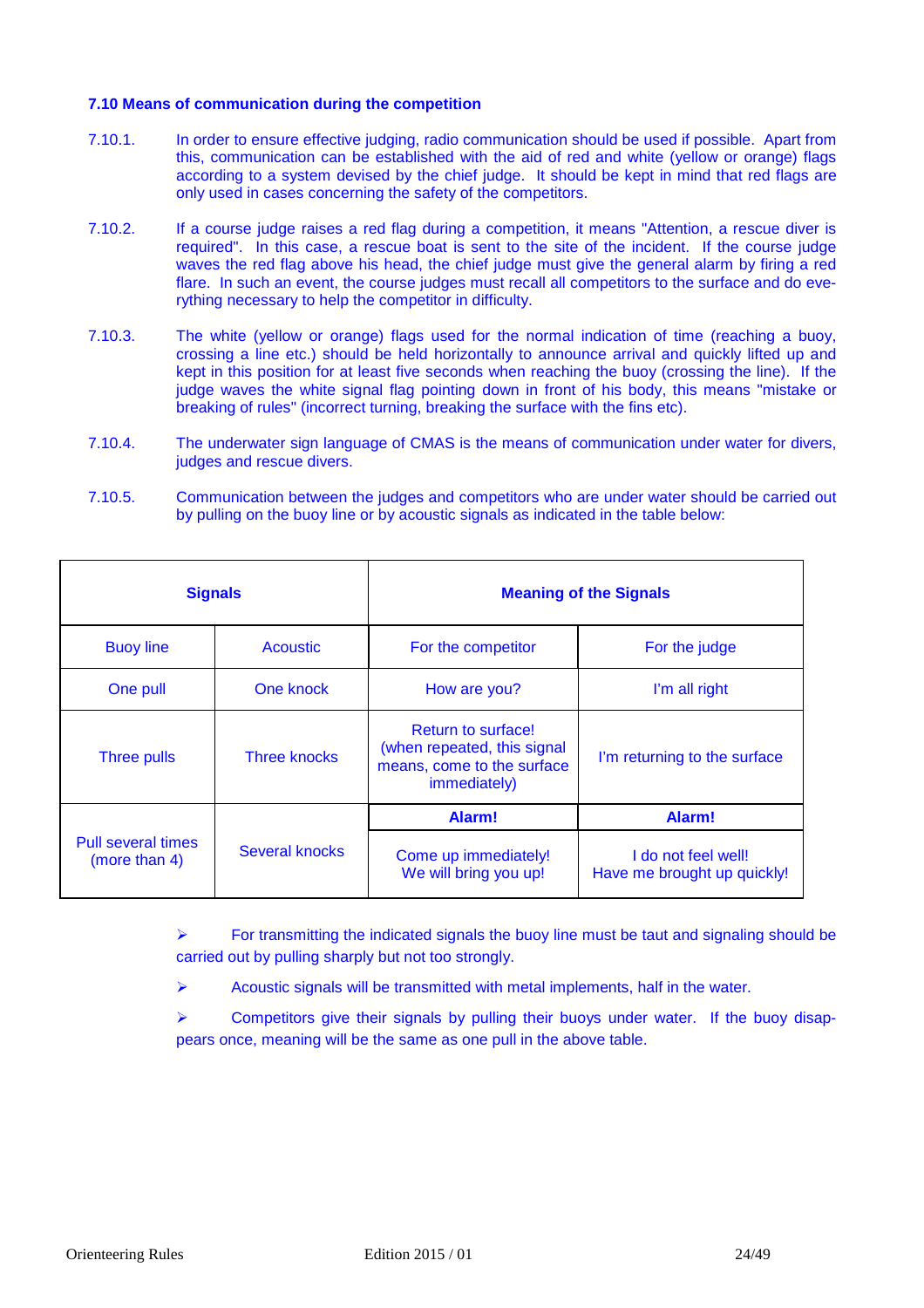## **8. Special Competition Rules**

#### **8.1 Individual competitions (elite diver)**

8.1.1. M-Course

The course (see diagram) consists of

- $\geq 1$  starting buoy,
- $\geq 3$  rounding buoys and
- $\triangleright$  the finish line (32 m), and has a total length of 590 meters.

The time limit for reaching the finish line is 15 minutes 20 seconds.

The starting interval is from 2 to 5 minutes for men and women and will be determined by the organizers.

In accordance with the diagram, the competitors are required to swim around the rounding buoys in sequence and cross the finish line.

The ranking of the competitors in this event is based on the addition of points awarded for:

> $\triangleright$  correctly rounding of the buoys and the accuracy at the finish line (Table I),

 $\triangleright$  speed (Table VI).

 $\triangleright$  If a competitor correctly rounds:

- o only buoy I, he will be awarded 100 points,
- o only buoy I and II, he will be awarded 250 points, or
- $\circ$  only buoy I, II and III and does not reach the finish line, he will be awarded 500 points.

In the event of a tie, ranking is determined from the elapsed time to the last correctly rounded buoy.

If the competitor reaches the finish line, he/she receives at least 501 points for correct completion of the course.

General diagram for the M-course

(Underwater orienteering competition without orienteering points).

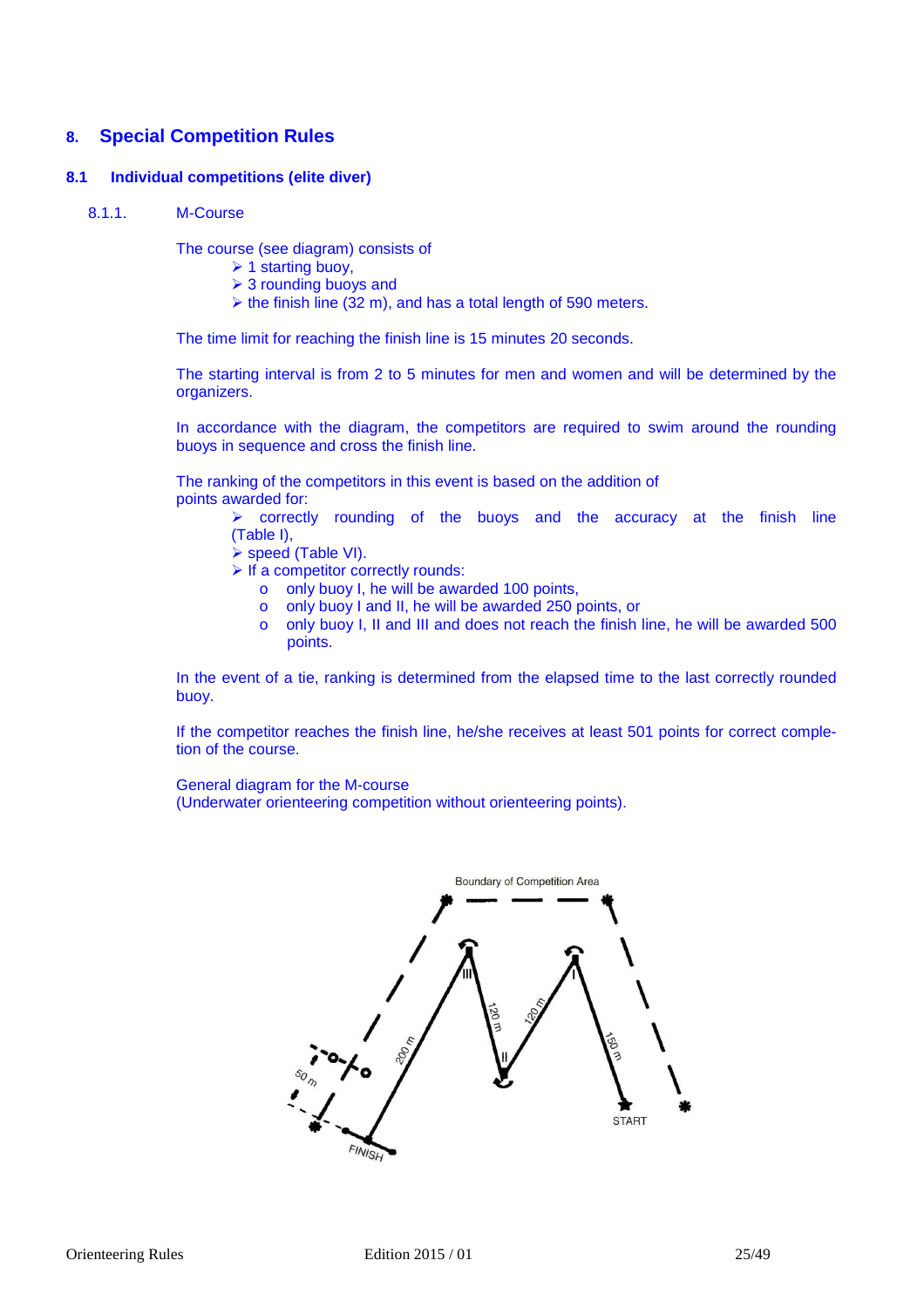#### 8.1.2. 5-Point Course

The course consists of

- $\triangleright$  1 starting buoy and
- $\geq 5$  orienteering points, the last one marking the finish.

The course has a total length of 650 meters.

The starting interval is 4 minutes and can be changed, if necessary, by the organisers.

The competitors proceed around the course as shown on the diagram within certain time limits (Table II) and indicate that they have found each orienteering point by clearly pulling or spinning it.

The ranking of the competitors in this event is based on the addition of the points awarded for:

reaching the orienteering points (Table II) and

speed (Table VI).

The intermediate and final times are taken at the moment when the orienteering buoy is pulled or spun. If the course has not been completed, only the points for orienteering points that have been reached will be counted. In the case of a tie, the time elapsed to the last buoy that was found will be used to rank the competitor.

General diagram for the 5-point course (Underwater orienteering competition with orienteering points)

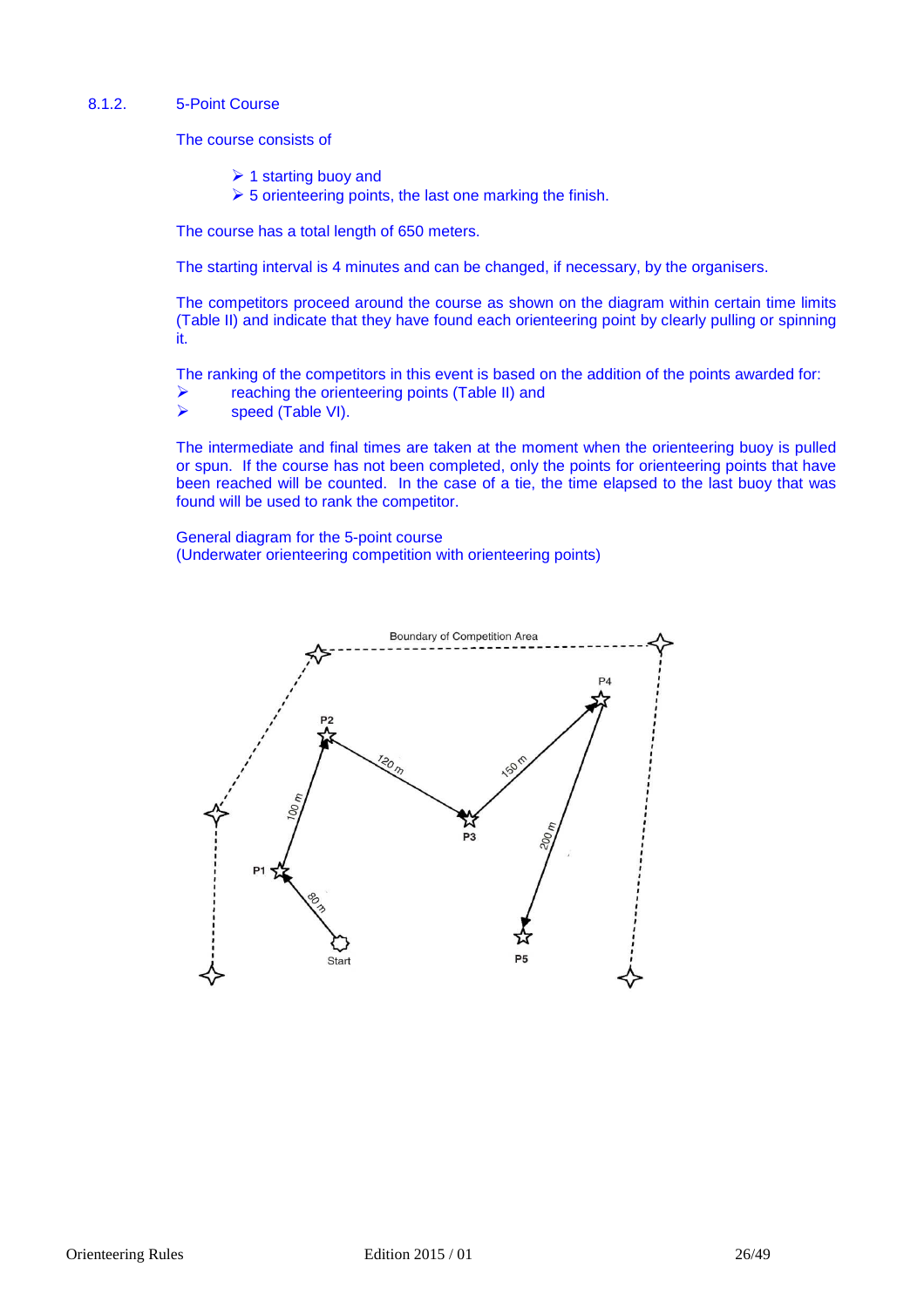#### 8.1.3. Star competition

The course (see diagram) consists of

- 1 starting buoy,
- $5$  rounding buoys and
- $5$  orienteering buoys, the last one being the finish.

It has a total length of 600 meters. The angle between consecutive legs at the orienteering points shall not be greater than 90°.

The starting interval is 4 minutes and can be changed, if necessary, by the organisers.

In accordance with the diagram, the competitors must round a rounding buoy and find the next orienteering buoy within certain time limits (Table III).

The ranking of the competitors in this event is based on the addition of points awarded for:

 $\triangleright$  Correct rounding of the rounding buoys and for finding the orienteering points (Table III) and

for speed (Table VI).

If the course has not been completed, only the points for those buoys that were correctly rounded or found will be counted. In the event of tied scores, ranking will be determined by the elapsed time to the last correctly rounded buoy or found orienteering point.

General diagram for the star competition

(Underwater orienteering competition with orienteering points and rounding buoys).

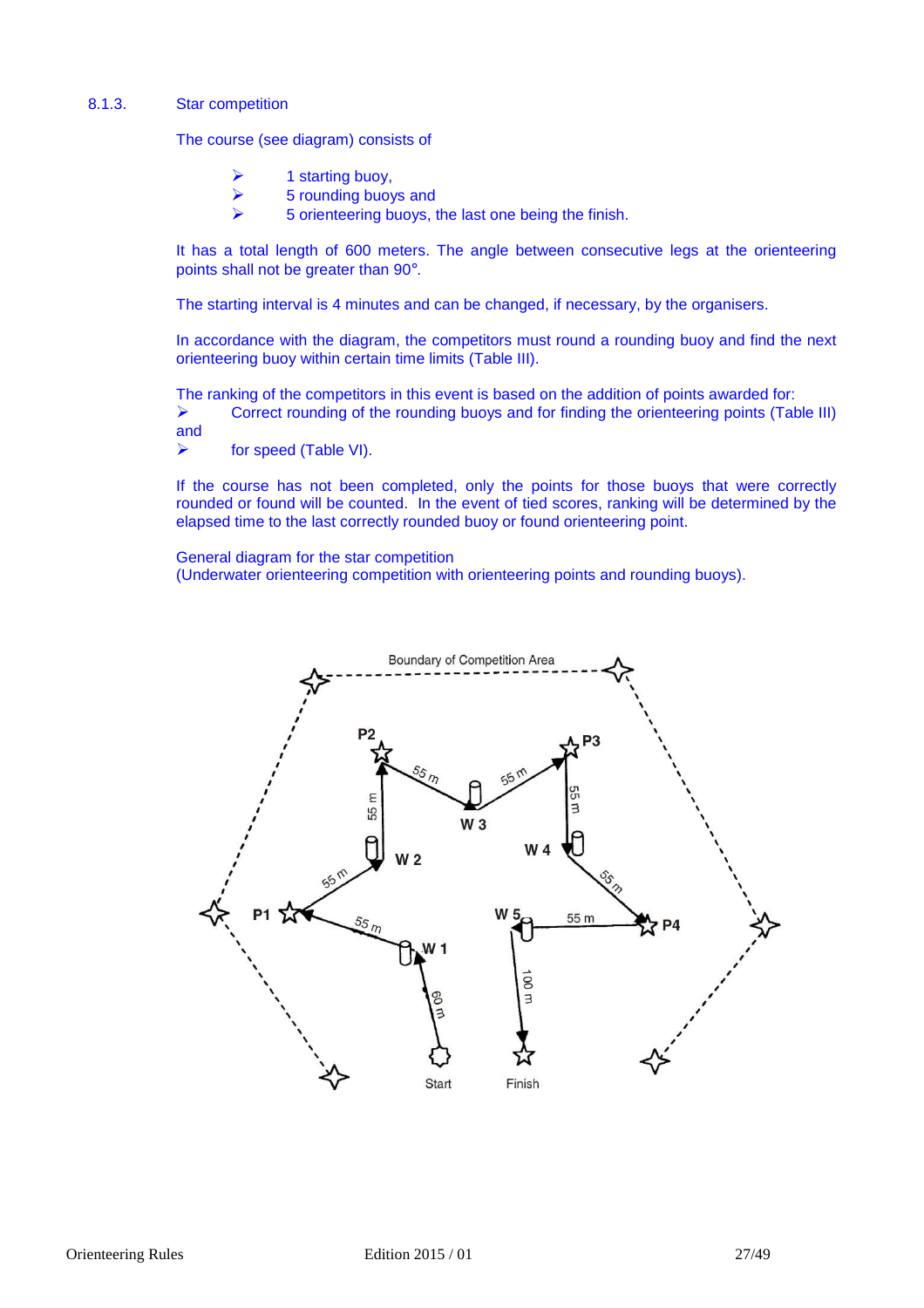#### 8.1.4. Parallel Race

The Parallel – course is a competition in which two divers compete against one another in a K.o. – system. The winner qualifies for the next round. The loser is out of the competition. The competition should be done within one day if possible.

#### Starting order:

A maximum of 32 athletes (each category) can compete in this discipline. The starting list is drawn up according to page 34. If the number of starting competitors does not completely fill the schema, the next smaller scheme is to choose. A qualification is necessary if more athletes want to participate as starting places are available.

#### Exception for continental or world championships:

The competitors who reached place 1-4 in the last continental or world championships are set in the starting order. If anyone of these four does not start in the competition the competitors who placed closest will take their place. The positions 1-4 of the start list have to be filled first.

#### Qualification:

The remaining competitors (women or men) have to swim the same side. The side is selected by the organizer. The competitors are ordered after their reached swimming time.

#### Competition:

There is one start signal for both competitors.

In accordance to drawing 1 the two competitors have to round their buoy, find their orientation point within 3 minutes and dive through the marked area of the finish line. The competitor who correctly passes the finish line first advances into the next round. The loser is out of the race. The time has to be taken for each competitor. The chief judge must make by flip a coin the choice of end (site A / B) for each next round.

In case that both competitors are out of the race because they did not complete the race correctly their following starting position is filled by the fastest loser. (Lucky loser) If this is not possible the starting position remains vacant.

Winner is the competitor who wins the final race. If both finalists are out of the race the fastest of the semi-final wins the competition.

#### Competition:

There is one start signal for both competitors.

In accordance to drawing 1 the two competitors have to round their buoy, find their orientation point within 3 minutes and dive through the marked area of the finish line. The competitor who correctly passes the finish line first advances into the next round. The loser is out of the race. The time has to be taken for each competitor. The chief judge must make by flip a coin the choice of end (site A / B) for each next round.

In case that both competitors are out of the race because they did not complete the race correctly their following starting position is filled by the fastest loser. (Lucky loser) If this is not possible the starting position remains vacant.

Winner is the competitor who wins the final race. If both finalists are out of the race the fastest of the semi-final wins the competition.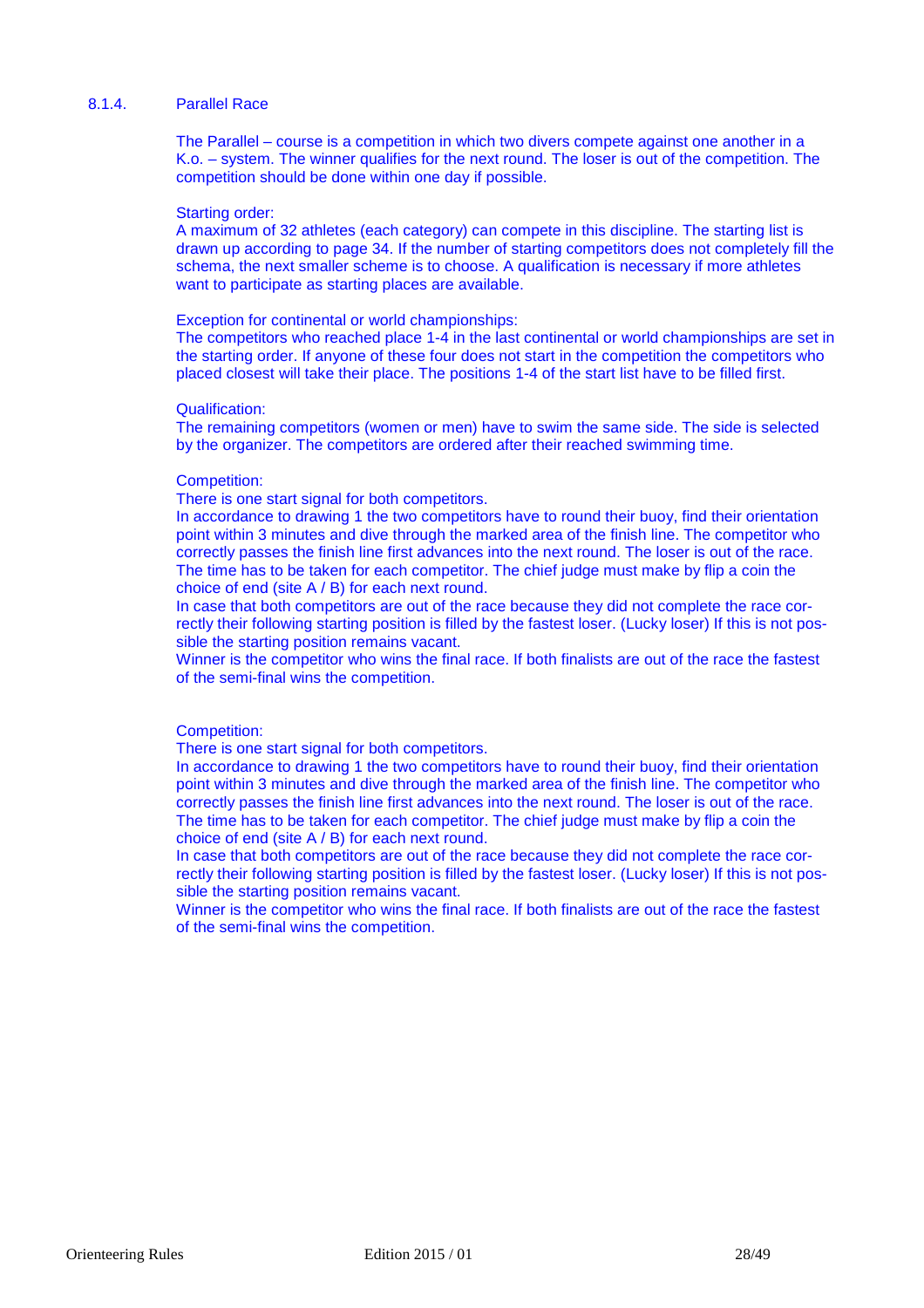#### Ranking:

The rank-list is established as follows:

- 1. place winner final
- 2. place loser final
- 3. place fastest loser semi-final
- 4. place 2.loser semi-final

Points:

| First round:                            |             |
|-----------------------------------------|-------------|
| Rounding buoy 1 correct:                | 100 points  |
| Point 1 correct:                        | 250 points  |
| Finish line correct:                    | 1600 points |
| Total points after correct first round: | 1950 points |

The competitor who reaches the next round gets an extra bonus of 50 points. Competitors, who do not reach the next round, are ranked after their time.

#### Following rounds:

The competitor who reaches the next round gets an extra bonus of 50 points. The winner of the final gets a bonus of 50 points too.

Competitors do not get points during the qualification rounds.

#### Competition course

The course consists of two opposing single courses, course A and course B, which are equal in length and reflected. Each of the single courses consists of:

- 1 Start buoy,
- 1 rounding buoy
- 1 orientation point
- a finish line

Each single course has a total length of 220m (without the rounding). The width of the finish line has to be 3 m. In case of bad competition condition (for example: low visibility; coldness; water currency ...) the organizer can decide that the width of the finish line has to be 4m. The finish zones of both individual courses are in one line. The distance between the orientation points has to be at least 10m and at the most 20m.

The start interval is 2 minutes and may be changed by the organizer if necessary.

The organizer can used fixed points to indicate the finish zone. In this case is it a correct finish of the competitor, when his buy touch one part of a fixed point.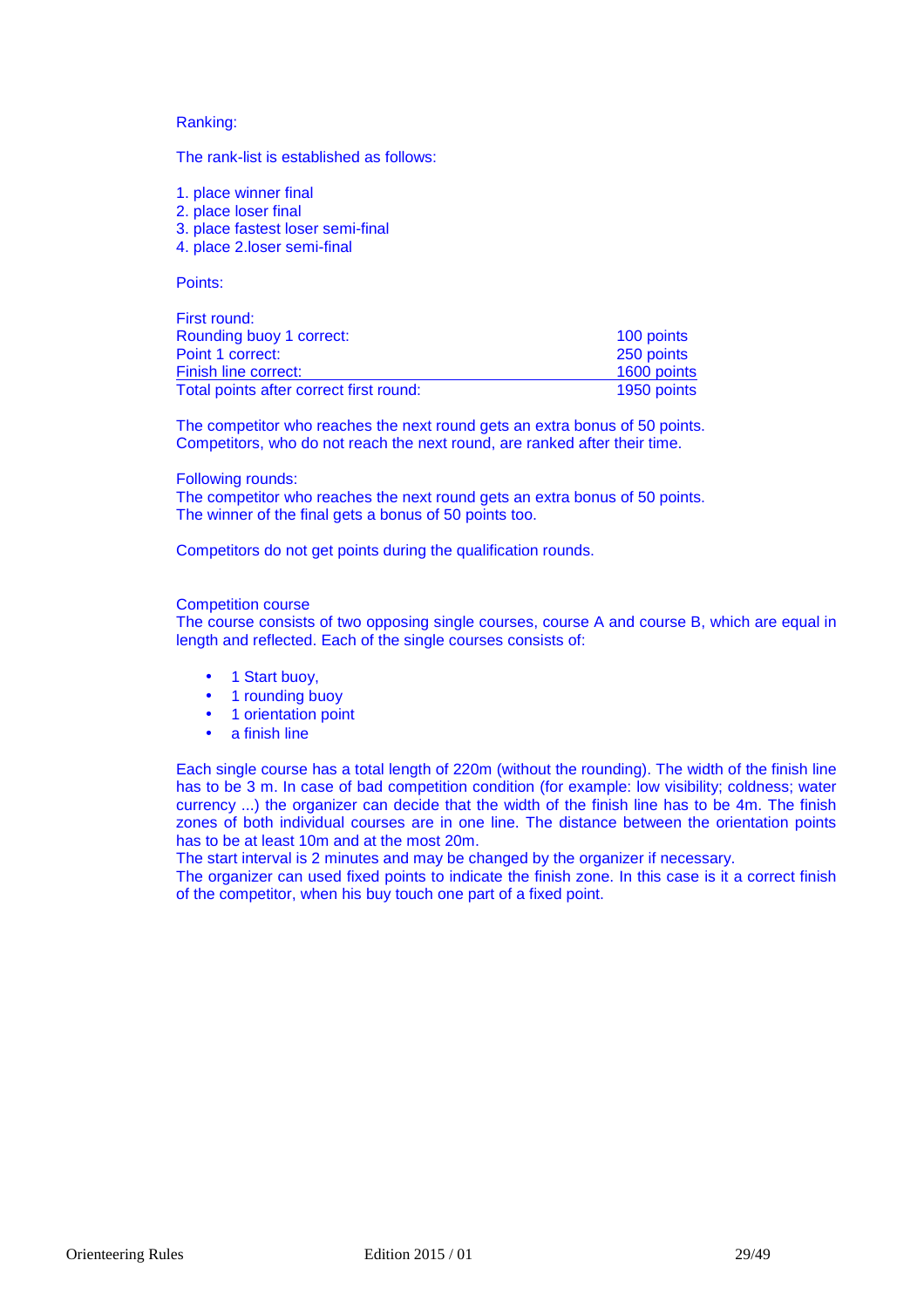## General diagram for the Parallel Course

 $\begin{array}{c} \rule{0pt}{2ex} \rule{0pt}{2ex} \rule{0pt}{2ex} \rule{0pt}{2ex} \rule{0pt}{2ex} \rule{0pt}{2ex} \rule{0pt}{2ex} \rule{0pt}{2ex} \rule{0pt}{2ex} \rule{0pt}{2ex} \rule{0pt}{2ex} \rule{0pt}{2ex} \rule{0pt}{2ex} \rule{0pt}{2ex} \rule{0pt}{2ex} \rule{0pt}{2ex} \rule{0pt}{2ex} \rule{0pt}{2ex} \rule{0pt}{2ex} \rule{0pt}{2ex} \rule{0pt}{2ex} \rule{0pt}{2ex} \rule{0pt}{2ex} \rule{0pt}{$ 

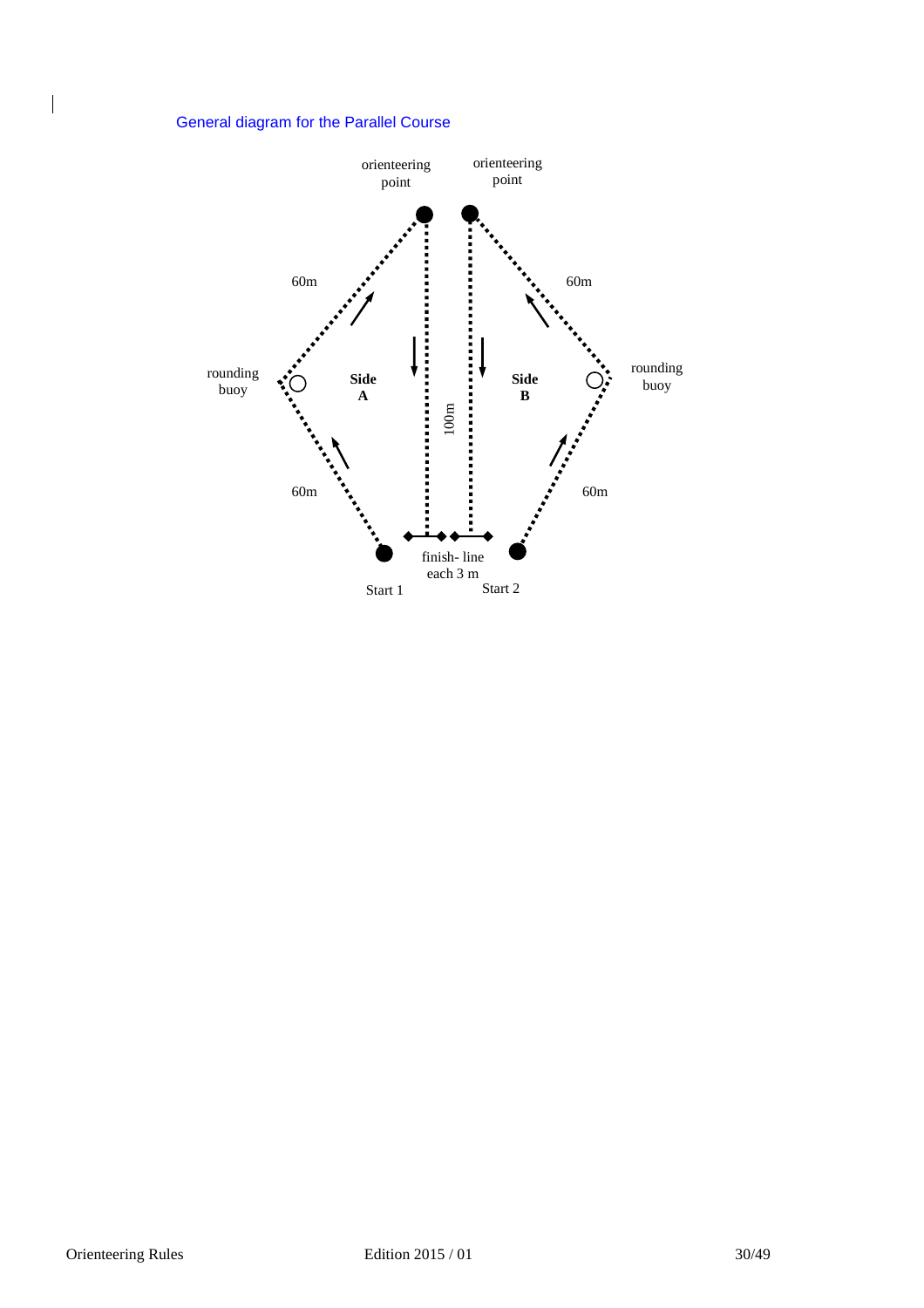Starting List Parallel Course

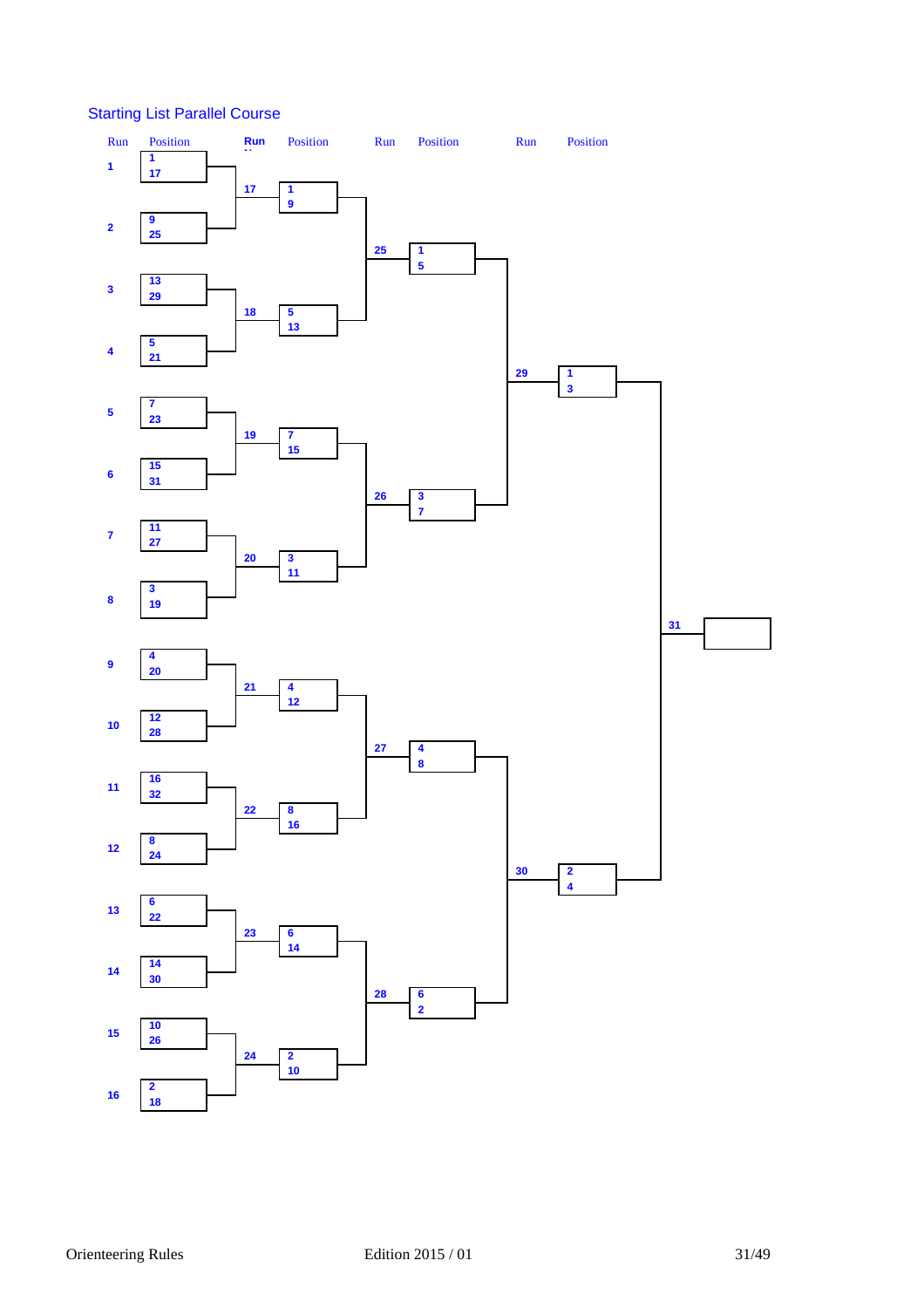#### **8.2 Individual competitions (classic diver)**

The "classic" diver is an athlete, which use full diver equipment for the competition. (e.g. a 10l bottle in the back, bifins, jacket and a wetsuit)

The "classic" diver must have a 1 - Star CMAS license. At the first competition in the year the athlete has to decide, if he will be a "classic" diver or an "elite" diver for this season. During the competition the "classic" diver must use a buoy.

The category "classic" diver starts with an age of 15 years. The organizer of a competition has to decide, if a boat escort is necessary.

#### **8.2.1 3 – Point Course**

The course (see diagram) consists of

- 1 starting buoy.
- 1 orienteering point
- 1 orienteering point under water
- 1 orienteering point (finish point)

The minimal length of the course should be 200m.

The "classic" diver uses his own dive compass to find the first orienteering point.

The coordinates for the next swim route he get under water at the first orienteering point and so on. The "classic" diver has the possibility to dive up and search the point. If the "classic" diver must dive up he got a 5 sec. penalty.

The ranking of the competitors in this event is based on the speed.

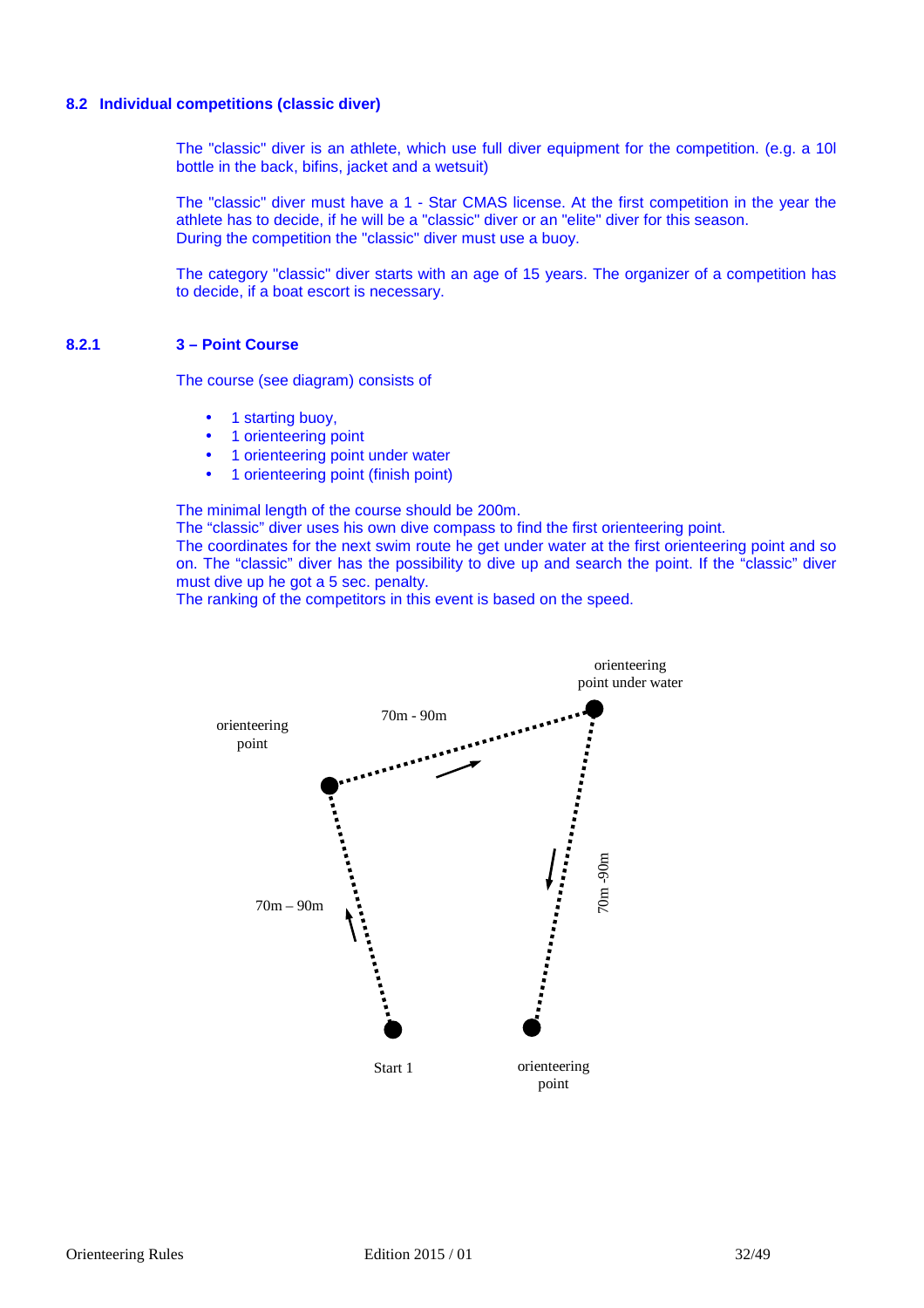#### **8.2.2 100m straight forward**

The course (see diagram) consists of

- 1 starting buoy
- 1 finish zones (10m)

The distance between starting buoy and finish zone is 100m. The "classic" diver uses his own dive compass to find the finish zone. The ranking of the competitors in this event is based on the speed. The diver will get a penalty (15 sec.), if he missed the finish zone.



#### **8.3 Team competitions**

8.3.1. Monk Competition

The team consists of two competitors. Within an unmarked competition area with natural and artificial obstacles, four orienteering points not visible above the water, and one starting buoy and one orienteering point which are visible above the water, are arranged. Clipping devices for marking the control cards are fastened at the top and bottom of the four not visible orienteering points. The competition course for this event consists of

- 1 starting buoy and
- 5 control points of which the last one represents the finish.

The complete length of the course to be covered under water amounts to about 650 meters while the distance between the consecutive points should be between 100 and 150 meters.

A compensation plate which is orientated due north according to the compass that was used to survey the course must be made available by the organisers at least 2 hours before the start of the competition.

The starting interval will be 10 minutes.

At the pre start the competitors will be given a marked control card (A6-format) which must be clipped when reaching an orienteering point. This clipping must be done in the designated space on the card. Clipping on other places or not readable clipping will not be considered.

With the starting signal, the team consisting of two competitors is given a map (format A4) with a scale of 1:2000. The map contains details concerning

- $\triangleright$  the edges of the shore,
- $\triangleright$  boundary of the competition area,
- $\triangleright$  exact position of start and finish, as well as
- the position of the control points indicated as A, B, C, D, E, F, G, H.

The long side of the map is parallel north. Obstacles in the competition area should be drawn in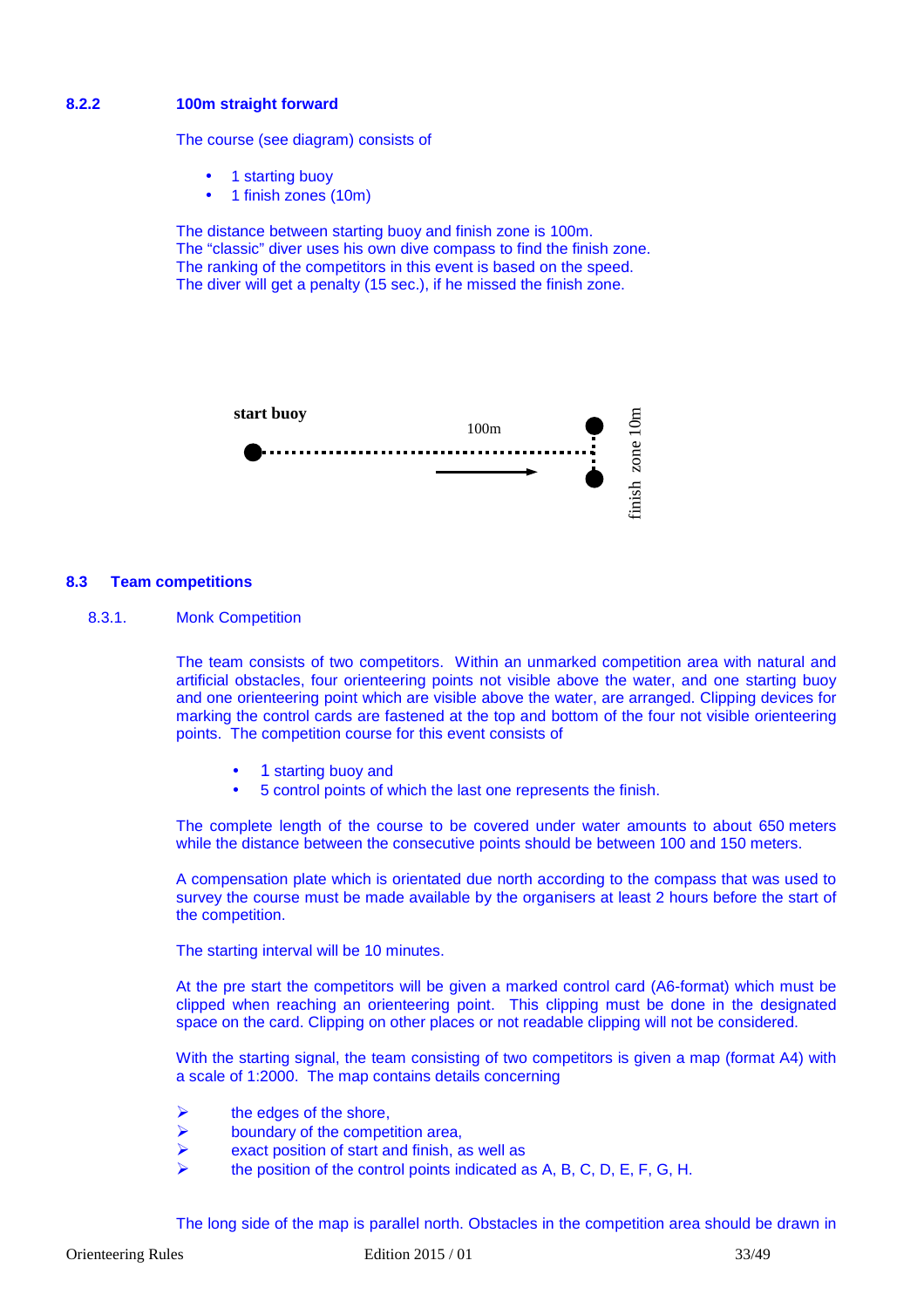the map. This also applies to not use control points and rounding buoys, these points must be clearly identifiable.

The orienteering points are to be marked clearly and well recognisable with an accuracy of one meter. A North line is to be drawn through each point (parallel to edge of map). The thickness of the card must be 1 mm  $(\pm 20 \%)$ , and the surface must be such that it can be written on. The pretended route to complete the course must be shown on the map in the form of a sequence of the orienteering points to be reached. This sequence must be followed and at each orienteering point the control card must be clearly clipped. If a clipping is not recognisable, all following clippings will be discarded and not used for scoring.

The team shall have left the starting zone (10-m radius around the starting buoy) within 3 minutes and shall not return to this area during the period of the competition.

All measurements and calculations of the course and the distances shall be carried out under water by the competitors. Following the start, it is allowed within a 10-meter zone to break the surface with the equipment or a part of the body (except the head). The team shall find the control points under water and mark in each case the correct field on the control card with the clipping device. When the orienteering point marked as the finish buoy is reached, it must be clearly pulled or spun. The team must then surface and leave the competition area.

At the end of the competition, the orienteering map and control card are to be handed over to the course judge immediately.

The team ranking results from adding the points obtained for:

- the provable reaching of the orienteering points, and
- speed

For each orienteering point that the team can prove to have reached they earn 400 points, as long as the prescribed order is followed. If all five orienteering points are reached in a time of less than 18 minutes, the team is awarded 4 points for each second below this. After 18 minutes have elapsed the team is pulled up. Teams who did not reach all 5 control points will be ranked according to the buoy points obtained (co-placed, if tied).

For CMAS - championships, the organiser must place 10 orientation points  $(= 2 \text{ start points and } 8 \text{ control points})$  as possible points for the MONK competition. From these 10 points, the CMAS Chief Judge will select the start point and the 5 control orientation points to be used in this competition two hours before the start of the competition. For important international competitions, the organiser should arrange at least 8 orientation points.

Procedure MONK:

- Build a course.
- Make the measuring.
- Draw the map start-buoys and orientation points are included.
- Decide on the course, done by the International Judge two hours prior to the first start.
- Circle and letter the selected points, include the North line.
- Enter the order at the lower end of the map in the designated spaces.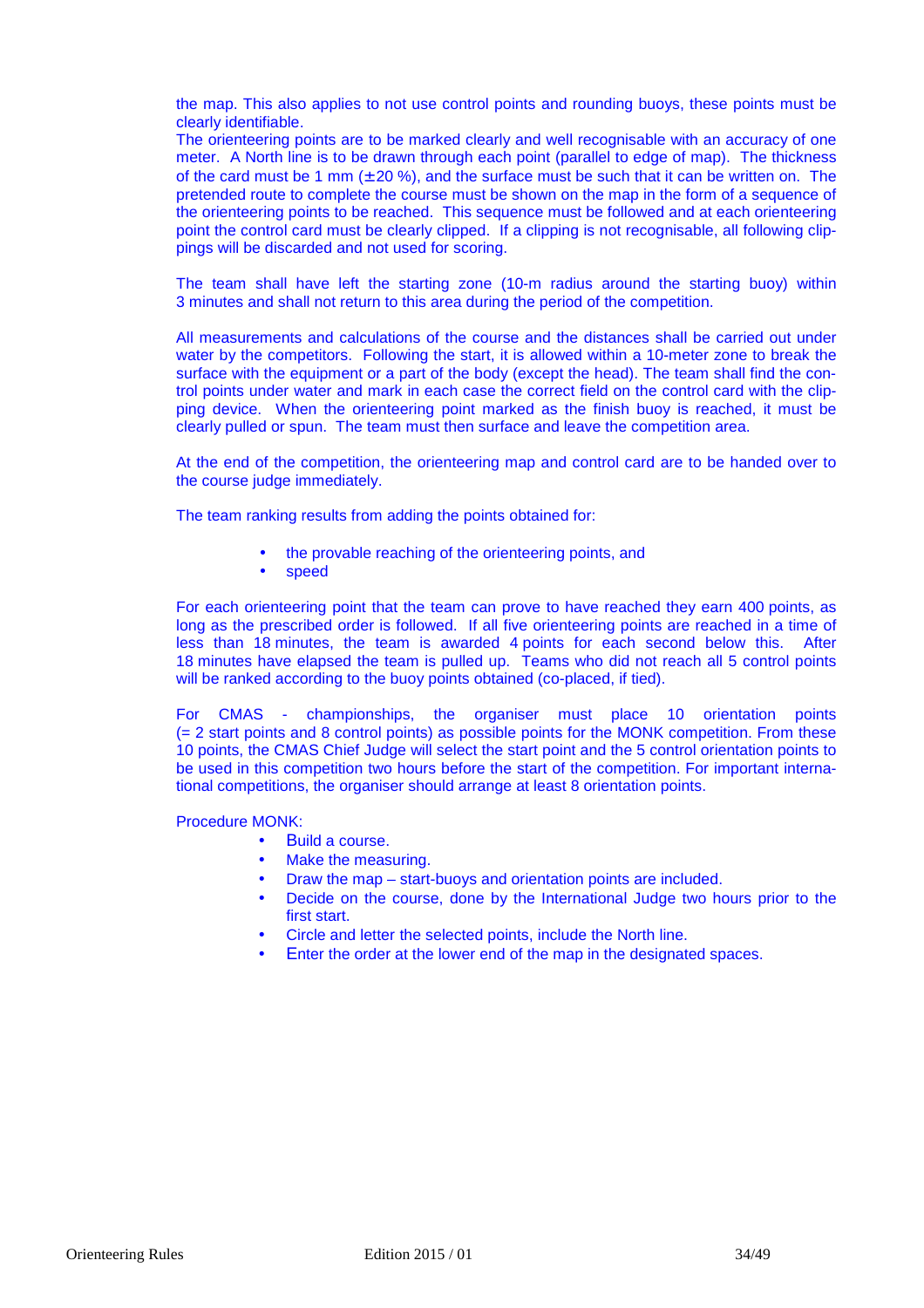## **Example of a MONK map**

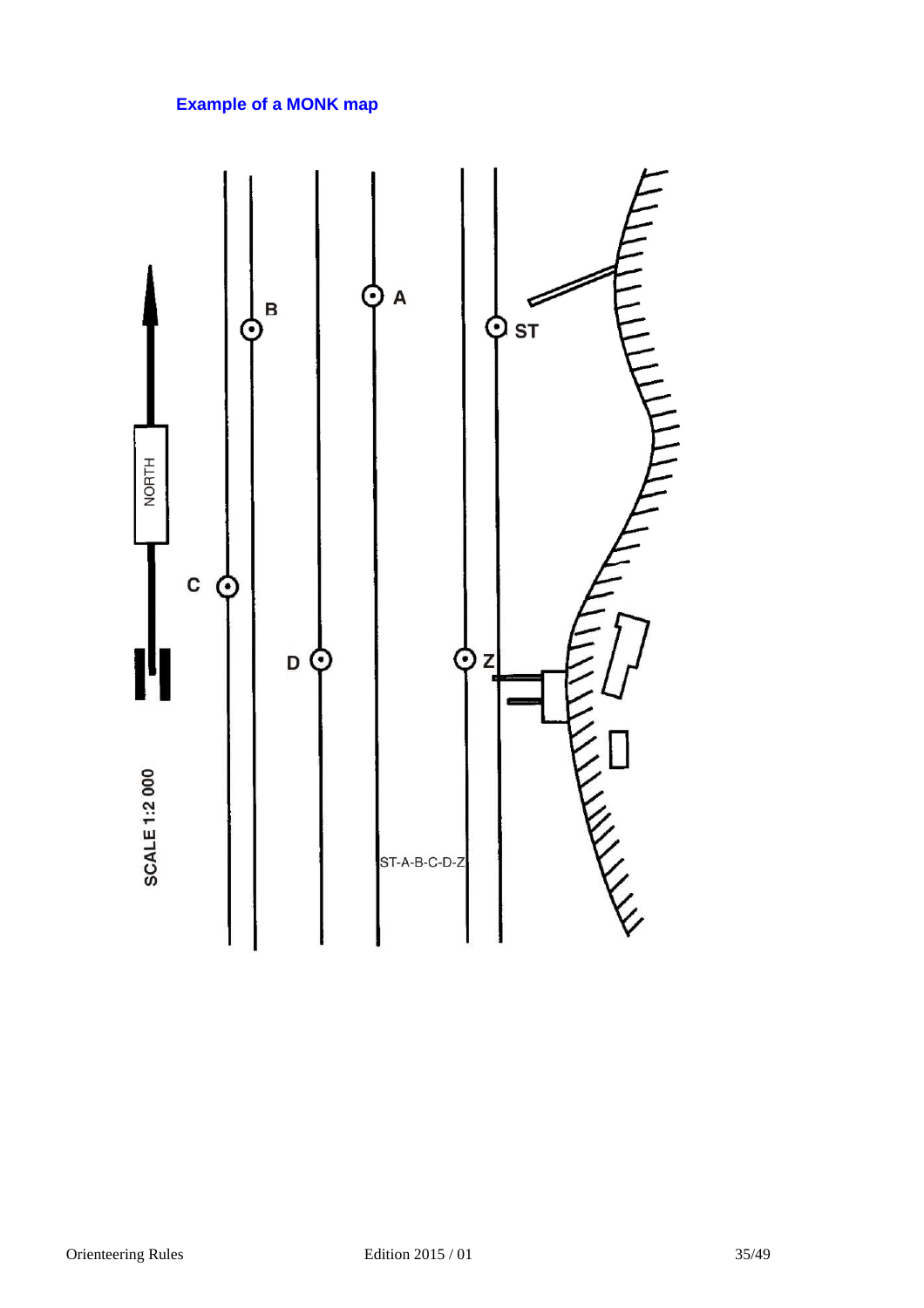#### 8.3.2. Team event Version A (Visibility less than 2 – 3 m)

The team event can be for 3 or 4 competitors. The course is composed of

- $\geq$  3 or 4 starting buoys,
- $\triangleright$  the orienteering points A1 and A2,
- $\triangleright$  the orienteering point B and
- a finish line

The total length of the course is 550 m

The starting interval will be 5 - 20 minutes and will be determined by the organisers.

From the start, competitor 1 moves from starting buoy 1 and competitor 2 moves from starting buoy 2 under water to orienteering point A1. Competitors 3 and 4 do likewise to point A2. If the competition is for only 3 competitors, one start buoy is left out.

The time limit for reaching orienteering point A1 or A2 is 6 min.

The competitors may only meet each other at least 50 meters after the starting buoy. If these rules are not adhered to, the whole team will be disqualified.

From points A, the pairs move under water to point B. The time limit for reaching point B is 11 min. When the competitors have met at point B, they proceed together under water to the finish line. The time limit for reaching the finish line is 15 min 20 s.

Scoring results from adding the points obtained for:

 $\triangleright$  reaching the orienteering points (A1, A2 and B) and

 $\triangleright$  for speed and precision at the finish, multiplied by a factor determined by the number of competitors arriving at the finish.

| For reaching point A1 and/or A2: | $4 \times 150 = 600$ points or  |
|----------------------------------|---------------------------------|
|                                  | $3 \times 150 = 450$ points     |
| For reaching point B             | $4 \times 250 = 1000$ points or |
|                                  | $3 \times 250 = 750$ points     |

For reaching the finish line each competitor is awarded points according to:

- table I (precision) and
- $\triangleright$  table VI (speed).

These finish points (precision + speed) are multiplied by the following factors:

| Competitors at the<br>finish line | Event for 4 competitors<br>according to announcement | Event for 3 competitors<br>according to announcement |
|-----------------------------------|------------------------------------------------------|------------------------------------------------------|
|                                   | 0,75                                                 |                                                      |
|                                   | 0,30                                                 | 0,75                                                 |
|                                   | 0,15                                                 | 0,30                                                 |
|                                   | 0,05                                                 | 0.15                                                 |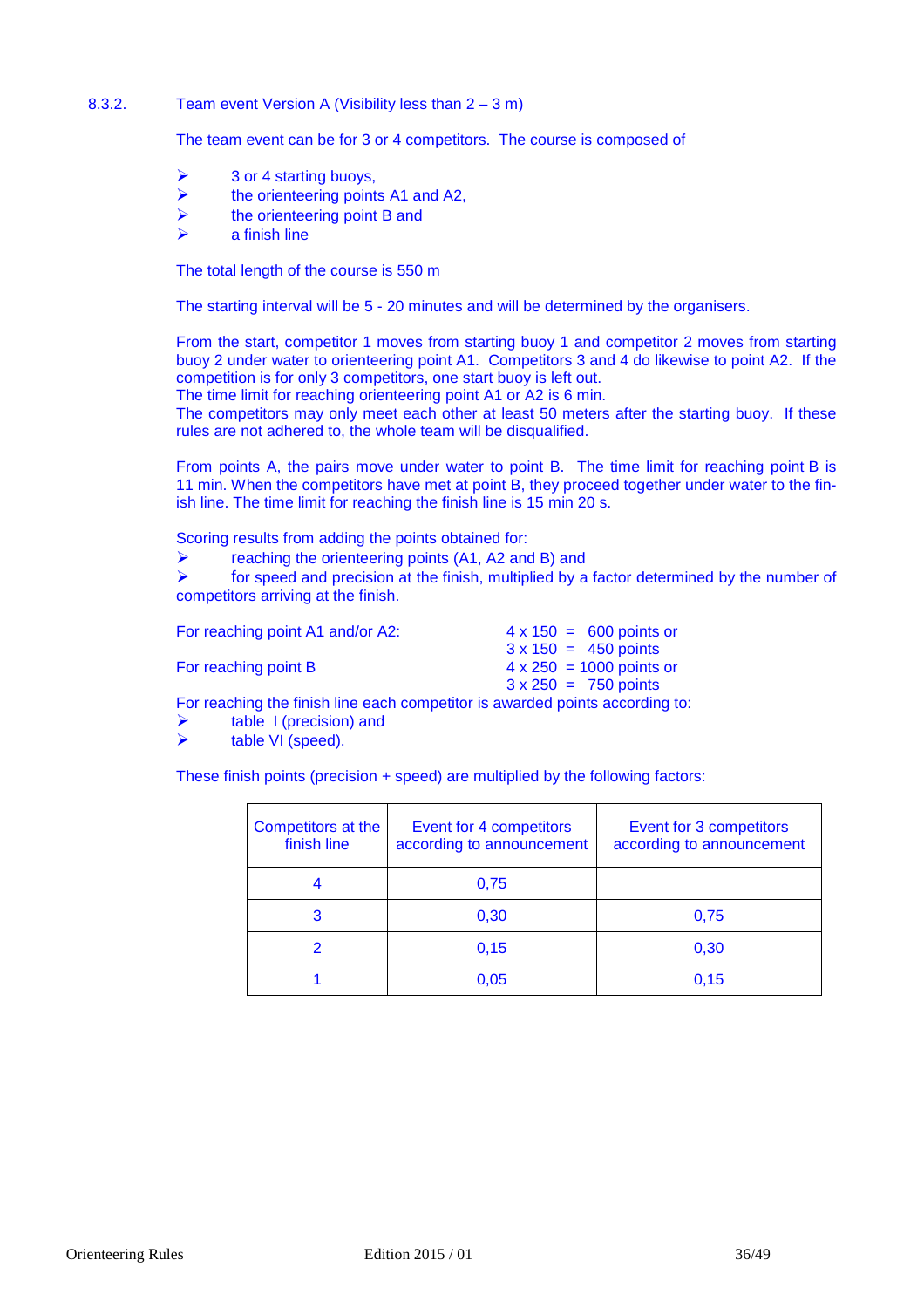If the course is not completed, the orienteering points correctly

reached serve to determine the placing, and the time in case of a tie.

The time at point B is taken when the last competitor of the team has reached this point (pulling or spinning the orienteering point).

The time at point A1 and A2 is taken when the last of the two competitors has reached this point. If a team reaches only Point A1 and A2, the slower of the two times is used as a basis for ranking.

General diagram for the team event version A

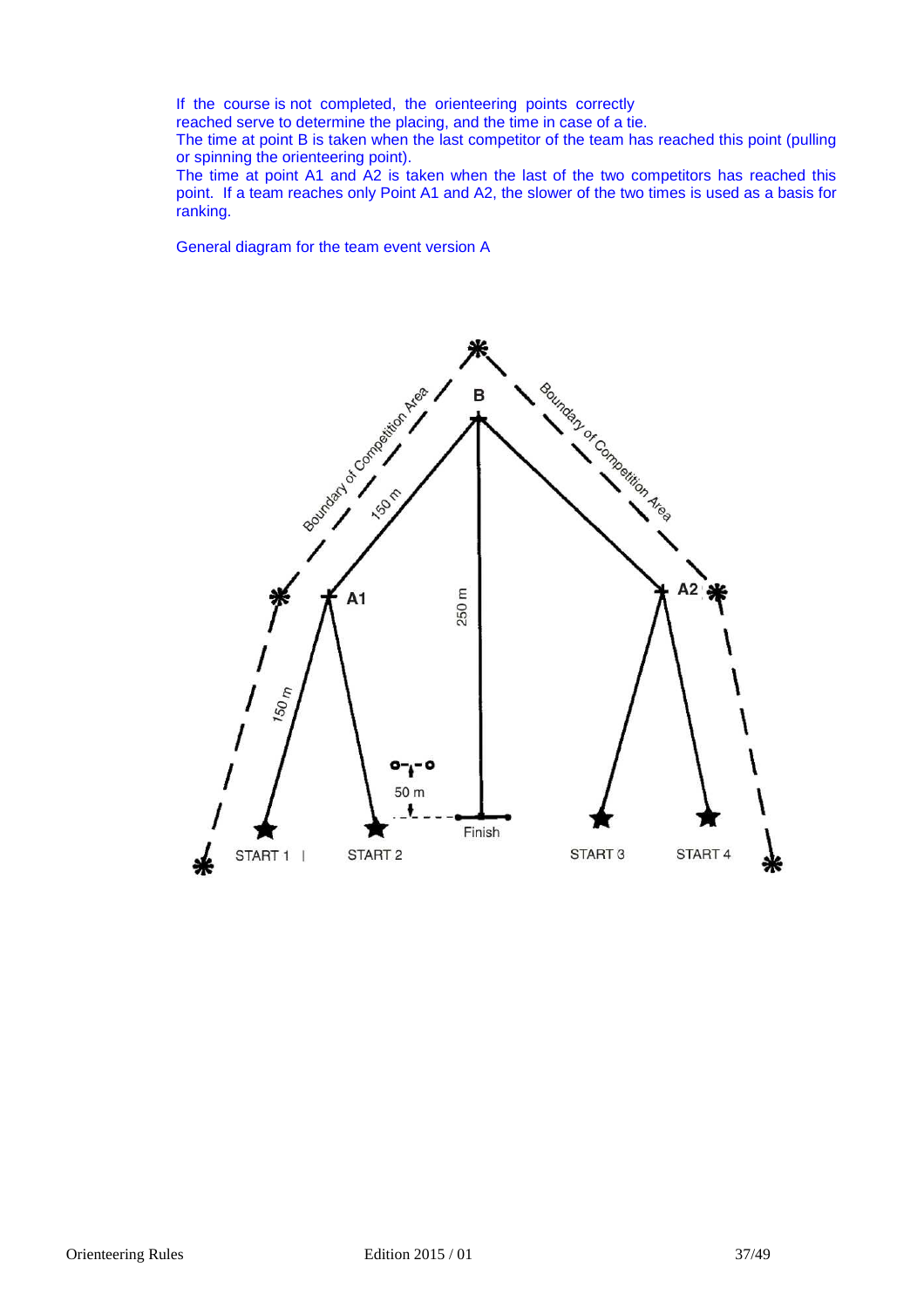#### 8.3.3. Team event Version B (Visibility more than 2 – 3 m)

The competition can be for 3 or 4 competitors. The course consists of:

- $\triangleright$  2 starting buoys S1 and S2,
- $\triangleright$  the rounding buoys A1 to A4, (if the competition is for 3 competitors, one of these buoys is left out)
- $\triangleright$  as well as D and E.
- $\triangleright$  the orienteering points B1, B2 and C and
- $\triangleright$  the finish line.

The total length of the course is 680 m.

The starting interval is between 5 and 20 minutes and will be determined by the organisers.

From the start, competitor 1 and 2 swim under water from starting buoy S1, competitor 3 and 4 from starting buoy S2 towards  $B_1$  and  $B_2$  respectively, while rounding buoys A<sub>1</sub> - A<sub>4</sub>. The time limit for reaching the orienteering points  $B_1$  or  $B_2$  is **7 minutes**.

From the B-points the pairs swim under water to orienteering point C. The time limit for reaching point C is 11 minutes.

When the competitors have met at point C they proceed together under water to the finish while rounding buoys D and E according to the diagram.

The time limit for reaching the finish line is 15 min 20 seconds.

**Adjudication** 

Scoring results from adding the points obtained for:

- Rounding buoys A1 A4 and
- $\triangleright$  D, E according to Table V,
- $\triangleright$  Reaching the orienteering points B1, B2 and C (Table V) and

 $\triangleright$  speed and precision at the finish, multiplied by a factor resulting from the number of competitors arriving at the finish.

| Rounding buoy A1, A2, A3 and A4: | $4 \times 50 = 200$ or  |
|----------------------------------|-------------------------|
|                                  | $3x + 50 = 150$         |
| Reaching points B1 and/or B2     | $4 \times 100 = 400$ or |
|                                  | $3 \times 100 = 300$    |
| Reaching point C                 | $4 \times 150 = 600$ or |
|                                  | $3 \times 150 = 450$    |
| Rounding buoy D                  | $4 \times 100 = 400$ or |
|                                  | $3 \times 100 = 300$    |
| Rounding buoy E                  | $4 \times 100 = 400$ or |
|                                  | $3 \times 100 = 300$    |

For reaching the finish line each competitor is awarded points according to

 $\triangleright$  table I (precision) and table VI (speed).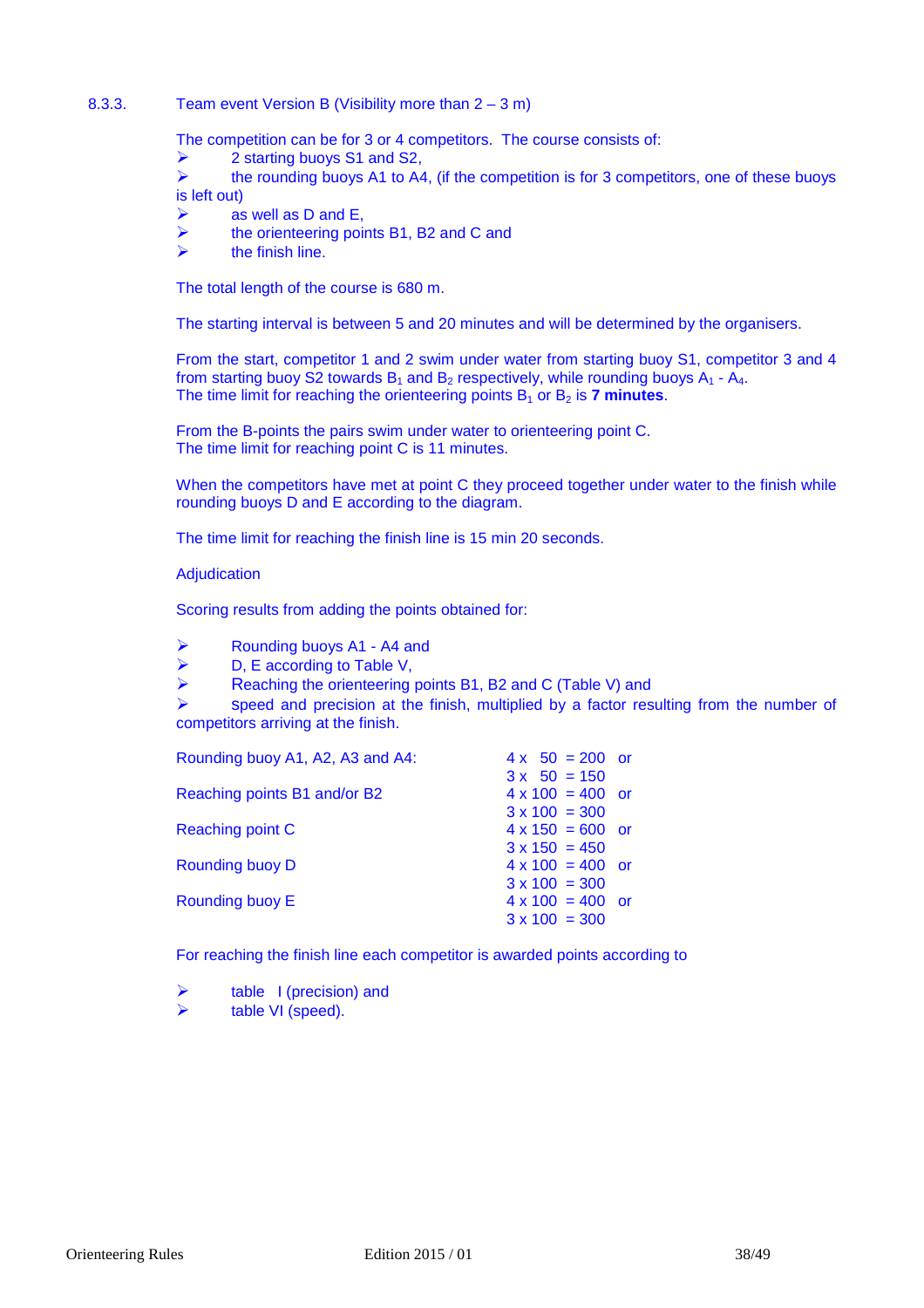|  | These finish points (precision + speed) are multiplied by the following factors: |  |  |  |  |
|--|----------------------------------------------------------------------------------|--|--|--|--|
|--|----------------------------------------------------------------------------------|--|--|--|--|

| Competitors at the<br>finish line | Event for 4 competitors<br>according to announcement | Event for 3 competitors<br>according to announcement |
|-----------------------------------|------------------------------------------------------|------------------------------------------------------|
|                                   | 0,75                                                 |                                                      |
| 3                                 | 0,30                                                 | 0,75                                                 |
|                                   | 0,15                                                 | 0,30                                                 |
|                                   | 0,05                                                 | 0,15                                                 |

If the course is not completed the correctly rounded buoys and the reached orienteering points serve for determining the ranking. The intermediate time is used when scores are tied. The time at the points is taken when the last participant in the competition reached this point (rounding of buoys, pulling or spinning the orienteering point).

If a team rounds only A1, A2, A3, A4, D or E, respectively reaches only Point B1, B2 or C, the slower time is used as a basis for ranking.

General diagram for the team event version B

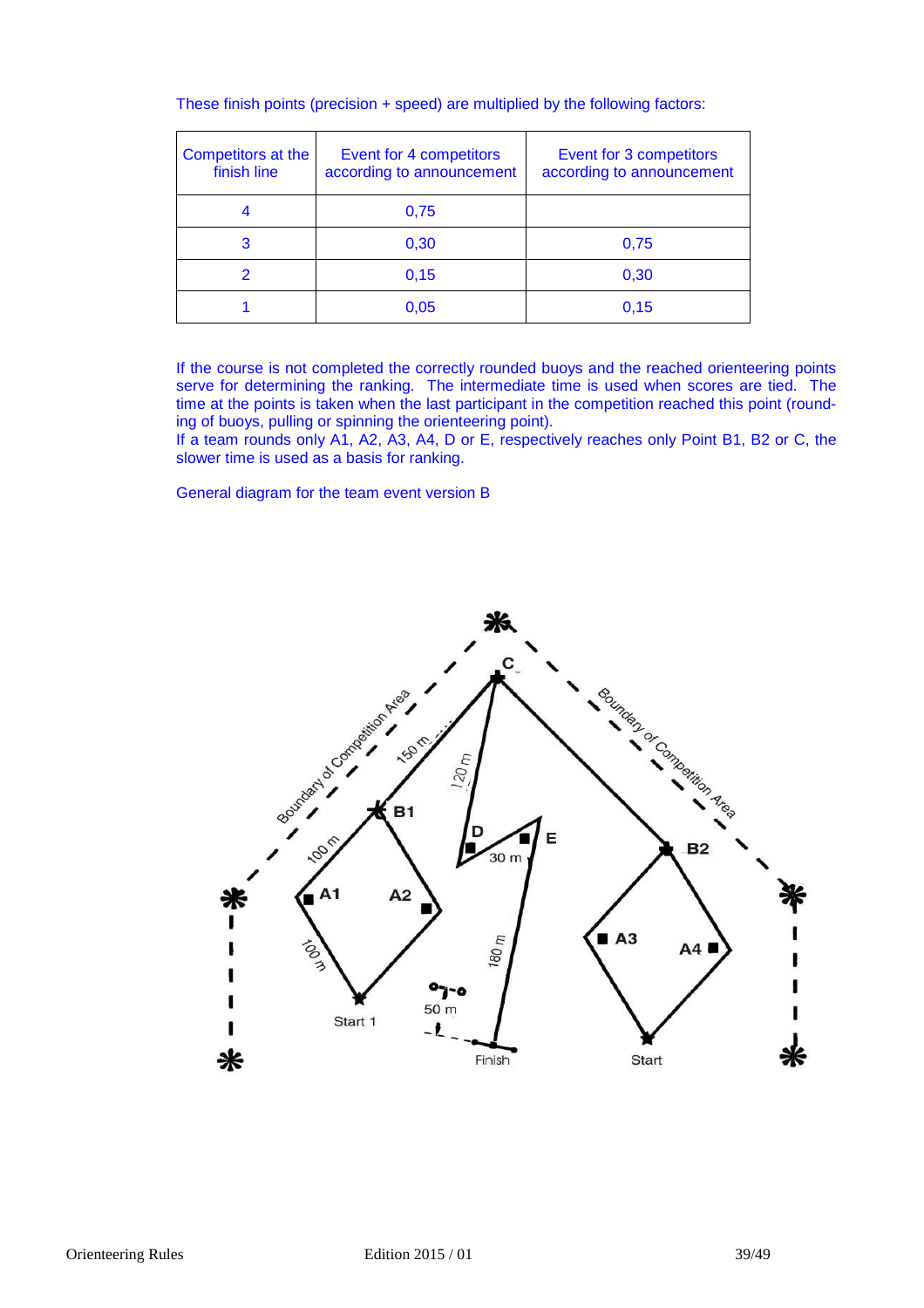#### 8.3.4. Team event Version C (elite diver)

The competition is for minimum 2 teams (maximum 4 teams) with 4 competitors in one run.

The course consists of 2 starting buoys S1 and S2 for each team. The distance between the 2 starting buoys is 250m. (see drawing) The competitors 1 and 3 starts at the starting buoy 1. The competitors 2 and 4 starts at the starting buoy 2. Each competitor must find the other starting buoy, after this event the next competitor can start. The competition is a relay.

The ranking of the teams in this event is based on the speed. The time limit for the whole team is 15min. In case that a competitor found a wrong buoy the whole team is disqualified.

distance 250m



#### 8.3.5. Team event (classic diver)

The competition is for minimum 2 teams (maximum 4 teams) with 4 competitors in one run.

The course consists of 2 starting buoys S1 and S2 for each team.

The distance between the 2 starting buoys is 100m. (see drawing above)

The competitors 1 and 3 starts at the starting buoy 1. The competitors 2 and 4 starts at the starting buoy 2. Each competitor must find the other starting buoy, after this event the next competitor can start. The competition is a relay.

The ranking of the teams in this event is based on the speed. The time limit for the whole team is 15min. In case that a competitor found a wrong buoy the whole team is disqualified.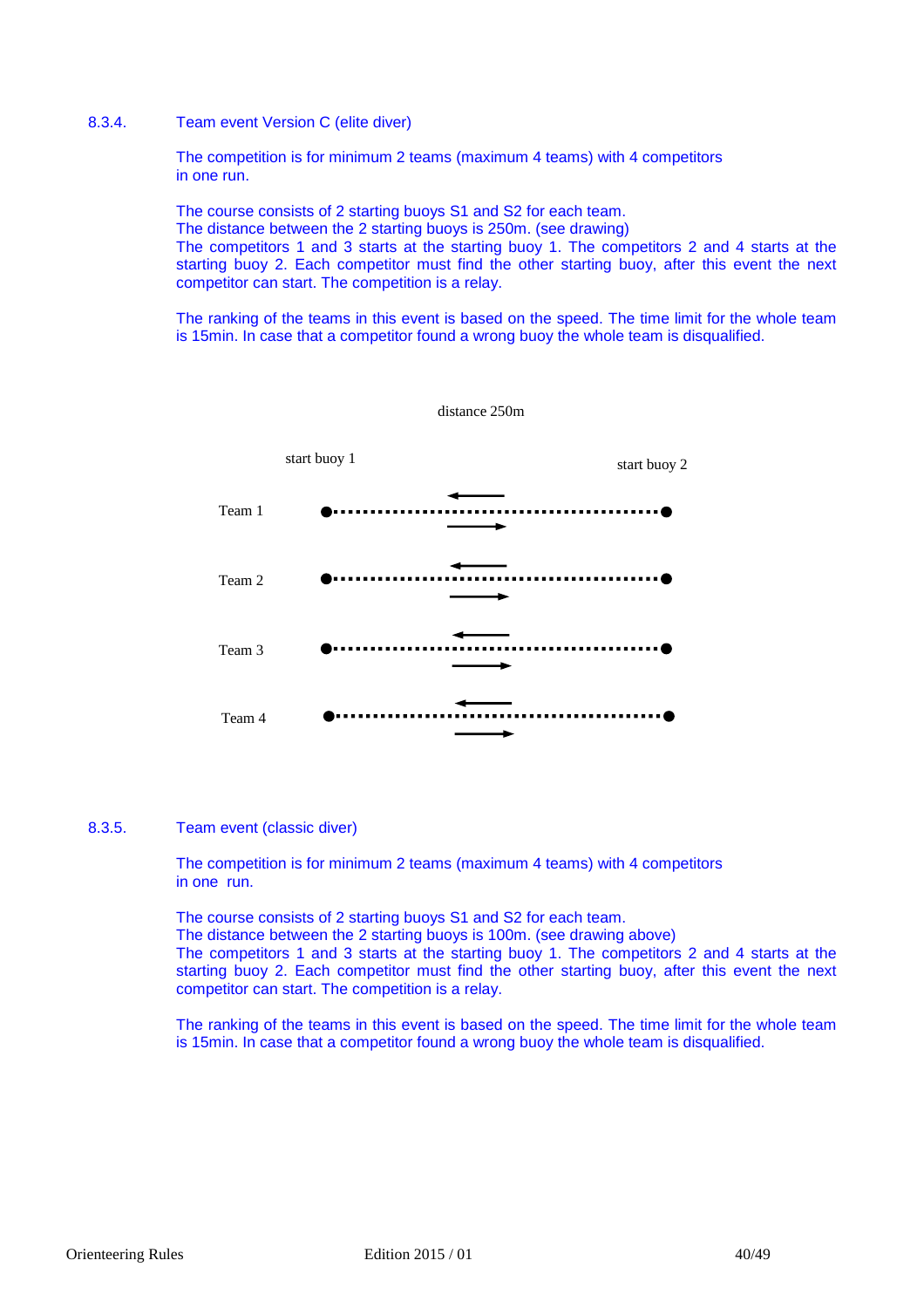### 8.3.6. Relay orienteering event, Special Competitions

At national and international orienteering events, the organisers can provide relay events over various distances as well as special competitions. The rules of these events must be clearly defined in the announcement. These must comply with the current general rules and specifically with the safety regulations. At World Cup competitions, the CMAS Chief Judge has to check this at the team manager's briefing prior to the competition.

## **9. Rank List**

| 9.1. International abbreviations on the rank list |  |
|---------------------------------------------------|--|
|---------------------------------------------------|--|

| <b>BRS</b> | <b>BRoke Surface</b>                      |
|------------|-------------------------------------------|
| <b>ETL</b> | <b>Exceeded Time Limit</b>                |
| <b>OCA</b> | <b>Out of Competition Area</b>            |
| <b>SBS</b> | <b>Start Before Signal</b>                |
| <b>NST</b> | <b>Not STarted</b>                        |
| <b>WRB</b> | <b>Wrong Round Buoy</b>                   |
| <b>MFL</b> | <b>Missed Finish Line</b>                 |
| ETB        | <b>Exceeded Time Buoy underwater</b>      |
| CDE        | <b>Change Direction last Fifty meters</b> |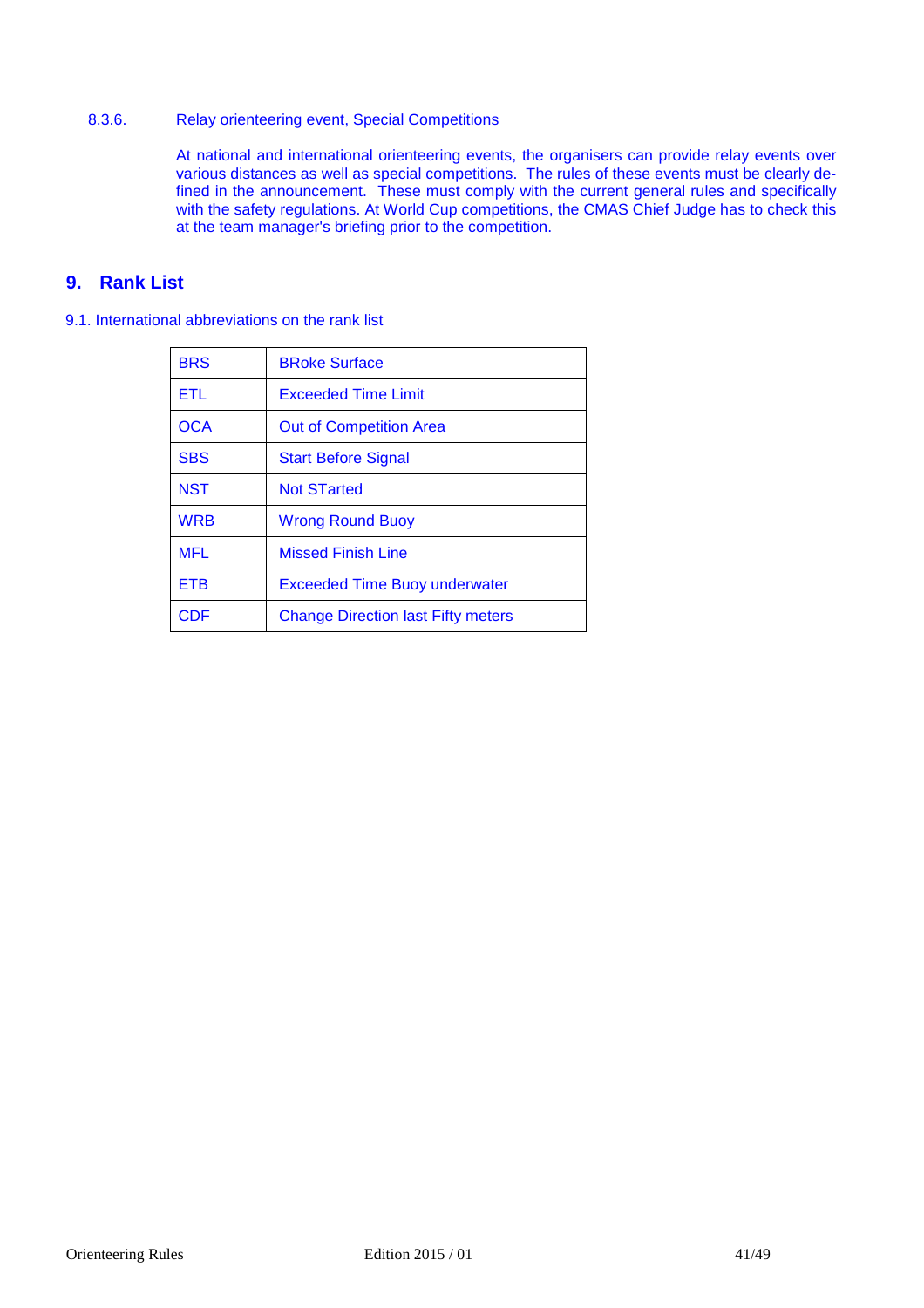## **Tables for the adjudication of underwater orienteering competitions**

| Deviation from the centre (m) | <b>Points</b> |
|-------------------------------|---------------|
| 0                             | 1000          |
|                               | 935           |
| 2                             | 878           |
| 3                             | 825           |
| 4                             | 776           |
| 5                             | 731           |
| 6                             | 690           |
| 7                             | 653           |
| 8                             | 620           |
| 9                             | 591           |
| 10                            | 566           |
| 11                            | 545           |
| 12                            | 528           |
| 13                            | 515           |
| 14                            | 506           |
| 15                            | 501           |

**Table I: Points for precision at the finish line of the M-course and Team competitions.** 

## **Table II: Cut-off times and points for the 5-Point Course.**

| $N°$ orienteering<br>point | Distance $(m)$ | Cut-off time | <b>Points</b> |
|----------------------------|----------------|--------------|---------------|
|                            |                |              |               |
|                            |                | 04:00        | <b>200</b>    |
|                            | 180            | 08:00        | 300           |
|                            | 300            | 11:00        | 600           |
|                            | 450            | 13:00        | 950           |
|                            | 650            | 15:20        | 1300          |

#### **Table III: Cut-off times and points for the Star Course**

| No. of rounding buoy | No. of orienteering point | Cut-off time | <b>Cumulative Points</b> |
|----------------------|---------------------------|--------------|--------------------------|
|                      |                           |              | 75                       |
|                      |                           | 04:00        | 275                      |
|                      |                           |              | 350                      |
|                      |                           | 8:00         | 550                      |
| Ш                    |                           |              | 625                      |
|                      |                           | 11:00        | 825                      |
| ΙV                   |                           |              | 900                      |
|                      |                           | 13:00        | 1100                     |
|                      |                           |              | 1175                     |
|                      |                           | 15:20        | 1375                     |

#### **Table IV: Cut-off times and points for the Team competition Version A**

|             | Cut-off time |                       | Total points   |               |  |
|-------------|--------------|-----------------------|----------------|---------------|--|
| <b>Buoy</b> |              | Points per competitor | 4 comp         | 3 comp        |  |
| A1A2        | 06:00        | 150                   | 600            | 450           |  |
|             | 11:00        | 250                   | 1000           | 750           |  |
|             |              | Total                 | 1600           | 1200          |  |
| Finish      | 15:20        | Table $I + VI$        | $x$ factor $*$ | x factor $**$ |  |

#### **Table V: Cut-off times and points for the Team competition Version B**

|                           | Cut-off time |                           | <b>Total points</b> |                 |  |
|---------------------------|--------------|---------------------------|---------------------|-----------------|--|
| <b>Buoy</b>               |              | Points per competitor     | 4 comp              | 3 comp          |  |
| A1, A2, A3, A4            |              | 50                        | <b>200</b>          | 150             |  |
| <b>B1, B2</b>             | 07:00        | 100                       | 400                 | 300             |  |
| C                         | 11:00        | 150                       | 600                 | 450             |  |
| D                         |              | 100                       | 400                 | 300             |  |
| Е                         |              | 100                       | 400                 | 300             |  |
|                           |              | Total                     | 2000                | 1500            |  |
| Arrivée                   | 15:20        | Tableau $I + VI$          | $x$ factor $*$      | $x$ factor $**$ |  |
|                           | Factor *     |                           | Factor **           |                 |  |
| - 4 competitors finishing | 0.75         | - 3 competitors finishing | 0.75                |                 |  |
| - 3 competitors finishing | 0.30         | - 2 competitors finishing | 0.30                |                 |  |
| - 2 competitors finishing | 0.15         | - 1 competitors finishing | 0.15                |                 |  |
| - 1 competitors finishing | 0.05         |                           |                     |                 |  |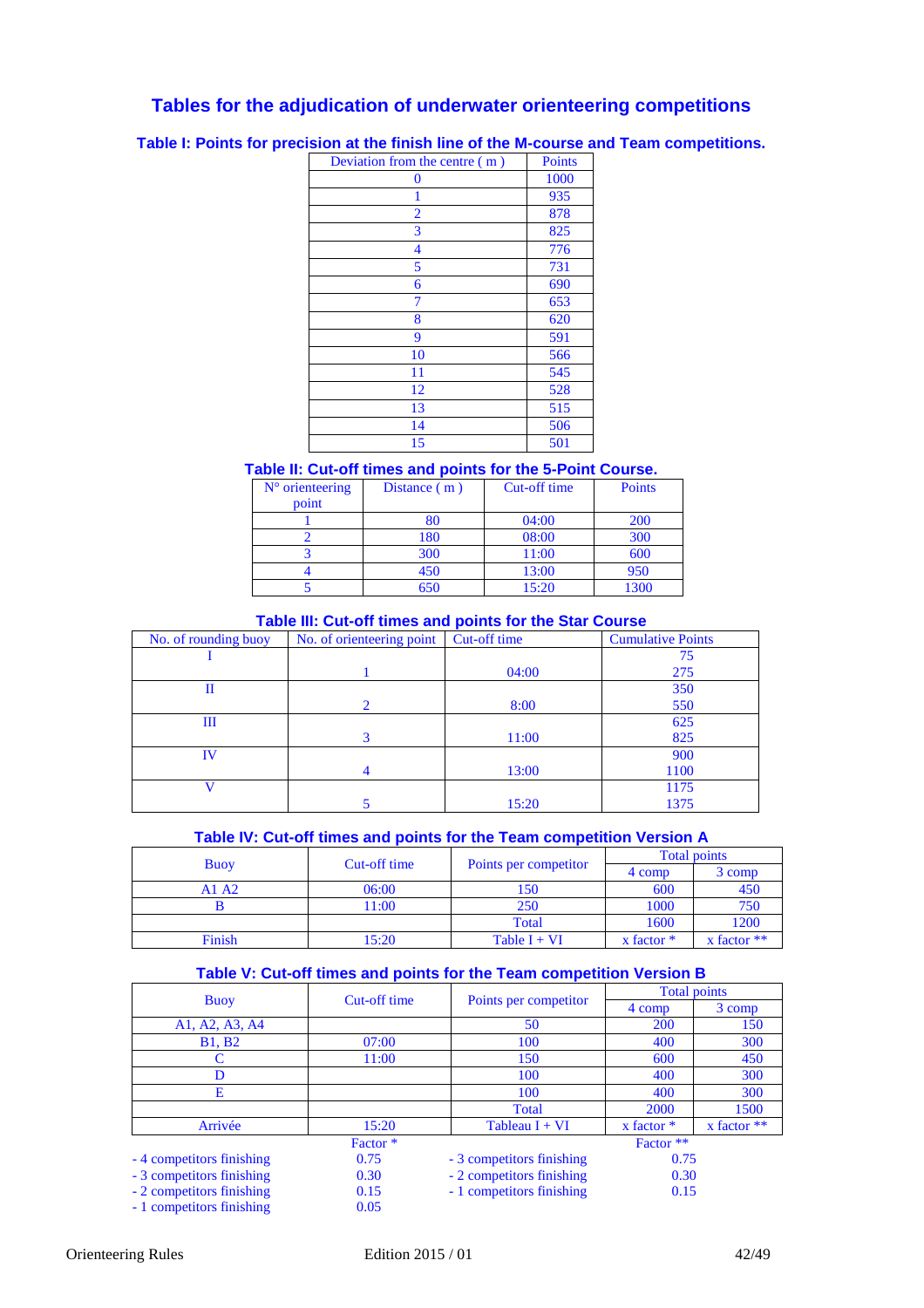| <b>Min</b><br><b>Sec</b> | 4:00         | 5:00         | 6:00        | 7:00       | 8:00         | <b>9:00</b> | 10:00        | 11:00      | 12:00      | <b>13:00</b> | 14:00    | 15:00                   |
|--------------------------|--------------|--------------|-------------|------------|--------------|-------------|--------------|------------|------------|--------------|----------|-------------------------|
| $\bf{0}$                 | 1700         | 1340         | 1040        | 800        | 620          | 470         | 350          | 260        | 200        | 140          | 80       | 20                      |
| 1                        | 1694         | 1335         | 1036        | 797        | 617,5        | 468         | 348,5        | 259        | 199        | 139          | 79       | 19                      |
| $\overline{2}$           | 1688         | 1330         | 1032        | 794        | 615          | 466         | 347          | 258        | 198        | 138          | 78       | 18                      |
| 3                        | 1682         | 1325         | 1028        | 791        | 612,5        | 464         | 345,5        | 257        | 197        | 137          | 77       | 17                      |
| $\overline{\mathbf{4}}$  | 1676         | 1320         | 1024        | 788        | 610          | 462         | 344          | 256        | 196        | 136          | 76       | 16                      |
| 5                        | 1670         | 1315         | 1020        | 785        | 607,5        | 460         | 342,5        | 255        | 195        | 135          | 75       | 15                      |
| 6                        | 1664         | 1310         | 1016        | 782        | 605          | 458         | 341          | 254        | 194        | 134          | 74       | 14                      |
| $\overline{7}$           | 1658         | 1305         | 1012        | 779        | 602,5        | 456         | 339,5        | 253        | 193        | 133          | 73       | 13                      |
| 8                        | 1652         | 1300         | 1008        | 776        | 600          | 454         | 338          | 252        | 192        | 132          | 72       | 12                      |
| 9                        | 1646         | 1295         | 1004        | 773        | 597,5        | 452         | 336,5        | 251        | 191        | 131          | 71       | 11                      |
| 10                       | 1640<br>1634 | 1290<br>1285 | 1000<br>996 | 770<br>767 | 595<br>592,5 | 450<br>448  | 335<br>333,5 | 250<br>249 | 190<br>189 | 130<br>129   | 70<br>69 | 10<br>9                 |
| 11<br>12                 | 1628         | 1280         | 992         | 764        | 590          | 446         | 332          | 248        | 188        | 128          | 68       | $\overline{\mathbf{8}}$ |
| 13                       | 1622         | 1275         | 988         | 761        | 587,5        | 444         | 330,5        | 247        | 187        | 127          | 67       | $\overline{7}$          |
| 14                       | 1616         | 1270         | 984         | 758        | 585          | 442         | 329          | 246        | 186        | 126          | 66       | $\boldsymbol{6}$        |
| 15                       | 1610         | 1265         | 980         | 755        | 582,5        | 440         | 327,5        | 245        | 185        | 125          | 65       | 5                       |
| 16                       | 1604         | 1260         | 976         | 752        | 580          | 438         | 326          | 244        | 184        | 124          | 64       | $\overline{\mathbf{4}}$ |
| 17                       | 1598         | 1255         | 972         | 749        | 577,5        | 436         | 324,5        | 243        | 183        | 123          | 63       | $\overline{3}$          |
| 18                       | 1592         | 1250         | 968         | 746        | 575          | 434         | 323          | 242        | 182        | 122          | 62       | $\overline{2}$          |
| 19                       | 1586         | 1245         | 964         | 743        | 572,5        | 432         | 321,5        | 241        | 181        | 121          | 61       | $\mathbf{1}$            |
| 20                       | 1580         | 1240         | 960         | 740        | 570          | 430         | 320          | 240        | 180        | 120          | 60       |                         |
| 21                       | 1574         | 1235         | 956         | 737        | 567,5        | 428         | 318,5        | 239        | 179        | 119          | 59       |                         |
| 22                       | 1568         | 1230         | 952         | 734        | 565          | 426         | 317          | 238        | 178        | 118          | 58       |                         |
| 23                       | 1562         | 1225         | 948         | 731        | 562,5        | 424         | 315,5        | 237        | 177        | 117          | 57       |                         |
| 24                       | 1556         | 1220         | 944         | 728        | 560          | 422         | 314          | 236        | 176        | 116          | 56       |                         |
| 25                       | 1550         | 1215         | 940         | 725        | 557,5        | 420         | 312,5        | 235        | 175        | 115          | 55       |                         |
| 26                       | 1544         | 1210         | 936         | 722        | 555          | 418         | 311          | 234        | 174        | 114          | 54       |                         |
| 27                       | 1538         | 1205         | 932         | 719        | 552,5        | 416         | 309,5        | 233        | 173        | 113          | 53       |                         |
| 28                       | 1532         | 1200         | 928         | 716        | 550          | 414         | 308          | 232        | 172        | 112          | 52       |                         |
| 29<br>30                 | 1526         | 1195<br>1190 | 924<br>920  | 713<br>710 | 547,5<br>545 | 412<br>410  | 306,5<br>305 | 231<br>230 | 171<br>170 | 111<br>110   | 51<br>50 |                         |
| 31                       | 1520<br>1514 | 1185         | 916         | 707        | 542,5        | 408         | 303,5        | 229        | 169        | 109          | 49       |                         |
| 32                       | 1508         | 1180         | 912         | 704        | 540          | 406         | 302          | 228        | 168        | 108          | 48       |                         |
| 33                       | 1502         | 1175         | 908         | 701        | 537,5        | 404         | 300,5        | 227        | 167        | 107          | 47       |                         |
| 34                       | 1496         | 1170         | 904         | 698        | 535          | 402         | 299          | 226        | 166        | 106          | 46       |                         |
| 35                       | 1490         | 1165         | 900         | 695        | 532,5        | 400         | 297,5        | 225        | 165        | 105          | 45       |                         |
| 36                       | 1484         | 1160         | 896         | 692        | 530          | 398         | 296          | 224        | 164        | 104          | 44       |                         |
| 37                       | 1478         | 1155         | 892         |            | 689 527,5    | 396         | 294,5        | 223        | 163        | 103          | 43       |                         |
| 38                       | 1472         | 1150         | 888         | 686        | 525          | 394         | 293          | 222        | 162        | 102          | 42       |                         |
| 39                       | 1466         | 1145         | 884         | 683        | 522,5        | 392         | 291,5        | 221        | 161        | 101          | 41       |                         |
| 40                       | 1460         | 1140         | 880         | 680        | 520          | 390         | 290          | 220        | 160        | 100          | 40       |                         |
| 41                       | 1454         | 1135         | 876         | 677        | 517,5        | 388         | 288,5        | 219        | 159        | 99           | 39       |                         |
| 42                       | 1448         | 1130         | 872         | 674        | 515          | 386         | 287          | 218        | 158        | 98           | 38       |                         |
| 43                       | 1442         | 1125         | 868         | 671        | 512,5        | 384         | 285,5        | 217        | 157        | 97           | 37       |                         |
| 44                       | 1436         | 1120         | 864         | 668        | 510          | 382         | 284          | 216        | 156        | 96           | 36       |                         |
| 45                       | 1430         | 1115<br>1110 | 860         | 665        | 507,5<br>505 | 380         | 282,5<br>281 | 215        | 155        | 95           | 35<br>34 |                         |
| 46<br>47                 | 1424<br>1418 | 1105         | 856<br>852  | 662<br>659 | 502,5        | 378<br>376  | 279,5        | 214<br>213 | 154<br>153 | 94<br>93     | 33       |                         |
| 48                       | 1412         | 1100         | 848         | 656        | 500          | 374         | 278          | 212        | 152        | 92           | 32       |                         |
| 49                       | 1406         | 1095         | 844         | 653        | 497,5        | 372         | 276,5        | 211        | 151        | 91           | 31       |                         |
| 50                       | 1400         | 1090         | 840         | 650        | 495          | 370         | 275          | 210        | 150        | 90           | 30       |                         |
| 51                       | 1394         | 1085         | 836         | 647        | 492,5        | 368         | 273,5        | 206        | 149        | 89           | 29       |                         |
| 52                       | 1388         | 1080         | 832         | 644        | 490          | 366         | 272          | 208        | 148        | 88           | 28       |                         |
| 53                       | 1382         | 1075         | 828         | 641        | 487,5        | 364         | 270,5        | 207        | 147        | 87           | 27       |                         |
| 54                       | 1376         | 1070         | 824         | 638        | 485          | 362         | 269          | 209        | 146        | 86           | 26       |                         |
| 55                       | 1370         | 1065         | 820         | 635        | 482,5        | 360         | 267,5        | 205        | 145        | 85           | 25       |                         |
| 56                       | 1364         | 1060         | 816         | 632        | 480          | 358         | 266          | 204        | 144        | 84           | 24       |                         |
| 57                       | 1358         | 1055         | 812         | 629        | 477,5        | 356         | 264,5        | 203        | 143        | 83           | 23       |                         |
| 58                       | 1352         | 1050         | 808         | 626        | 475          | 354         | 263          | 202        | 142        | 82           | 22       |                         |
| 59                       | 1346         | 1045         | 804         | 623        | 472,5        | 352         | 261,5        | <b>201</b> | 141        | 81           | 21       |                         |

## **Table VI: Points for Speed**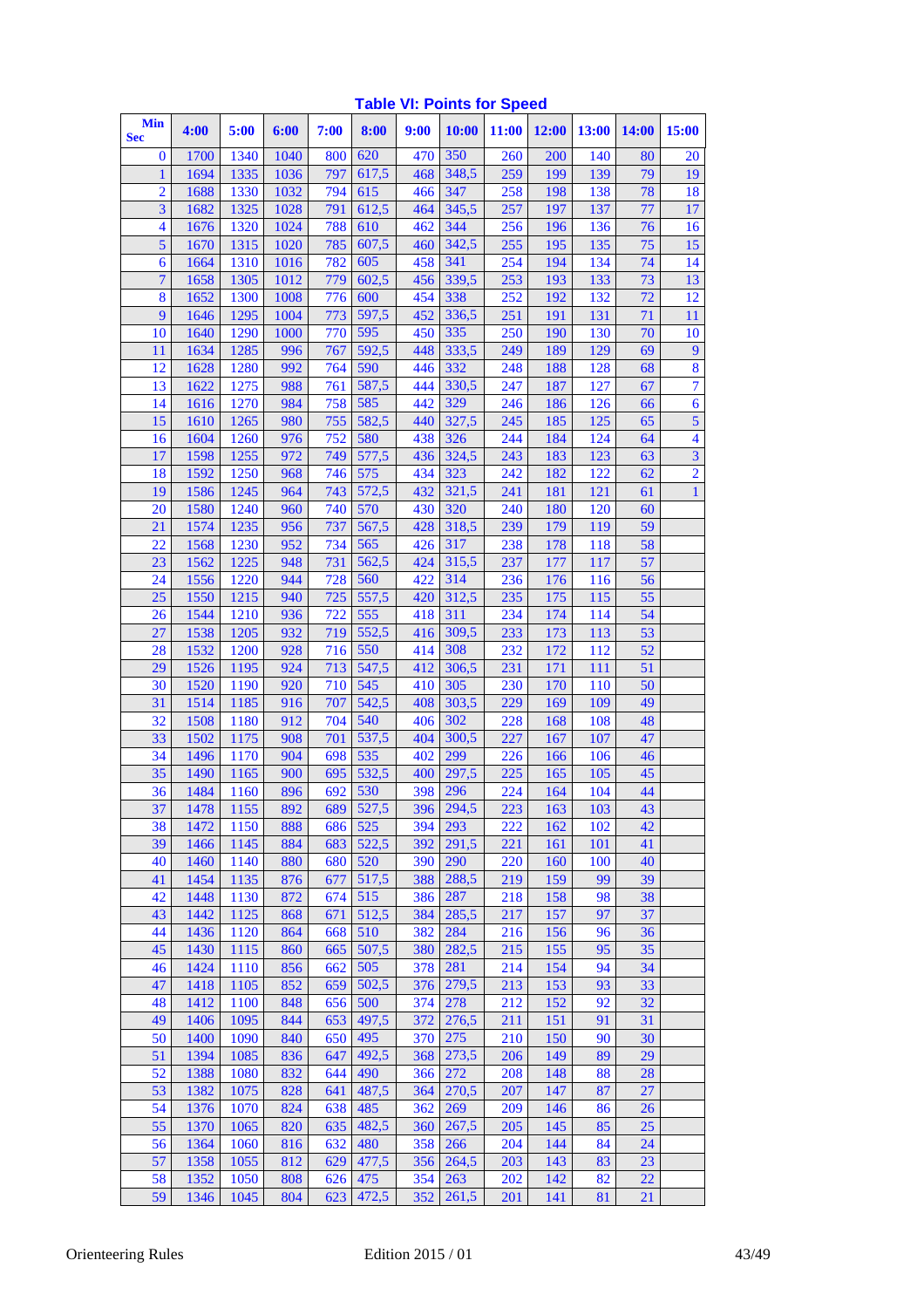## **Rules for international championships in Underwater Orienteering**

- 1. The championships will be organised according to the international orienteering rules and in compliance with the rules governing championships approved by the Sports Committee of CMAS.
- 2. CMAS will entrust the affiliated national federations (clubs) with the organisation of championships in accordance with the international sports calendar and the applications received. The principle of alternating the organiser must be observed.
- 3. The individual federations shall lodge their applications for organising championships two years beforehand with the Commission for Underwater Orienteering of CMAS. In this case it is to a very high degree left to them to finalise the programme. Championships will be held annually, world championships and continental championships in alternate years.
- 4. Each national federation will be represented by a team consisting of
	- $\geq 1$  team manager,<br> $\geq 5$  women,
	- $\geq 5$  women,<br> $\geq 5$  men,
	- $\geq$  5 men,<br> $\geq$  1 traine
	- $\geq 1$  trainer,<br> $\geq 1$  judge,
	- $\geq 1$  judge,<br> $\geq 1$  doctor
	- $\geq 1$  doctor and<br> $\geq 1$  technician
	- 1 technician.

Three men and three women respectively can compete for each nation in the individual events. In addition each team may enter one male and one female Junior competitor only in continental championship. The results of the Junior Competitions are not used in determining the overall (men and women) and national winners. The title of World Champion is also not awarded.

5. For a complete programme, the championships programme should contain the following events for men and women:

| ➤ | <b>Competition No. 1:</b> | M course                |
|---|---------------------------|-------------------------|
| ▸ | <b>Competition No. 2:</b> | 5-Point course-         |
| ➤ | <b>Competition No. 3:</b> | <b>Star competition</b> |

- → Competition No. 4: Parallel course<br>→ Competition No. 5: MONK competi
	-
- ▶ <b>Competition No. 5: MONK competition</b><br/>\n▶ Competition No. 6: Team event, Version Team event, Version A or version B

The competitions are carried out according to the rules and points tables of the international orienteering rules.

The programme for an international championship should include at least

- $\triangleright$  an individual event (competition 1, 2 or 3),<br>  $\triangleright$  the MONK competition
- the MONK competition
- $\triangleright$  a team competition.
- 6. During international championships mixed teams (men and women) are not allowed to compete in the team event. It is allowed (see 10.) to fill up a team with Juniors, should a team not have enough competitors.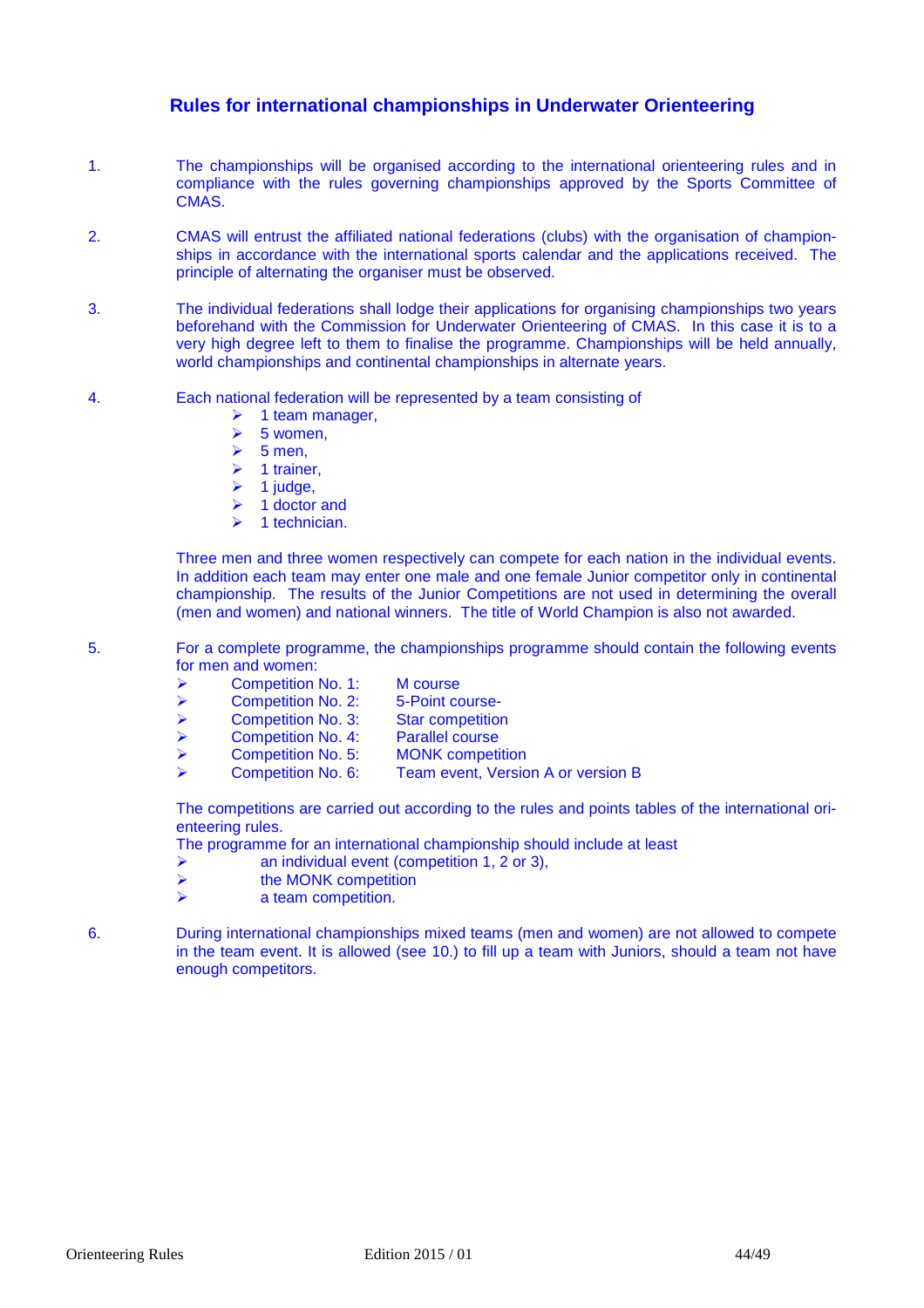- 7. One or two days should be allowed before the start of the competition that can be used for acclimatisation and training. It is the duty of the organisers to ensure that the training is done according to the rules.
- 8. The competitions are run as individual and team competitions. Ranking is done separately for men and women:
	- Individual ranking for competitions 1, 2, 3 and 4.<br>  $\triangleright$  Team ranking for the competitions 5 and 6
	- Team ranking for the competitions 5 and 6.
	- $\triangleright$  Overall nations ranking (medal chart) of the national teams for the 6 events, men and women separately.
	- $\geq$  Nations ranking (medal chart) of the national teams for the 6 events, men and women together.

The nations ranking is based on the total number of gold, silver and bronze medals by the competitors in the individual competitions and in the team competitions.

- 9. The following awards are given at the championships:
	- $\triangleright$  the prizes and diplomas of CMAS for the winning teams.<br>  $\triangleright$  oold, silver and bronze medals and diplomas of CMAS for

 gold, silver and bronze medals and diplomas of CMAS for the first three individual winners and for the first three teams in the team events.

## **Rules for international championships in Underwater Orienteering (juniors)**

- 1. The rules for juniors are the same as for the common class in principle. Different rules are as follows.
- 2. Each national federation will be represented by a junior team consisting of 1 team manager, 3 female juniors, 3 male juniors and 1 trainer. Two female juniors and two male juniors respectively can compete for each nation in the individual events.
- 3. Only individual competitions are taken into account for a championship for juniors. Adjudication is done separately for female juniors and male juniors.
- 4. Each female or male junior can be appointed in team competitions (MONK and team event) in the common class (seniors).
- 5. It is forbidden for juniors to start in two classes in individual competitions, if the championship takes place at the same time.
- 6. For a complete programme, the championships programme should contain the following events for female and male juniors:
	- ▶ Competition No. 1: M course
	- ▶ Competition No. 2: 5-Point course
	- ▶ Competition No. 3: Star competition
	- ▶ Competition No. 4: Parallel course
- 7. Junior competitors will start during the men's and women's events, but are ranked separately. Apart from the individual ranking in this category, a combined ranking of the results of all the individual events will be done. The title of Champion can not be awarded in this combined category, and the results are not taken into account for the ranking of overall national results.
- 8. The entry fees for juniors will be 50% of that for other competitors.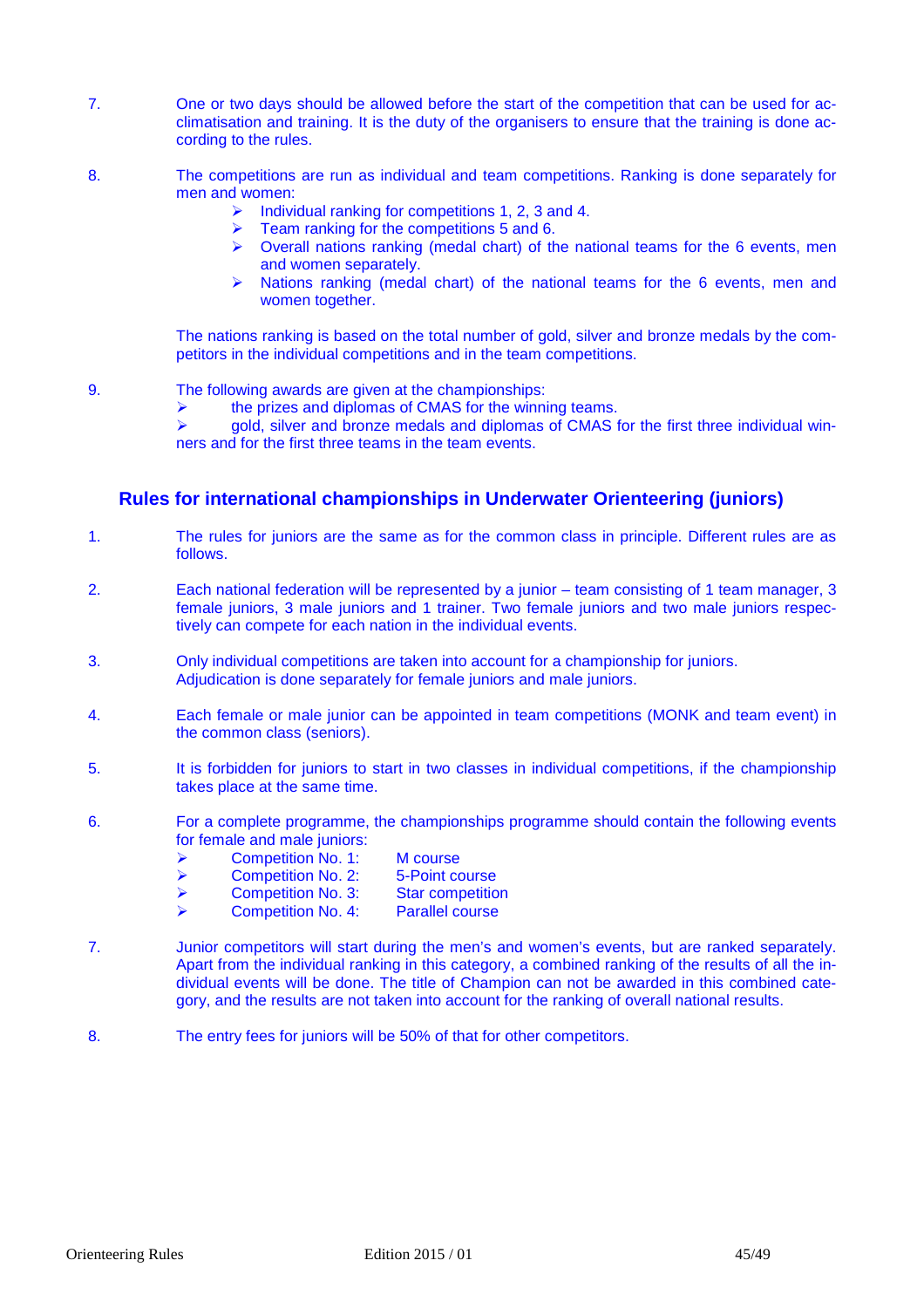#### **Note:**

The CMAS Underwater Orienteering Commission can modify the rules for orienteering competitions. This, however, must be done at least one year before the championship takes place.

In order to promote the development of underwater orienteering, the organiser has the right to include an additional event not included in these rules in the competition.

The title of "European champion" or "World champion" cannot be awarded to the winner of an additional event that is included by the organiser in the championship programme.

The results of the competitors for this event are not taken into consideration for the nations' placing. The winner of this event will receive only the prizes provided by the organiser.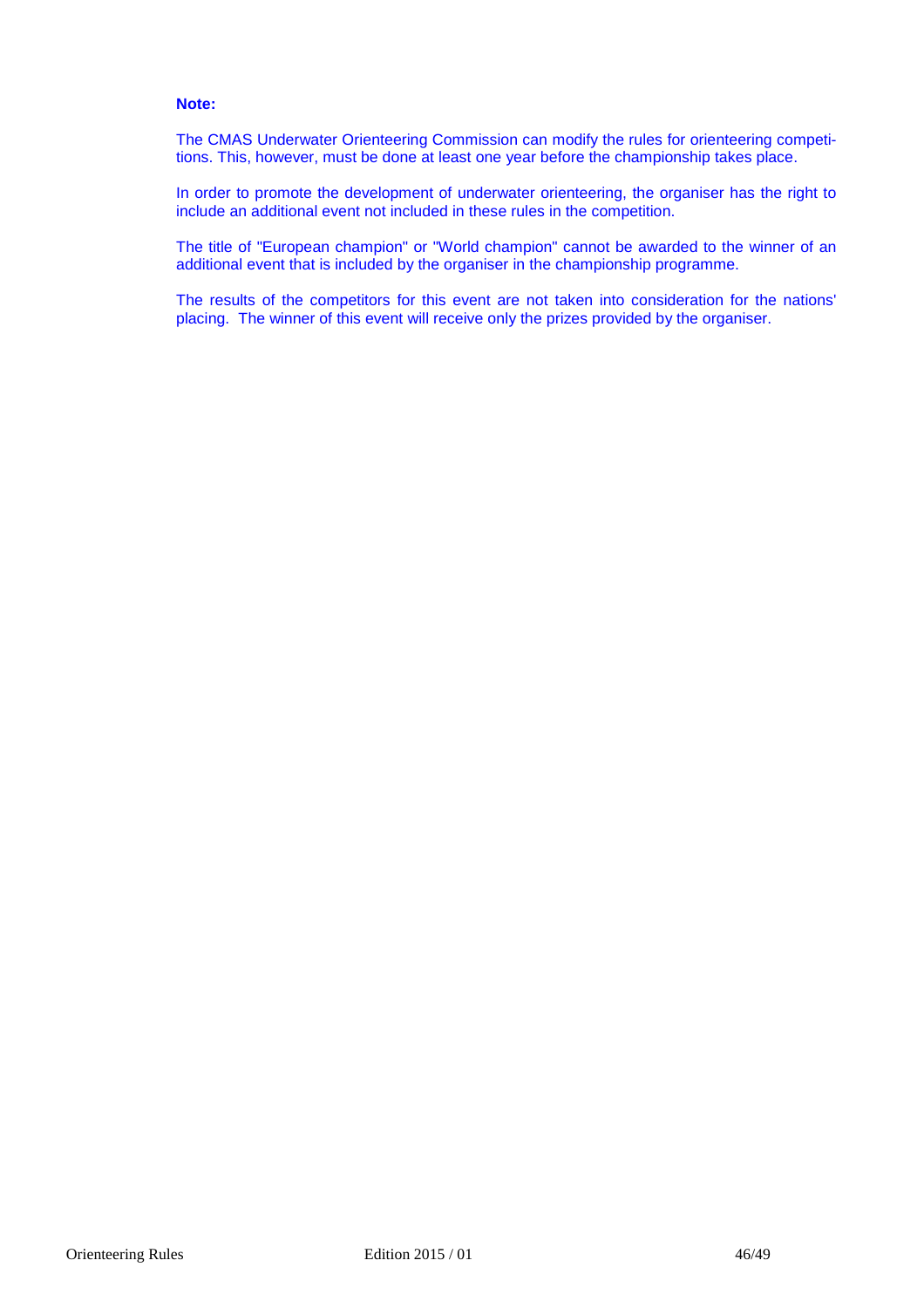## **Rules for the World Cup in Underwater Orienteering**

#### **1. Aim**

The World Cup for underwater orienteering is intended to develop and further underwater orienteering within national federations and clubs.

#### **2. Competitions**

2.1. A maximum of six competitions for the World Cup are to be organised each year.

#### 2.2. A national federation may only organise one competition per year. **If less than 6 applications to present a World Cup competition are received in one year, more than one competition can be awarded to a single country. Nonetheless, the principle to award competitions to as many countries as possible is recommended.**

- 2.3. Team and individual competitions are taken into account for the World Cup.
- 2.4. Men and women are always adjudicated separately for the World Cup. Mixed teams are included in the men's team competitions.
- 2.5. As for the World and Continental Championships, a Junior category may be included, but this is not obligatory for the organisers of a competition. A trophy is also not awarded in the junior category.

#### **3. Participation**

Only teams and individual competitors whose club or federation is a member of the sports committee of CMAS may take part in World Cup competitions.

The following are eligible to participate:

- a) National teams, one women's and one men's team per country. The number of participants depends on the rules of the specific competition. The entry forms for national teams must come from the national federation. The federation can also name a club team as the national team (must take into account the rules with respect to citizenship). A club team that participates as the national team will also be taken into consideration for the club adjudication.
- b) Club teams. The organiser of the competition determines the number of club teams. Several teams of one club may also take part.
- c) The organiser may limit the number of competitors. For each competition a minimum of 10 and a maximum of 20 teams are recommended at present.
- d) Individual competitors not more than 80 individual competitors should participate in the individual events.

#### **4. Organisation**

- 4.1. The competitions must comply fully with the international rules for orienteering competitions of CMAS.
- 4.2. Additional rules for a special competition may be specified provided that they do not contradict the rules stipulated in 4.1.
- 4.3. Countries or federations wishing to organise a World Cup competition must submit their application at the latest on June 30th of the previous year to the CMAS Secretariat (see: Procedures and Obligations For the organisation of Championships) and the President of the Commission for Underwater Orienteering.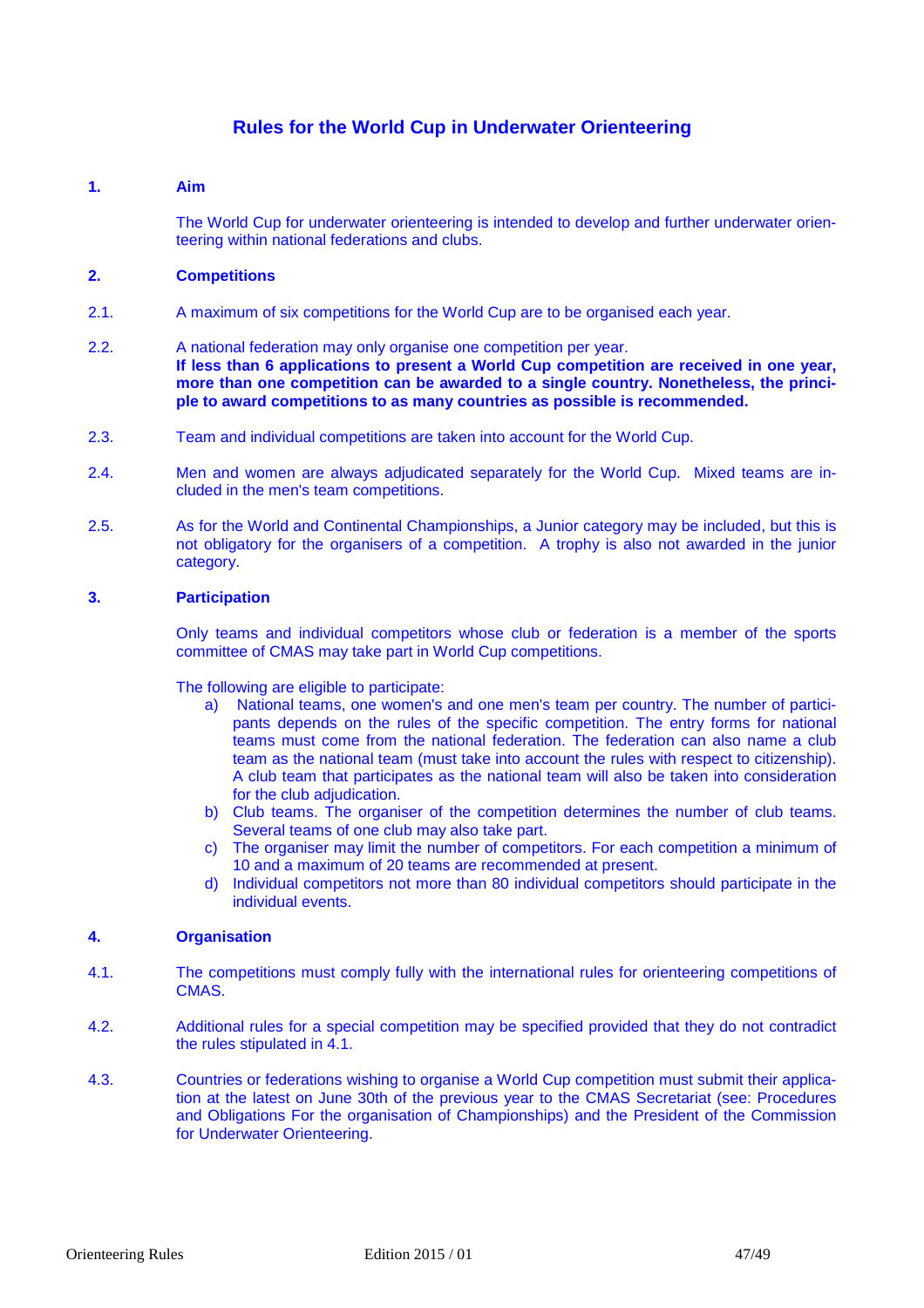- 4.4. The application must contain:
	- Place and date of competition,
	- $\triangleright$  exact description of the events of the competition,<br> $\triangleright$
	- entry fees.
- 4.5. Each competition must consist of at least one team event and one individual event. When more competitions are included, only one will count for the World Cup. This, however, must be stipulated beforehand.
- 4.6. Only the M course, 5-point course and star competition according to the CMAS rules can be presented as individual competitions.
- 4.7. Federations and clubs that have been entrusted to organise a competition for the World Cup are obliged to send an announcement of the competition two months before the event starts to each national federation affiliated to CMAS that is active in the sport (cf.1.3.1.).
- 4.8. The organisers may stipulate in the announcement the maximum number of teams that will be allowed. This will be based on the recommended number of participants in these rules.
- 5. Adjudication: team competition

The adjudication of the

- $\triangleright$  women's national teams
- $\triangleright$  men's national teams
- $\triangleright$  women's club teams
- $\triangleright$  men's club teams

shall be carried out separately for each competition. It makes no difference how many teams start (e.g. when only one club team starts, it is to be taken; into account for the World Cup, provided that it has scored points). The 1st national team receives 16 points, the 1st club team 16 points, etc.

5.1. For the club adjudication, only the result of the best women's teams and the result of the best men's teams of a club for each competition are used to calculate the final club results.

#### 5.2. Points for the teams for the World Cup

| 1st place  | 16 points |
|------------|-----------|
| 2nd place  | 13 points |
| 3rd place  | 11 points |
| 4th place  | 9 points  |
| 5th place  | 8 points  |
| 6th place  | 7 points  |
| 7th place  | 6 points  |
| 8th place  | 5 points  |
| 9th place  | 4 points  |
| 10th place | 3 points  |
| 11th place | 2 points  |
| 12th place | 1 point   |

If two or more teams occupy the same place, each of them is awarded the points for this place. The subsequent place(s) will be skipped.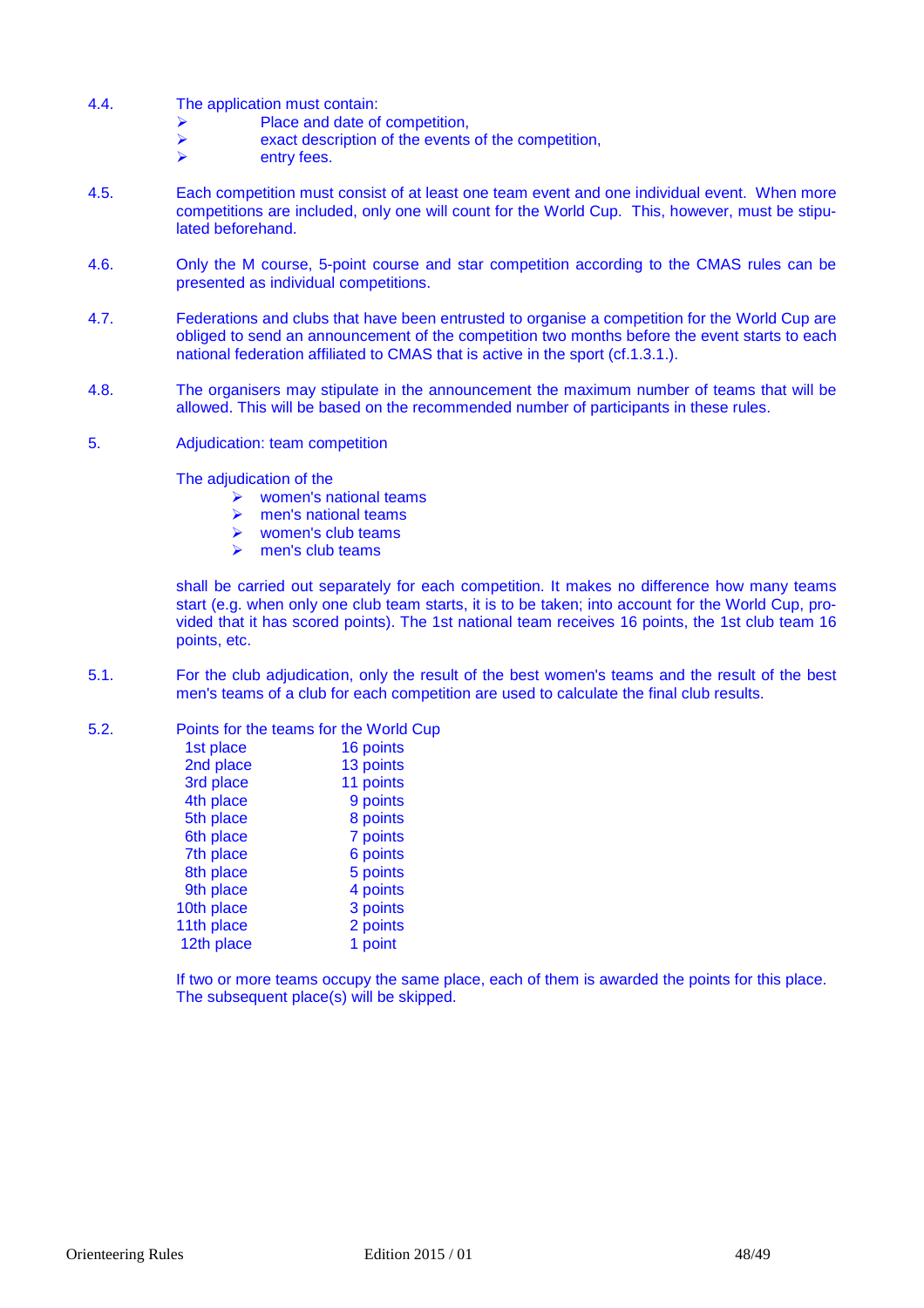- 5.4. Only the worst result would not used for the final ranking.
- 5.5. In case of a tie, the 5th or if necessary the 6th best result is taken into account for the final ranking.
- 6. Adjudication: individual competition
- 6.1. The adjudication for women and men is carried out separately for each competition. It makes no difference how many women or men start (e.g. even if only one female competitor starts, she is placed as the 1st in the World Cup independent of her position in the competition, provided that she has scored points).
- 6.2. Adjudication for the individual events of the World Cup is done according to the following table:

| 1st              | 100 points | 18th             | 42 points | 35th             | 16 points |
|------------------|------------|------------------|-----------|------------------|-----------|
| 2 <sub>nd</sub>  | 93 points  | 19 <sub>th</sub> | 40 points | 36th             | 15 points |
| 3rd              | 87 points  | 20th             | 38 points | 37 <sub>th</sub> | 14 points |
| 4th              | 82 points  | 21st             | 36 points | 38th             | 13 points |
| 5th              | 78 points  | 22nd             | 34 points | 39th             | 12 points |
| 6th              | 75 points  | 23rd             | 32 points | 40th             | 11 points |
| 7th              | 72 points  | 24 <sub>th</sub> | 30 points | 41 <sub>st</sub> | 10 points |
| 8th              | 69 points  | 25th             | 28 points | 42nd             | 9 points  |
| 9th              | 66 points  | 26th             | 26 points | 43rd             | 8 points  |
| 10th             | 63 points  | 27 <sub>th</sub> | 24 points | 44th             | 7 points  |
| 11th             | 60 points  | 28th             | 23 points | 45th             | 6 points  |
| 12 <sub>th</sub> | 57 points  | 29th             | 22 points | 46th             | 5 points  |
| 13th             | 54 points  | 30th             | 21 points | 47th             | 4 points  |
| 14th             | 51 points  | 31st             | 20 points | 48th             | 3 points  |
| 15th             | 48 points  | 32nd             | 19 points | 49th             | 2 points  |
| 16th             | 46 points  | 33rd             | 18 points | 50th             | 1 point   |
| 17th             | 44 points  | 34th             | 17 points |                  |           |
|                  |            |                  |           |                  |           |

If two or more competitors are tied for position, each of them is awarded the points for this place. The following place(s) will be skipped.

- 6.3. Only the worst result would not used for determined the final ranking.
- 6.4. In case of a tie, the 5th or if necessary the 6th best result is taken into consideration for placing.
- 7. Jury

The overall jury for the World Cup is composed of the President of the Commission for Underwater Orienteering and of the CMAS Chief Judges for the World Cup competitions of that particular year.

8. Reports

The organisers of World Cup competitions are obliged to hand one programme and two copies of the results of the competition immediately after the end of the competition to the CMAS Chief Judge, who shall forward them to the President of the Commission for Underwater Orienteering, together with the competition report.

9. Prizes

The winning teams, both, women and men (national teams and club teams) as well as the individual winners (women and men) will receive the World Cup during the last competition of the World Cup series.

For the purchase of the cups, each organiser of a World Cup competition shall pay the sum of EUR100. This sum shall be handed over by the organisers to the CMAS Sport Commissioner for remittance to the account of the Commission for Underwater Orienteering. The total amount will be put at the disposal of the organisers of the last World Cup event.

-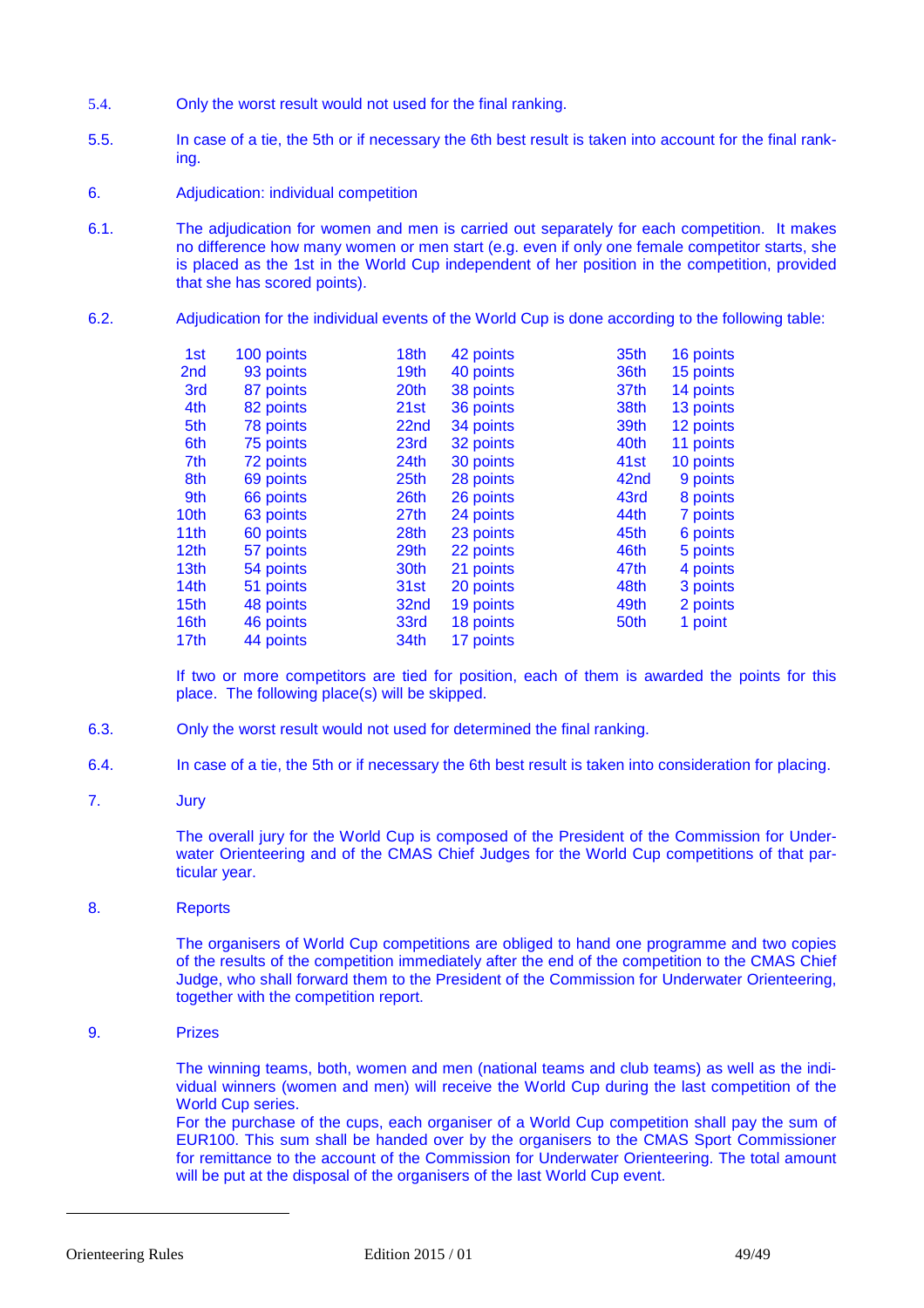# **APPENDIX 1: APPLICATION FOR A COMPETITION FOR THE CALENDAR**

|                                                                              | <b>Name</b><br><b>Club</b>                                                                                                                                                            |                                                        |                              |              |             |                   |             |                          |               |
|------------------------------------------------------------------------------|---------------------------------------------------------------------------------------------------------------------------------------------------------------------------------------|--------------------------------------------------------|------------------------------|--------------|-------------|-------------------|-------------|--------------------------|---------------|
|                                                                              |                                                                                                                                                                                       | Name &<br>first name<br><b>Address</b><br><b>Phone</b> |                              |              |             | <b>Fax</b>        |             |                          |               |
| $\mathbf C$                                                                  | Name of the re-<br>sponsible person<br><b>Name</b><br>t<br>Name of the fed-<br>eration<br><b>Address of the</b><br>federation<br><b>Place</b><br><b>President</b><br><b>Signature</b> |                                                        |                              |              |             |                   |             |                          |               |
| $\bf{0}$<br>m<br>$\mathbf{p}$<br>e<br>i<br>t<br>i<br>$\bf{0}$<br>$\mathbf n$ | <b>Dates</b>                                                                                                                                                                          |                                                        |                              |              |             |                   | Place       |                          |               |
|                                                                              |                                                                                                                                                                                       |                                                        | World Cup (Individual Event) |              |             |                   |             | World Cup (Team Event 3) |               |
|                                                                              |                                                                                                                                                                                       |                                                        |                              |              |             |                   |             | World Cup (Team Event 4) |               |
|                                                                              | <b>Type</b>                                                                                                                                                                           | <b>Dates</b>                                           |                              | Time         |             | <b>Dates</b>      |             |                          | <b>Time</b>   |
|                                                                              |                                                                                                                                                                                       |                                                        |                              | <b>Start</b> |             |                   |             |                          | <b>Start</b>  |
|                                                                              |                                                                                                                                                                                       | M                                                      |                              | 5 point      | <b>Star</b> | <b>CMAS</b> rules |             | Relay                    | Special event |
|                                                                              | <b>Lodging</b>                                                                                                                                                                        |                                                        |                              |              |             |                   |             |                          |               |
|                                                                              | <b>Entry fee</b>                                                                                                                                                                      |                                                        |                              |              |             |                   |             |                          |               |
|                                                                              |                                                                                                                                                                                       |                                                        |                              |              |             |                   |             |                          |               |
|                                                                              |                                                                                                                                                                                       |                                                        |                              |              |             |                   |             |                          |               |
|                                                                              |                                                                                                                                                                                       |                                                        |                              |              |             |                   |             |                          |               |
|                                                                              |                                                                                                                                                                                       |                                                        |                              |              |             |                   | <b>Date</b> |                          |               |
|                                                                              | of the responsible<br><b>Agreement of the national federation</b>                                                                                                                     | <b>Name</b><br><b>First name</b>                       | $\boldsymbol{\&}$            |              |             |                   |             |                          |               |
|                                                                              |                                                                                                                                                                                       |                                                        |                              |              |             | <b>Stamp</b>      |             |                          |               |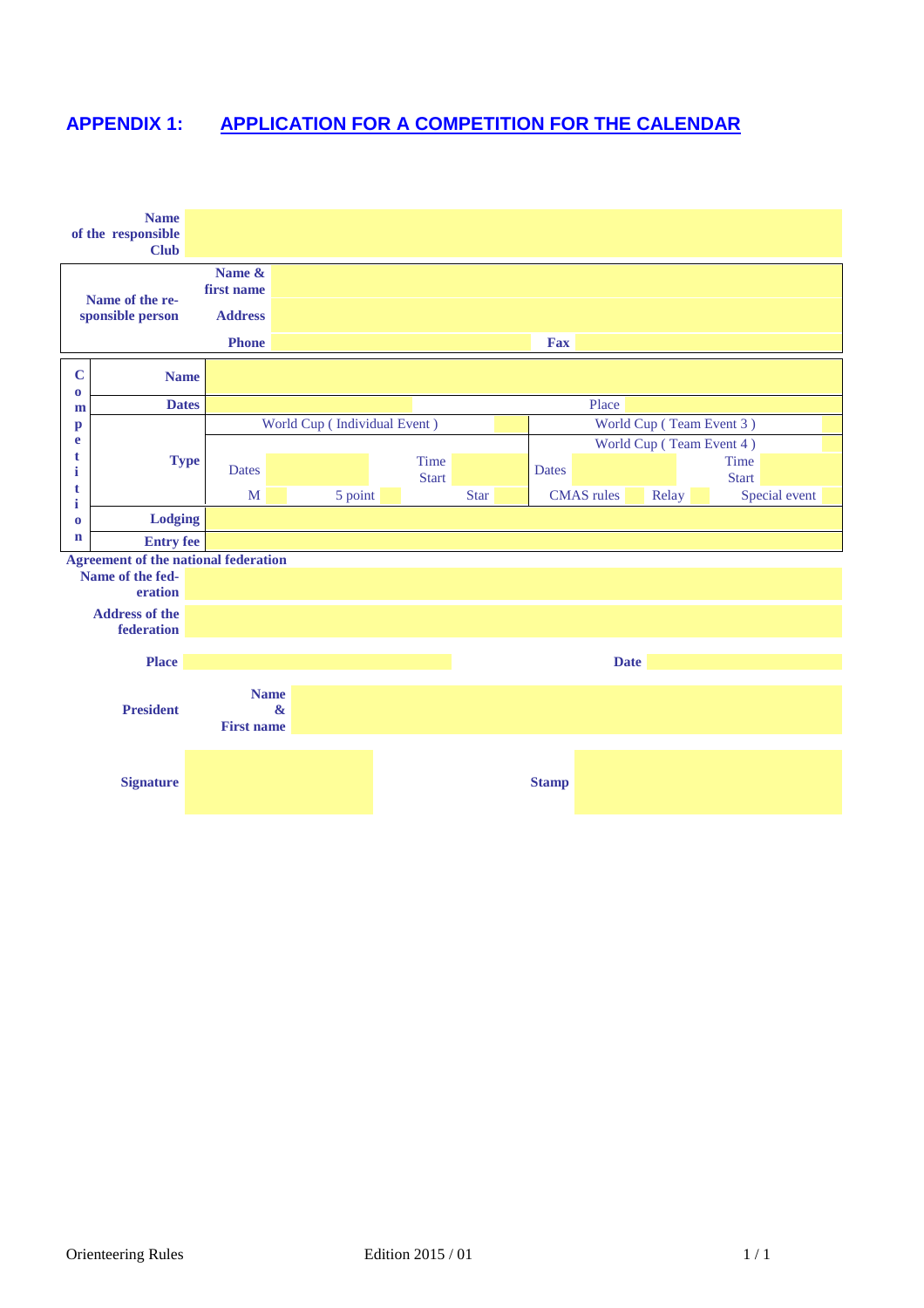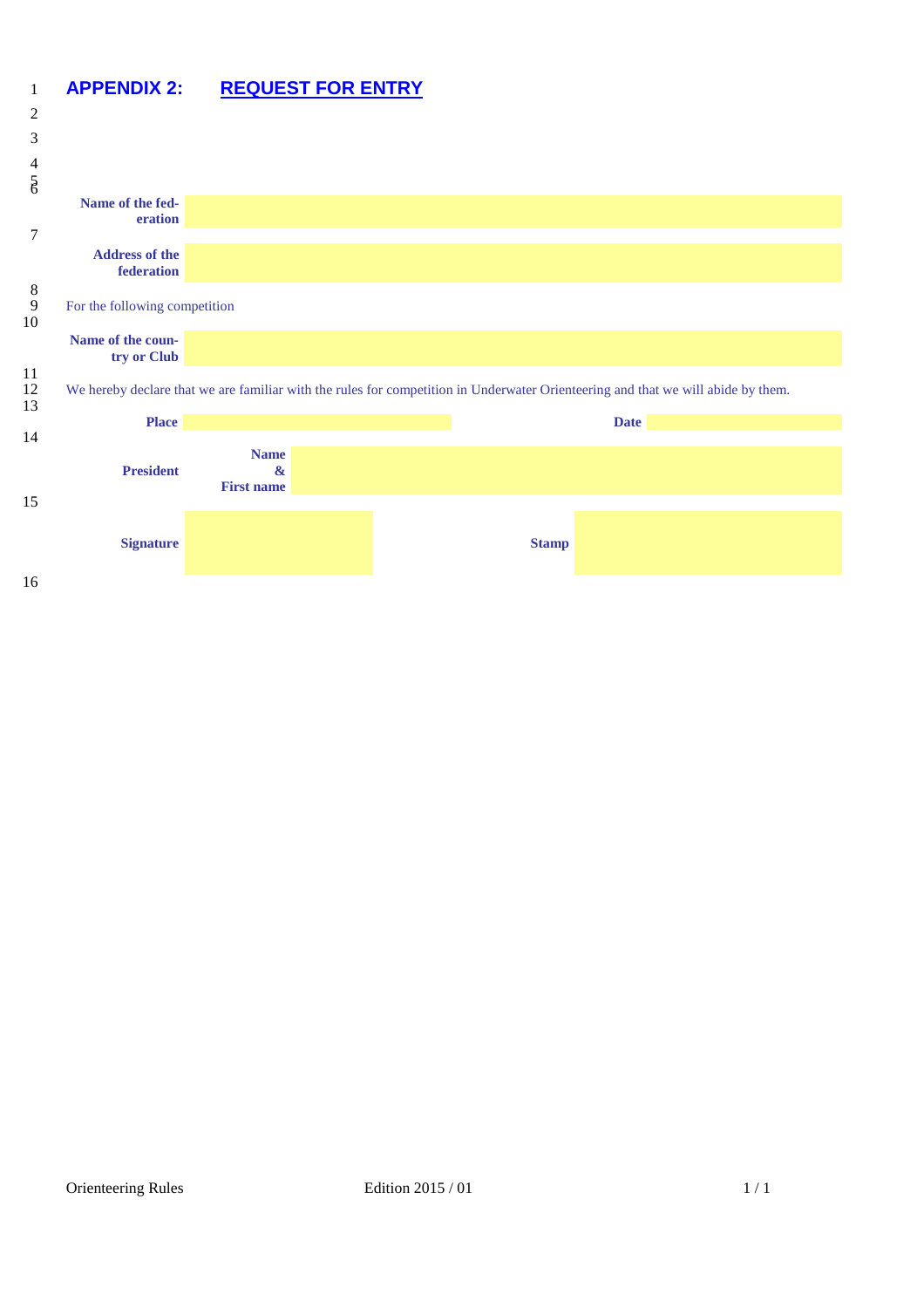# 2 **APPENDIX 3: ENTRY FORM**

| 4<br>5       |                     |  |
|--------------|---------------------|--|
|              | Name of the Compe-  |  |
|              | tition              |  |
| 6            |                     |  |
| 7            | The team from       |  |
|              | Name of the country |  |
|              | or federation       |  |
| $\mathbf{Q}$ |                     |  |

 $\begin{matrix}8\\10\end{matrix}$ 

1

 $\frac{2}{3}$ 

#### Enters the following participants to the abovementioned competition



18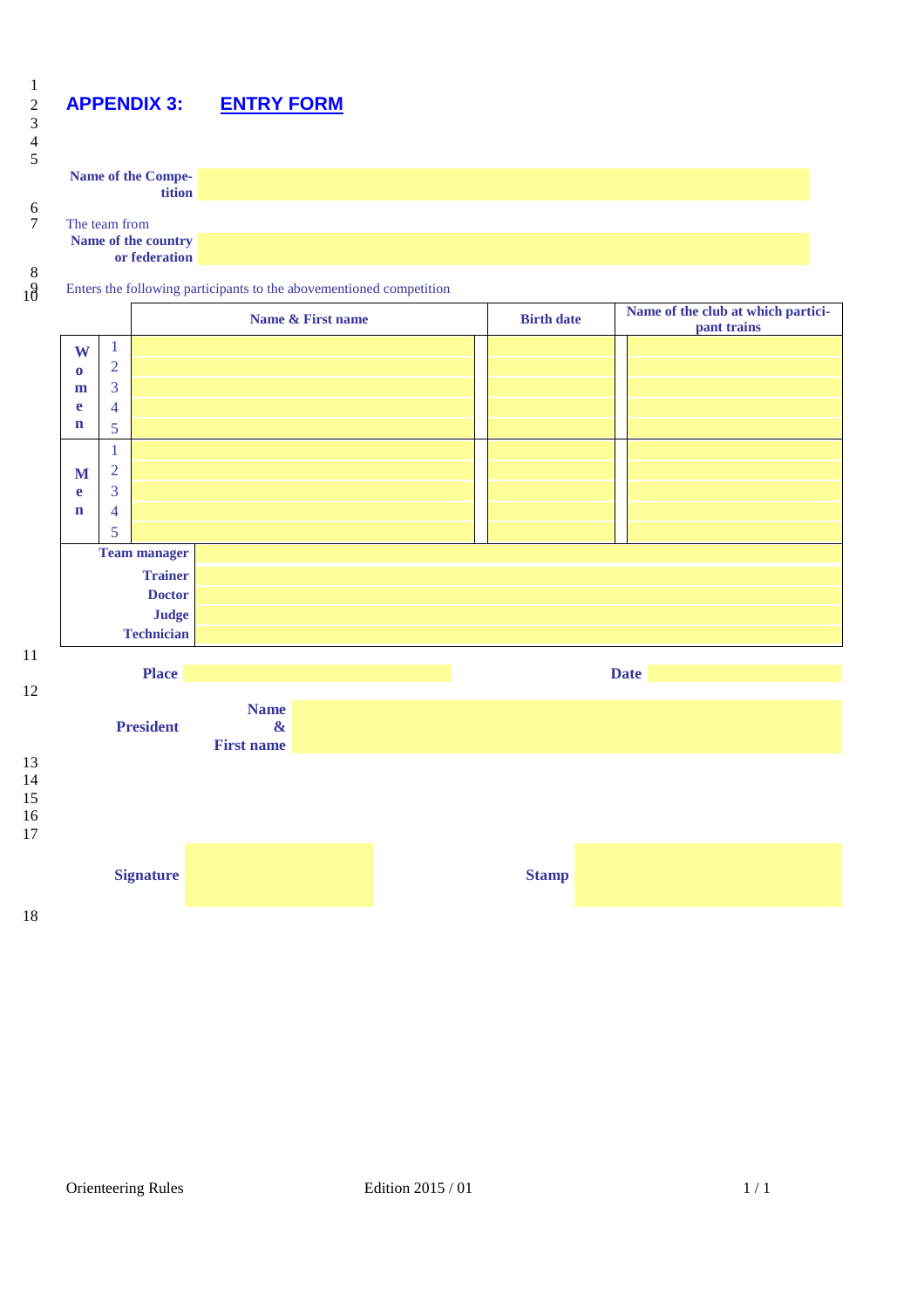# **APPENDIX 4: DECLARATION**

| $\overline{c}$ |              |                                      |                                                                                                                              |             |          |          |                  |   |  |
|----------------|--------------|--------------------------------------|------------------------------------------------------------------------------------------------------------------------------|-------------|----------|----------|------------------|---|--|
| 3              |              | Name of the com-                     |                                                                                                                              |             |          |          |                  |   |  |
|                |              | petition                             |                                                                                                                              |             |          |          |                  |   |  |
| 4              |              |                                      |                                                                                                                              |             |          |          |                  |   |  |
| 5<br>6         |              | I, the undersigned,                  |                                                                                                                              |             |          |          |                  |   |  |
| 7              |              |                                      |                                                                                                                              |             |          |          |                  |   |  |
|                |              | Name & First                         |                                                                                                                              |             |          |          |                  |   |  |
|                |              | name of the athlete                  |                                                                                                                              |             |          |          |                  |   |  |
|                |              | <b>Member of the</b>                 |                                                                                                                              |             |          |          |                  |   |  |
|                |              | team                                 |                                                                                                                              |             |          |          |                  |   |  |
| 8              |              |                                      |                                                                                                                              |             |          |          |                  |   |  |
| 9              | declare      |                                      |                                                                                                                              |             |          |          |                  |   |  |
| 10             |              |                                      | that I have sufficient training and experience to take part in the here above competition                                    |             |          |          |                  |   |  |
| 11             |              |                                      | that I am in perfectly good health which is confirmed by the medical certificate enclosed                                    |             |          |          |                  |   |  |
| 12             |              | and undertake                        |                                                                                                                              |             |          |          |                  |   |  |
| 13             |              |                                      | to inform the organiser if any changes take place to my state of health either before or during the competition              |             |          |          |                  |   |  |
| 14             | ۰            |                                      | to strictly comply with the rules of the competition and to abide by tge decisions of the judges.                            |             |          |          |                  |   |  |
| 15             |              |                                      |                                                                                                                              |             |          |          |                  |   |  |
| 16             |              |                                      | By signing this declaration, I relieve the organiser of any responsibility in the event of an accident resulting from train- |             |          |          |                  |   |  |
| 17             |              |                                      | ing or during the competition.                                                                                               |             |          |          |                  |   |  |
| 18             |              |                                      |                                                                                                                              |             |          |          |                  |   |  |
| 19             |              |                                      |                                                                                                                              |             |          |          |                  |   |  |
| 20             |              |                                      |                                                                                                                              |             |          |          |                  |   |  |
|                |              |                                      |                                                                                                                              |             |          |          |                  |   |  |
|                | <b>Place</b> |                                      |                                                                                                                              | <b>Date</b> |          |          | <b>Signature</b> |   |  |
|                |              |                                      |                                                                                                                              |             |          |          |                  |   |  |
| 21             |              |                                      |                                                                                                                              |             |          |          |                  |   |  |
|                |              | <b>Last deadline for</b><br>handing: |                                                                                                                              | on          | $\prime$ | $\prime$ | at               | H |  |
| 22             |              |                                      |                                                                                                                              |             |          |          |                  |   |  |
|                |              |                                      |                                                                                                                              |             |          |          |                  |   |  |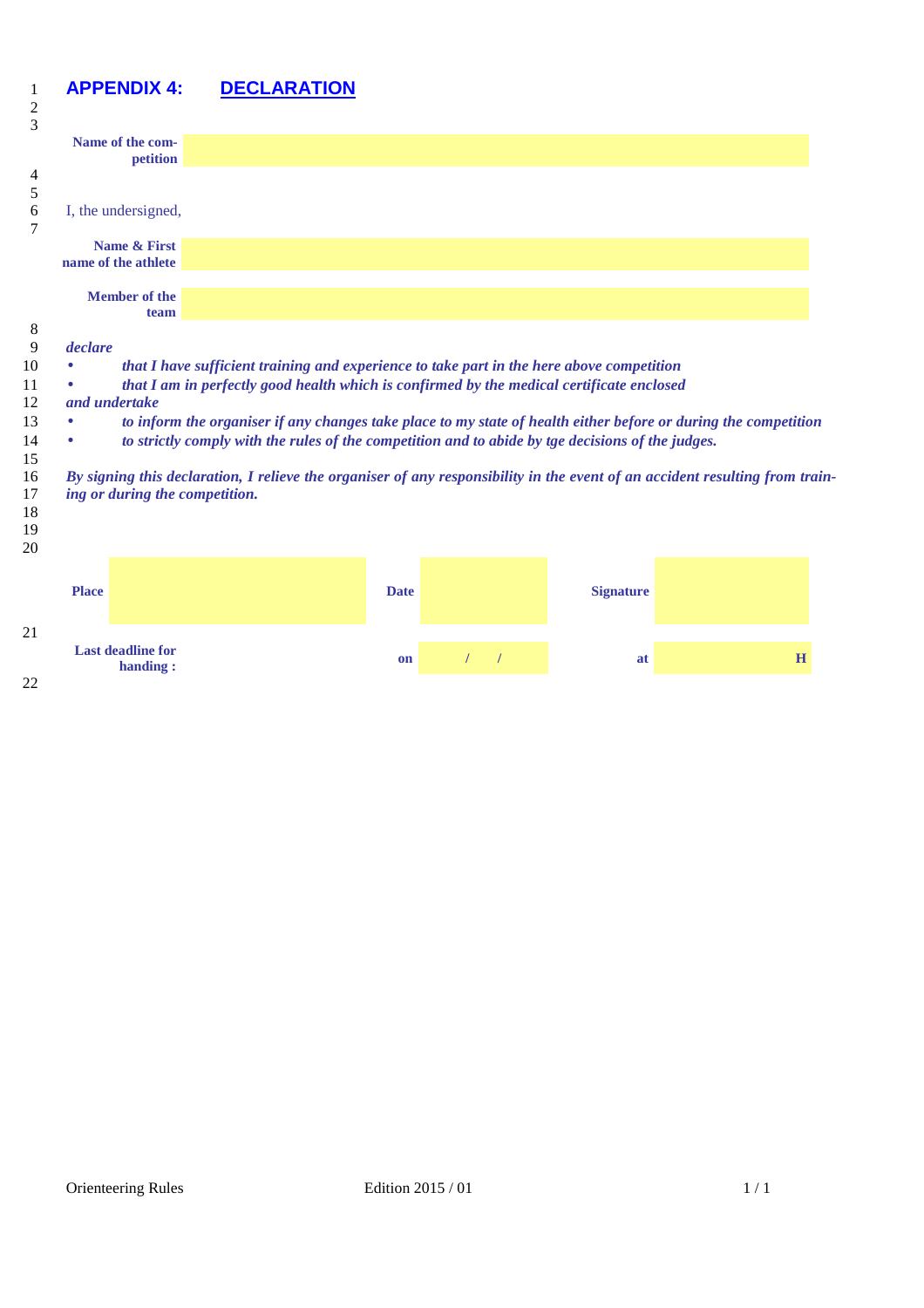# 1 **APPENDIX 5: MEDICAL CERTIFICATE**

| Name of the<br>competition<br>I, the undersigned,<br>Name, first name<br>and address of the<br><b>Doctor</b><br>Certify that<br>Name, first name<br>of the athlete<br><b>Member</b> of the<br>team<br>Can participate in training and in the here above mentioned competition<br><b>Place</b><br><b>Date</b><br><b>Signature</b><br><b>Stamp</b> |  |  |
|--------------------------------------------------------------------------------------------------------------------------------------------------------------------------------------------------------------------------------------------------------------------------------------------------------------------------------------------------|--|--|
|                                                                                                                                                                                                                                                                                                                                                  |  |  |
|                                                                                                                                                                                                                                                                                                                                                  |  |  |
|                                                                                                                                                                                                                                                                                                                                                  |  |  |
|                                                                                                                                                                                                                                                                                                                                                  |  |  |
|                                                                                                                                                                                                                                                                                                                                                  |  |  |
|                                                                                                                                                                                                                                                                                                                                                  |  |  |
|                                                                                                                                                                                                                                                                                                                                                  |  |  |
|                                                                                                                                                                                                                                                                                                                                                  |  |  |
|                                                                                                                                                                                                                                                                                                                                                  |  |  |
|                                                                                                                                                                                                                                                                                                                                                  |  |  |
|                                                                                                                                                                                                                                                                                                                                                  |  |  |
|                                                                                                                                                                                                                                                                                                                                                  |  |  |
|                                                                                                                                                                                                                                                                                                                                                  |  |  |
|                                                                                                                                                                                                                                                                                                                                                  |  |  |
|                                                                                                                                                                                                                                                                                                                                                  |  |  |
|                                                                                                                                                                                                                                                                                                                                                  |  |  |
|                                                                                                                                                                                                                                                                                                                                                  |  |  |
|                                                                                                                                                                                                                                                                                                                                                  |  |  |
|                                                                                                                                                                                                                                                                                                                                                  |  |  |
|                                                                                                                                                                                                                                                                                                                                                  |  |  |
|                                                                                                                                                                                                                                                                                                                                                  |  |  |
|                                                                                                                                                                                                                                                                                                                                                  |  |  |
|                                                                                                                                                                                                                                                                                                                                                  |  |  |
|                                                                                                                                                                                                                                                                                                                                                  |  |  |
|                                                                                                                                                                                                                                                                                                                                                  |  |  |
|                                                                                                                                                                                                                                                                                                                                                  |  |  |
|                                                                                                                                                                                                                                                                                                                                                  |  |  |